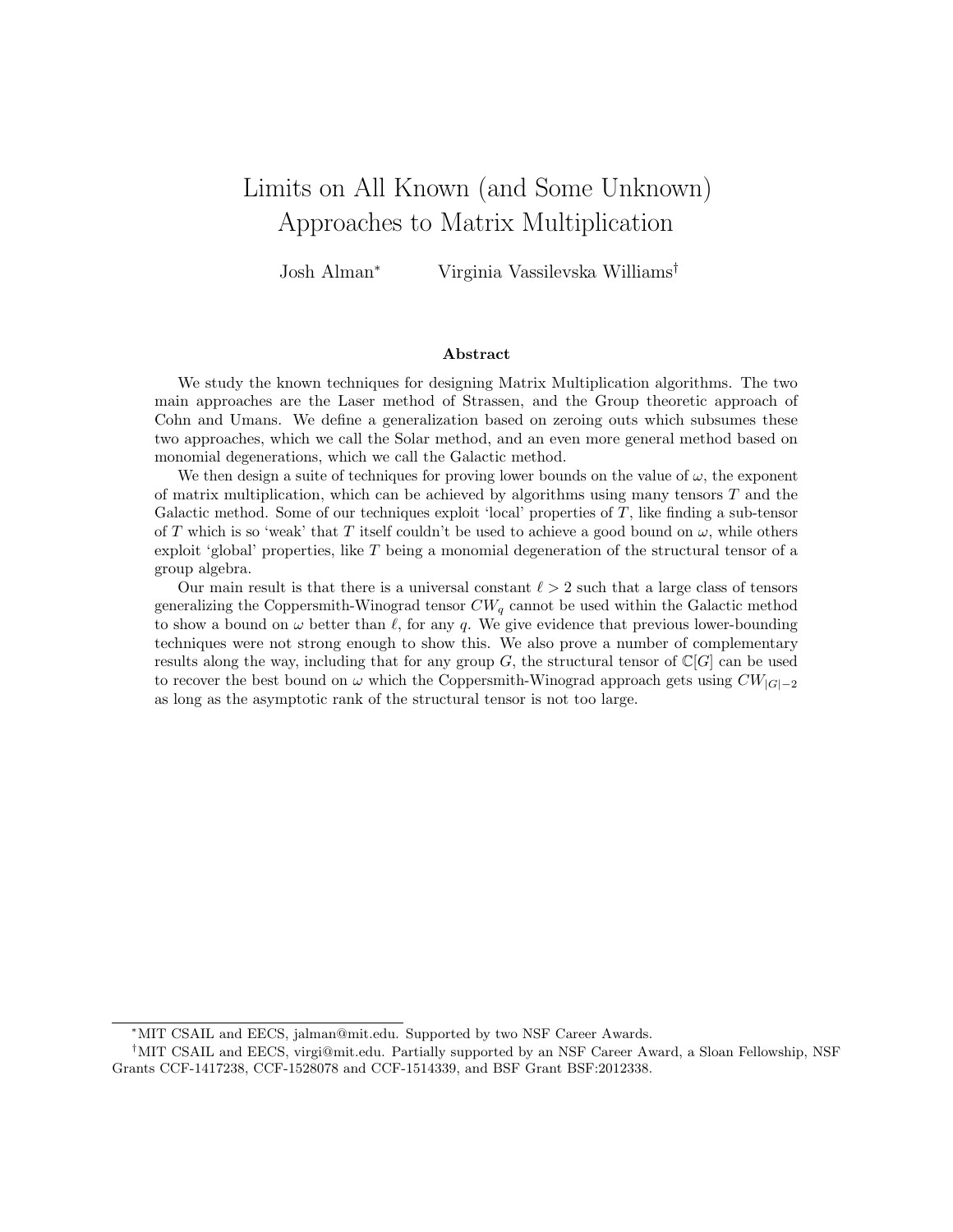# 1 Introduction

A fundamental problem in theoretical computer science is to determine the time complexity of Matrix Multiplication (MM), one of the most basic linear algebraic operations. The question typically translates to determining the *exponent of matrix multiplication*: the smallest real number  $\omega$  such that the product of two  $n \times n$  matrices over a field F can be determined using  $n^{\omega+o(1)}$  operations over F. Trivially,  $2 \leq \omega \leq 3$ . Many have conjectured over the years that  $\omega = 2$ . This conjecture is extremely attractive: a near-linear time algorithm for MM would immediately imply near-optimal algorithms for many problems.

Almost 50 years have passed since Strassen [Str69] first showed that  $\omega \leq 2.81 < 3$ . Since then, an impressive toolbox of techniques has been developed to obtain faster MM algorithms, culminating in the current best bound  $\omega < 2.373$  [LG14, Wil12]. Unfortunately, this bound is far from 2, and the current methods seem to have reached a standstill. Recent research has turned to proving limitations on the two main MM techniques: the Laser method of Strassen [Str86] and the Group theoretic method of Cohn and Umans [CU03].

Both Coppersmith and Winograd [CW90] and Cohn et al. [CKSU05] proposed conjectures which, if true, would imply that  $\omega = 2$ . The first conjecture works in conjunction with the Laser method, and the second with the Group-theoretic method. The first "technique limitation" result was by Alon, Shpilka and Umans [ASU13] who showed that both conjectures would contradict the widely believed Sunflower conjecture of Erdös and Rado.

Ambainis, Filmus and Le Gall [AFLG15] formalized the specific implementation of the Laser method proposed by Coppersmith and Winograd [CW90] which is used in the recent papers on MM. They gave limitations of this implementation, and in particular showed that the exact approach used in [CW90, DS13, LG14, Wil12] cannot achieve a bound on  $\omega$  better than 2.3078. The analyzed approach, the "Laser Method with Merging", is a bit more general than the approaches in [CW90, DS13, LG14, Wil12]: in a sense it corresponds to a dream implementation of the exact approach.

Blasiak et al.  $[BCC<sup>+</sup>17a]$  considered the group theoretic framework for developing MM algorithms proposed by Cohn and Umans [CU03], and showed that this approach cannot prove  $\omega = 2$  using any fixed abelian group. In follow-up work, Sawin [Saw17] extended this to any fixed non-abelian group, and Blasiak et al.  $[BCC^+17b]$  extended it to a host of families of non-abelian groups.

Alman and Vassilevska W. [AW18] considered a generalization of the Laser method and proved limitations on this generalization when it is applied to any tensor which is a monomial degeneration of the structure tensor of the group algebra  $\mathbb{C}[C_q]$  of the cyclic group  $C_q$  of order q. (See Section 3 for the definitions.) The bounds on  $\omega$  achieved by known implementations of the Laser method [Str86, CW90, DS13, LG14, Wil12] can all be obtained from tensors of this form. The formalization also subsumes the group theoretic approach applied to  $C_q$ . The main result of [AW18] is that this generalized approach cannot achieve  $\omega = 2$  for any fixed q.

All limitations proven so far suffer from several weaknesses:

• All three of  $[BCC^+17a]$ ,  $[BCC^+17b]$  and  $[AW18]$  show how some approach that can yield the current best bounds on  $\omega$  cannot give  $\omega = 2$ . None of the three works actually prove that one cannot use the particular tensor  $CW_q$  used in recent work [CW90, DS13, Wil12, LG14] to show  $\omega = 2$ . [AW18] proved this limitation for a rotated version of  $CW_q$ , but only for small q. Although  $[BCC^+17a]$  and  $[BCC^+17b]$  do not say which version their proofs apply to, in this paper we give evidence that  $CW_q$  does not embed easily in a group tensor, and so it is likely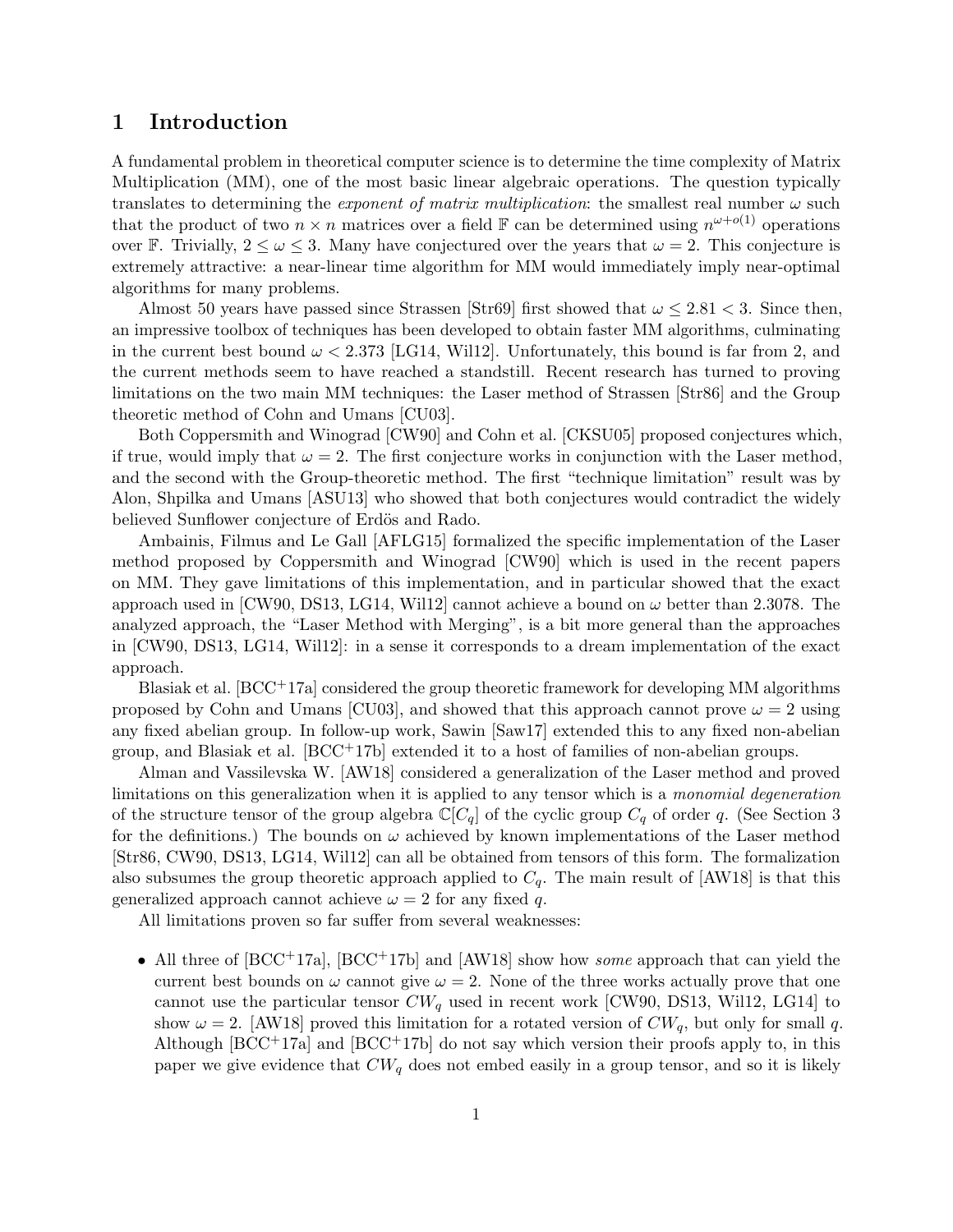that their proofs could also only apply to a rotated version of  $CW_q$ , and not to  $CW_q$  itself. Moreover, even for the Coppersmith-Winograd-like tensors for which the known limitations do apply, it is only shown that for a *fixed q* one cannot derive  $\omega = 2$ . In particular, so far the lower bounds  $\omega_q$  on what  $\omega$  one can achieve for a value q approached 2. This left open the possibility to prove  $\omega = 2$  by analyzing  $CW_q$  in the limit as  $q \to \infty$ .

• All limitations proven so far are for very specific attacks on proving  $\omega = 2$ . While the proofs of  $[AFLG15]$  apply directly to  $CW_q$ , they only apply to the restricted Laser Method with Merging, and no longer apply to slight changes to this. The proofs in  $[BCC^+17a]$  and  $[BCC^+17b]$  are tailored to the group theoretic approach and do not apply (for instance) to the Laser method on "non-group" tensors. While the limits in [AW18] do apply to a more general method than both the group theoretic approach and the Laser method, they only work for specific types of tensors, which in particular do not include  $CW_a$ .

Our results. All known approaches to matrix multiplication follow the following outline. First, obtaining a bound on  $\omega$  corresponds to determining the *asymptotic rank* of the matrix multiplication tensor  $\langle N, N, N \rangle$  (see the Preliminaries for a formal definition). Because getting a handle on this asymptotic rank seems difficult, one typically works with a tensor  $t$  (or a tensor family) whose asymptotic rank  $r$  is known. Then, to analyze the asymptotic rank of matrix multiplication, one considers large tensor powers  $t^{\otimes n}$  of t and attempts to "embed"  $\langle N, N, N \rangle$  into  $t^{\otimes n}$  for large N without increasing the asymptotic rank. In effect, one is showing that the recursive  $O(r^n)$  time algorithm for computing  $t^{\otimes n}$  can be used to multiply  $N \times N$  matrices. This gives a bound on  $\omega$ from  $N^{\omega} \leq r^{n}$ . The larger N is in terms of n, the smaller the bound on  $\omega$ .

When embedding matrix multiplication into a tensor power  $t^{\otimes n}$ , we would like the embedding to have the property that if a embeds in  $b$ , then the asymptotic rank of a is upper bounded by the asymptotic rank of b. This way, our embedding gives an upper bound on the asymptotic rank of matrix multiplication, and hence on  $\omega$ . The most general type of embedding that preserves asymptotic rank in this way is a so called *degeneration* of the tensor  $t^{\otimes n}$ . A more restricted type of rank-preserving embedding is a so called monomial degeneration. The embeddings used in all known approaches for upper bounding  $\omega$  so far are even more restricted *zeroing outs*. The laser method is a restricted type of zeroing out that has only been applied so far to tensors that look like matrix multiplication tensors or to ones related to the Coppersmith-Winograd tensor. The group theoretic approach gives clean definitions that imply the existence of a zeroing out of a group tensor into a matrix multiplication tensor. (See the preliminaries for formal definitions.)

We define three very general methods of analyzing tensors. There are no known techniques to analyze tensors in this generality.

- The Solar Method applied to a tensor t of asymptotic rank r considers  $t^{\otimes n}$  for large n, then considers all possible ways to *zero out*  $t^{\otimes n}$  into a disjoint sum  $\langle a_1, b_1, c_1 \rangle \oplus \cdots \oplus \langle a_m, b_m, c_m \rangle$ of matrix multiplication tensors, giving a bound on  $\omega$  from the asymptotic sum inequality of  $\sum_{i=1}^{m} (a_i b_i c_i)^{\omega/3} \leq r^n$ , and then takes the minimum (or liminf) of all bounds on  $\omega$  which can be achieved in this way. This method already subsumes both the group theoretic method and the laser method. It is also much more general, as it is unclear whether the two known techniques produce the best possible zeroing outs even for specific tensors.
- The Galactic Method replaces the zeroing out in the Solar Method with more powerful monomial degenerations. Since monomial degenerations are strictly more powerful than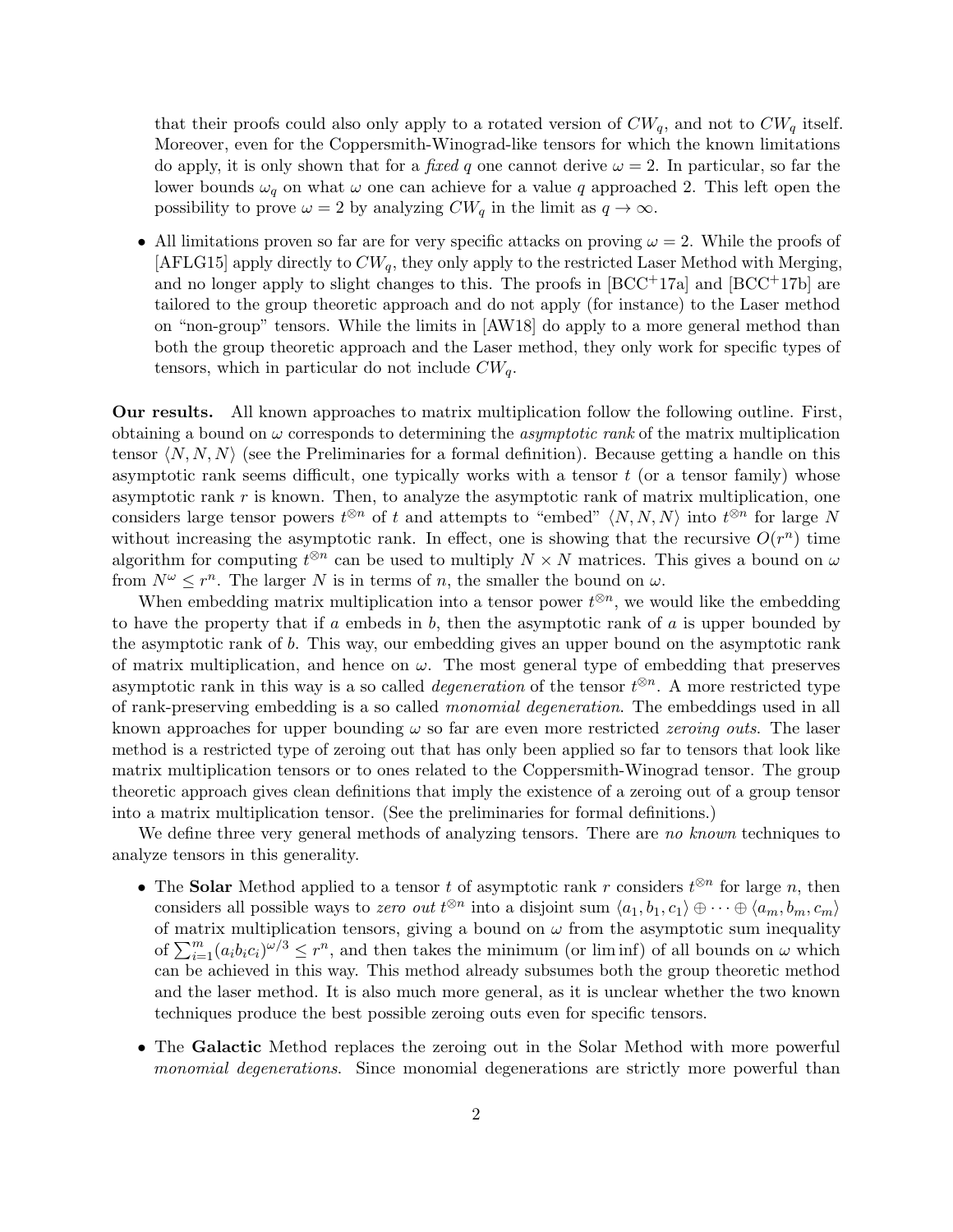zeroing outs in general, this leads to even more possible embeddings of disjoint sums of matrix multiplication tensors.

• The Universal Method again replaces the monomial degenerations of the Galactic Method with the even more powerful *degenerations*.

We note that the methods only differ when they are applied to the same tensor  $t$ . Trivially, any one of the methods can find the best bound on  $\omega$  if it is "applied" to  $t = \langle n, n, n \rangle$  itself. Starting with the same tensor  $t$ , however, the Universal method can in principle give much better bounds on  $\omega$  than the Solar or Galactic methods applied to the same t.

For a tensor T, let  $\omega_q(T)$  be the best bound on  $\omega$  that one can obtain by applying the Galactic method to T. We define a class of *generalized*  $CW_q$  tensors that contain  $CW_q$  and many more tensors related to it, such as the rotated tensor used in [AW18]. Our main result is:

**Theorem 1.1** (Informal). There is a universal constant  $\ell > 2$  independent of q so that for every one of the generalized  $CW_q$  tensors  $T, \omega_q(T) \geq \ell$ .

Thus, if one uses a generalized CW tensor, even in the limit and even if one uses the Galactic method subsuming all known approaches, one cannot prove  $\omega = 2$ .

To prove this result, we develop several tools for proving lower bounds on  $\omega_q(T)$  for structured tensors. Most are relatively simple combinatorial arguments but are still powerful enough to show strong lower bounds on  $\omega_q(T)$ .

We also study the relationship between the generalized  $CW$  tensors and the structure tensors of group algebras. We show several new results:

- 1. A Limit on the Group-Theoretic Approach. The original  $CW_q$  tensor is not a subtensor (and hence also not a monomial degeneration) of the structure tensor  $T_G$  of  $\mathbb{C}[G]$  for any G of order  $\langle 2q \rangle$  when (a) G is abelian and q arbitrary, or (b) G is non-abelian and  $q \in \{3, 4, 5, 6, 7, 8, 9\}$ . Note that  $CW_q$  for these small values of q are of particular interest: the best known bounds on  $\omega$  have been proved using  $q < 7$ . This shows that lower bound techniques based on tri-colored sum-free sets and group tensors cannot be easily applied to  $CW_q$ .
- 2. All Finite Groups Suffice for Current  $\omega$  Bounds. Every finite group G has a monomial degeneration to some generalized CW tensor of parameter  $q = |G| - 2$ . Thus, applying the Galactic method on  $T_G$  for every G (with sufficiently small asymptotic rank, i.e.  $R(T_G) = |G|$ ) can yield the current best bounds on  $\omega$ .
- 3. New Tri-Colored Sum-Free Set Constructions. For every finite group  $G$ , there is a constant  $c_{|G|} > 2/3$  depending only on |G| such that its nth tensor power  $G<sup>n</sup>$  has a tri-colored sum-free set of size at least  $|G|^{c_{|G|}n-o(n)}$ . For moderate  $|G|$ , the constant  $c_{|G|}$  is quite a bit larger than 2/3. To our knowledge, such a general result was not known until now.

For more details on our results, see Section 2 below.

# 2 Overview of Results and Proofs

In this section, we give an outline of our techniques which are used to prove our main result: that there exists a universal constant  $c > 2$  such that the Galactic method, when applied to any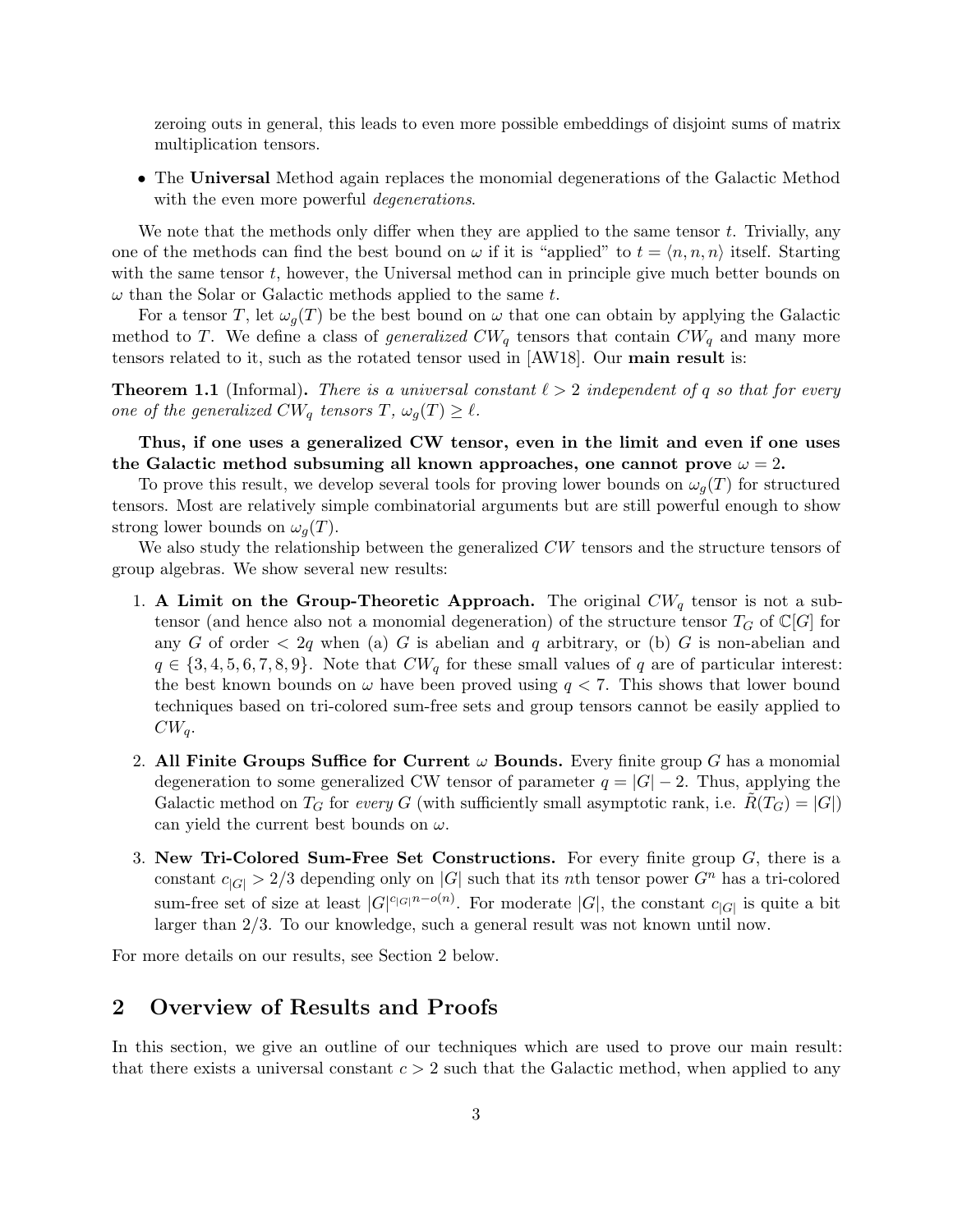generalized Coppersmith-Winograd tensor, cannot prove a better upper bound on  $\omega$  than c. We will assume familiarity with standard notions and notation about tensors related to matrix multiplication algorithms in this section; we refer the reader to the Preliminaries, in Section 3, where these are defined. For a tensor T, we will write  $\omega_g(T)$  to denote the best upper bound on  $\omega$  which can be achieved using the Galactic method applied to T.

Step 1: The Relationship Between Matrix Multiplication and Independent Tensors. In Section 4, we begin by laying out the main framework for proving lower bounds on  $\omega_g(T)$ . The key is to consider a different property of T, the asymptotic independence number of T, denoted  $\tilde{I}(T)$ . Loosely,  $\tilde{I}(T)$  gives a measure of how large of an independent tensor  $T^{\otimes n}$  can monomial degenerate into for large n. From the definition, we will get a simple upper bound  $\tilde{I}(T) \leq \tilde{R}(T)$ , the asymptotic rank of T. By constructing upper bounds on  $\tilde{I}(T)$ , we will show in Corollary 4.3 that:

- For any tensor T, if  $\omega_q(T) = 2$ , then  $\tilde{I}(T) = \tilde{R}(T)$ , and moreover,
- For every constant  $s < 1$ , there is a constant  $w > 2$  (which is increasing as s decreases), such that if  $\tilde{I}(T) < \tilde{R}(T)^s$ , then  $\omega_g(T) \geq w$ .

Hence, upper bounds on  $\tilde{I}(T)$  give lower bounds on  $\omega_g(T)$ . We will thus present a number of different ways to prove upper bounds on  $I(T)$  in the next steps.

Step 2: Partitioning Tools for Upper Bounding  $\tilde{I}$ . In Section 5, we present our first suite of tools for proving upper bounds on  $I(T)$ . These tools are based on finding 'local' combinatorial properties of the tensor T which imply that  $I(T)$  can't be too large. They are loosely summarized as follows; in the below, let T be a tensor over  $X, Y, Z$ :

• Theorem 5.1: Let S be any subset of the X-variables of T, and let A be the tensor T restricted to S (i.e. T with all the variables in  $X \setminus S$  zeroed out). If  $\tilde{I}(A)$  is sufficiently smaller than  $|S|$ , then  $\tilde{I}(T) < |X| \leq R(T)$ .

In other words, if A has a sufficiently small  $\tilde{I}(A)$  so that it is relatively far away from being able to prove  $\omega_q(A) = 2$ , then no matter how we complete A to get to T, the tensor T will still not be able to prove  $\omega_q(T) = 2$ .

• Theorem 5.2: If T is a tensor such that  $\tilde{I}(T)$  is close to  $\tilde{R}(T)$ , then there is a probability distribution on the terms of T such that each  $X, Y$ , and Z variable is assigned almost the same probability mass.

For many tensors of interest, one or more of the variables 'behave differently' from the rest, and this can be used to prove that such a probability distribution cannot exist. For one example, we prove in Corollary 5.1 that if  $T$  is a tensor with two 'corner terms' – terms  $x_qy_1z_1, x_1y_qz_1 \in T$  such that no other term in T contains either  $x_q$  or  $y_q$  – then,  $\tilde{I}(T) < \tilde{R}(T)$ .

These 'corner terms' are actually quite common in tensors which have been analyzed with the Laser Method. For instance, one of the main improvements of Coppersmith-Winograd [CW90] over Strassen [Str86] was noticing that the border rank expression of Strassen could be augmented by adding in three corner terms, resulting in the Coppersmith-Winograd tensor.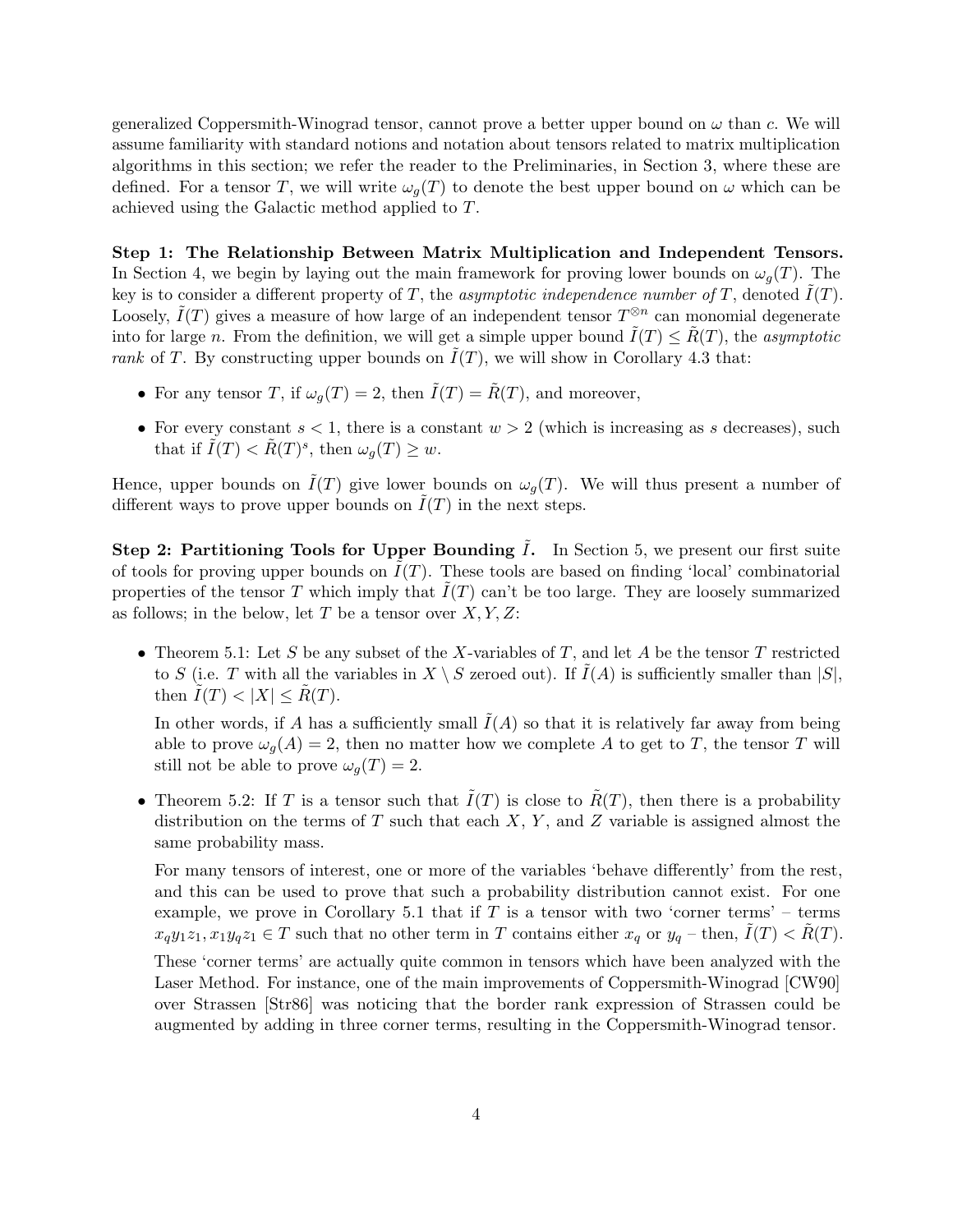• Theorem 5.3: For a tensor T over variables  $X, Y, Z$ , where each of these variables appears in the support of T, we define the *measure* of T, denoted  $\mu(T)$ , by  $\mu(T) := |X| \cdot |Y| \cdot |Z|$ . Suppose the terms of T can be partitioned<sup>1</sup> into tensors  $T_1, \ldots, T_k$ . Then,  $\tilde{I}(T) \leq (\mu(T_1))^{2/3} +$  $\cdots + (\mu(T_k))^{2/3}.$ 

This gives a generalization of the basic inequality that  $\tilde{I}(T) \le \min\{|X|, |Y|, |Z|\}$ . Whenever T can be partitioned up into parts which each do not have many of one or more type of variable, we can get a nontrivial upper bound on  $I(T)$ . Many natural border rank expressions naturally give rise to such partitions, as do the 'blockings' used in the Laser method.

As we will see,  $\tilde{I}$  is neither additive nor multiplicative, i.e. there are tensors A and B such that  $ilde{I}(A + B) \gg \tilde{I}(A) + \tilde{I}(B)$ , and tensors C and D such that  $\tilde{I}(C \otimes D) \gg \tilde{I}(C) \cdot \tilde{I}(D)$ . One of the main components of the proofs of correctness of each of the three tools above will be narrowing in on classes of tensors A and B such that  $I(A + B)$  is not too much greater than  $I(A) + I(B)$ , or classes of tensors C and D such that  $\tilde{I}(C \otimes D)$  is not too much greater than  $\tilde{I}(C) \cdot \tilde{I}(D)$ . Our proofs will then manipulate our tensors using partitionings so that they fall into these classes.

The Main Result. The three partitioning tools are designed to be useful for proving nontrivial upper bounds on  $I$  for general classes of tensors. They are especially well-suited to tensors which have structures that make them amenable to known techniques like the Laser Method. In particular, we will ultimately show that any generalized Coppersmith-Winograd tensor has all three of these properties. Indeed, our main result, Theorem 7.1, follows from these tools: For any generalized CW tensor T, a lower bound on  $\omega_q(T)$  for small q will follow from Corollary 5.1, and a lower bound on  $\omega_g(T)$  as q gets large (but such that the bound gets larger as q increases, not smaller) will follow from either Theorem 5.1 or Theorem 5.3.

**Bounds on**  $\tilde{I}$  **for Group Tensors.** In addition to the above, we also study group tensors. For a finite group G, we call the structural tensor  $T_{\mathbb{C}[G]}$  of the group algebra  $\mathbb{C}[G]$  the group tensor  $T_G$  of G. We are able to achieve both nontrivial upper bounds and lower bounds on  $I(T_G)$  for any finite group G, including non-abelian groups.

**Upper Bounds on**  $\tilde{I}(T_G)$ . We first show that for any finite group G, we have  $\tilde{I}(T_G) < |G| \le$  $R(T_G)$ , and hence  $\omega_q(T_G) > 2$ . In other words, no fixed group G can yield  $\omega = 2$  by using the Galactic method applied to  $T_G$ . By comparison, the Group Theoretic approach for G can be viewed as analyzing  $T_G$  using a particular technique within the Solar method (see Section 3.4 for more details). This therefore generalizes a remark which is already known within the Group Theoretic community [BCC+17b]: that the Group Theoretic approach (using the so-called 'Simultaneous Triple Product Property') cannot yield  $\omega = 2$  using any fixed finite group G. It does not, however, rule out using a sequence of groups whose lower bounds approach 2.

Our proof begins by proving a generalization of a remark from [AW18]: that lower bounds on  $\tilde{I}(T_G)$  give rise to constructions of 'tri-colored sum-free sets' in  $G^n$  for sufficiently large integer n  $([AW18]$  proved this when G is a cyclic group, although our proof is almost identical). Tri-colored sum-free sets are objects from extremal combinatorics which have been studied extensively recently.

<sup>1</sup>We mean 'partitioned' as in a set partition, not any restricted notion like the 'block partitions' of the Laser Method.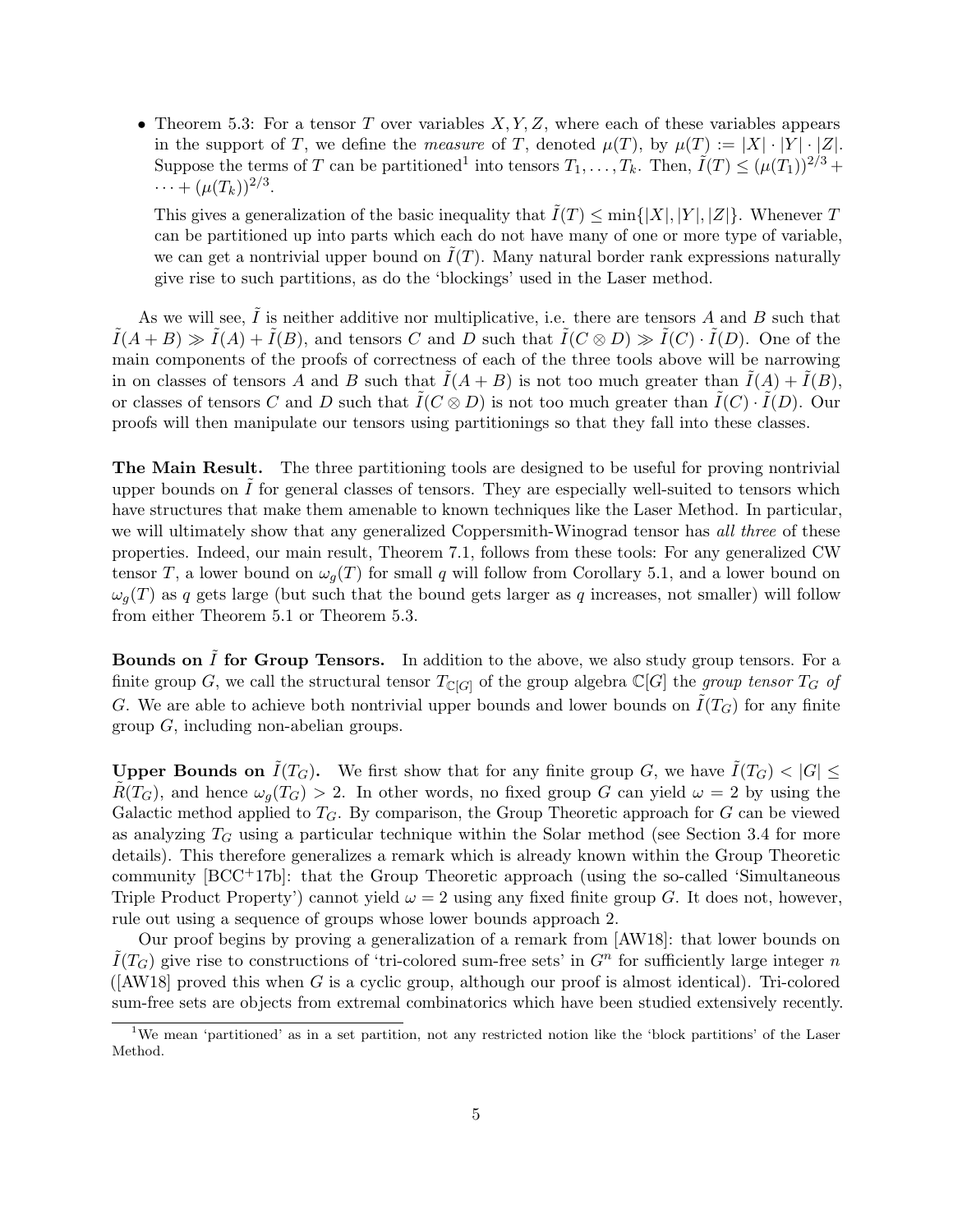We will, in particular, use a recent result of Sawin  $\text{Saw17}$ , who showed that for any finite group G, there is a sufficiently large n such that  $G<sup>n</sup>$  does not have particularly large tri-colored sum-free sets.

We give this proof in Section 6. In that section, we also show that there are natural tensors, like the Coppersmith-Winograd tensors used to give the best known upper bounds on  $\omega$ , which cannot even be written as sub-tensors of relatively small group tensors. In other words, the high-powered hammer that  $\omega_q(T_G) > 2$  cannot be used to give lower bound for every tensor of interest, and other techniques like the combinatorial partitioning techniques from step 2 above are needed.

**Lower Bounds on**  $I(T_G)$  Although our main framework involves proving upper bounds on  $\overline{I}(T)$  for tensors T in order to prove lower bounds on  $\omega_q(T)$ , step 1 of our proof actually involves constructing lower bounds on  $I(T)$  when T has a monomial degeneration to a matrix multiplication tensor. In Section 7.2, we use this to give lower bounds on  $\tilde{I}(T_G)$  for any finite group G.

We show in Theorem 7.2 that for any finite group G, there is a monomial degeneration of  $T_G$ into a generalized Coppersmith-Winograd tensor of parameter  $|G| - 2$ . We will see that the Laser method applies just as well to any generalized Coppersmith-Winograd tensor of parameter  $|G| - 2$ as it does to the original  $CW_{|G|-2}$ , and so the best-known approach for finding matrix multiplication tensors as monomial degenerations of a tensor can be applied to *any* group tensor  $T_G$  as well. Two important consequences of this are:

- 1. For any group G such that  $R(T_G) = |G|$ , we can use the Galactic method to achieve the best known upper bound on  $\omega$  (that is known from  $CW_{|G|-2}$ ) by using  $T_G$  as the underlying tensor instead of the Coppersmith-Winograd tensor. We think this has exciting prospects for designing new matrix multiplication algorithms; see Remark 7.1 for further discussion.
- 2. Once  $T_G$  has been monomial degenerated into a Coppersmith-Winograd tensor, and thus a matrix multiplication tensor, we can then apply the tools from step 1 above to show that  $T_G$ has a monomial degeneration to a relatively large independent tensor. In particular, we show that for any group  $G, \tilde{I}(T_G) \geq |G|^{c_{|G|}}$  for some constant  $c_{|G|} > 2/3$  which depends only on |G|. Combining this with the connection between  $I(T_G)$  and tri-colored sum-free sets in G, we see that for any finite group  $G, G^n$  has a tri-colored sum-free set of size at least  $|G|^{c_{|G|}}^{n-o(n)}$ . See Theorem 7.3 and the remainder of Section 7.2 for the details. We will find that  $c_{|G|}$  is much bigger than 2/3 for reasonable  $|G|$ ; for instance, that  $c_{|G|} > 3/4$  for  $|G| < 250$ .

### 3 Preliminaries

#### 3.1 Tensor Notation and Definitions

Let  $X = \{x_1, \ldots, x_q\}, Y = \{y_1, \ldots, y_r\},$  and  $Z = \{z_1, \ldots, z_s\}$  be three sets of formal variables. A tensor over  $X, Y, Z$  is a trilinear form

$$
T = \sum_{x_i \in X, y_j \in Y, z_k \in Z} T_{ijk} x_i y_j z_k,
$$

where the  $T_{ijk}$  coefficients come from an underlying field **F**. One writes  $T \in \mathbb{F}^q \otimes \mathbb{F}^r \otimes \mathbb{F}^s$ , and the triads  $x_iy_jz_k$  are typically written  $x_i \otimes y_j \otimes z_k$ ; we omit the  $\otimes$  for ease of notation. When  $X, Y$ , and  $Z$  are clear from context, we will just call  $T$  a tensor. The support of a tensor  $T$  are all triples  $(i, j, k)$  for which  $T_{ijk} \neq 0$ . The *size* of a tensor T, denoted  $|T|$ , is the size of its support. We will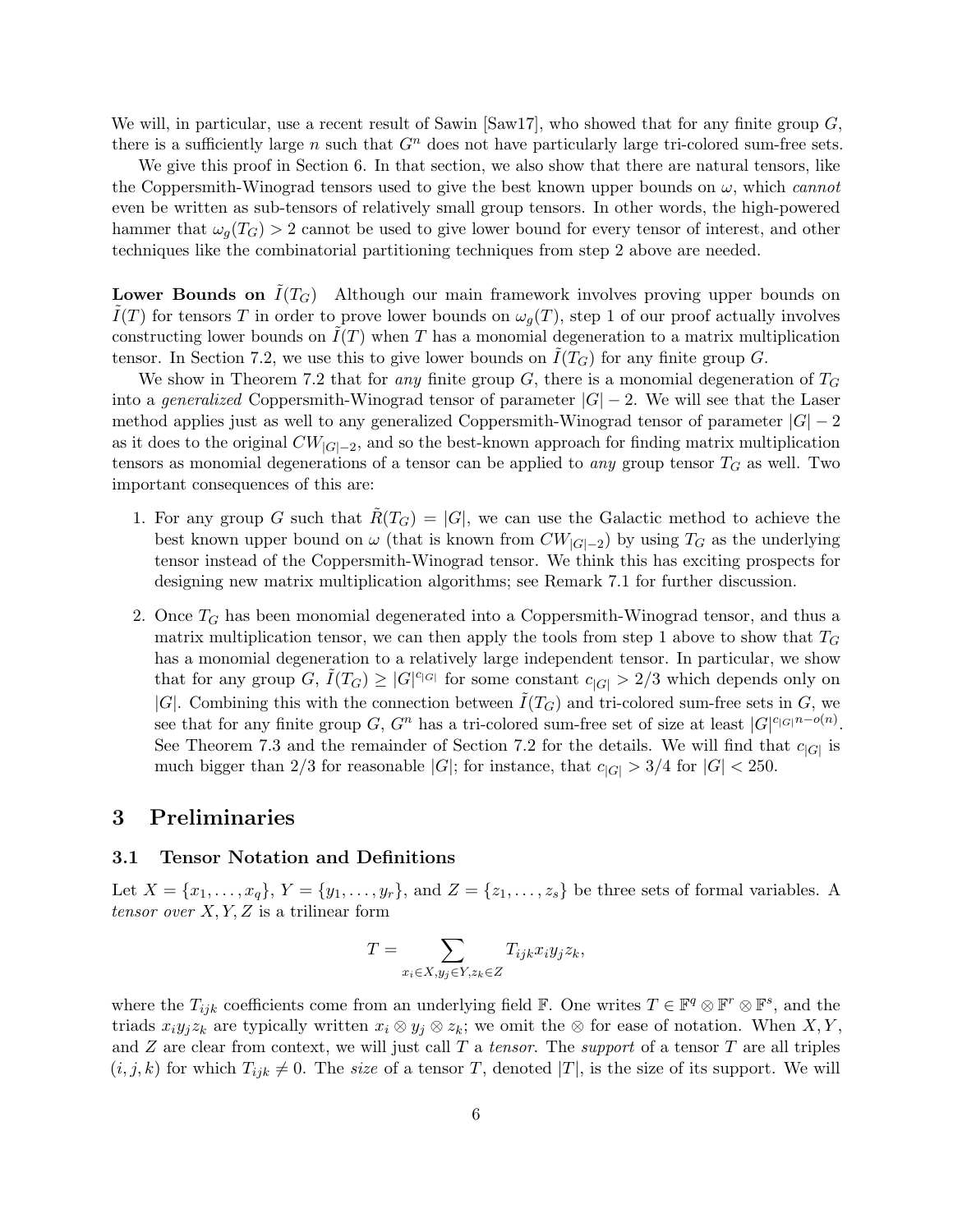write  $x_iy_iz_k \in T$  to denote that  $(i, j, k)$  is in the support of T, and in this case we call  $x_iy_iz_k$  a term of T. We will call elements of X the 'x-variables of  $T$ ', and similarly for Y and Z.

If  $A \in \mathbb{F}^k \otimes \mathbb{F}^m \otimes \mathbb{F}^n$  and  $B \in \mathbb{F}^{k'} \otimes \mathbb{F}^{m'}$ , then the tensor product (or Kronecker product) of A and B, denoted  $A \otimes B$ , is a tensor in  $\mathbb{F}^{k \times k'} \otimes \mathbb{F}^{m \times m'}$   $\otimes \mathbb{F}^{n \times n'}$  over new variables  $\overline{X}, \overline{Y}, \overline{Z}$  given by

$$
A \otimes B = \sum_{\substack{(i,i') \in [k] \times [k'] \\ (j,j') \in [m] \times [m']} \\ (k,k') \in [n] \times [n']} A_{ijk} B_{i'j'k'} \bar{x}_{ii'} \bar{y}_{jj'} \bar{z}_{kk'}.
$$

The nth tensor power of a tensor A, denoted  $A^{\otimes n}$ , is the result of tensoring n copies of A together, so  $A^{\otimes 1} = A$ , and  $A^{\otimes n} = A \otimes A^{\otimes (n-1)}$ .

Intuitively, if A is over X, Y, Z and B is over  $X', Y', Z'$ , then the variables  $\bar{x}_{ii'}, \bar{y}_{jj'}, \bar{z}_{kk'}$  of  $A \otimes B$ can be viewed as pairs of the original variables  $(x_i, x'_{i})(y_j, y'_{j})(z_k, z'_{k'})$ . We will use this view in some of our proofs. For instance, when considering  $A^{\otimes n}$  we will often view the x,y and z variables of  $A^{\otimes n}$  as ordered *n*-tuples of x,y and z variables of A. Then we can discuss for instance, in how many positions of an x variable of  $A^{\otimes n}$ , the variable  $x_i$  of A appears.

#### 3.1.1 Tensor Rank

A tensor T has rank one if there are values  $a_i \in \mathbb{F}$  for each  $x_i \in X$ ,  $b_j \in \mathbb{F}$  for each  $y_j \in Y$ , and  $c_k \in \mathbb{F}$  for each  $z_k \in Z$ , such that  $T_{ijk} = a_i b_j c_k$ , or in other words,

$$
T = \sum_{x_i \in X, y_j \in Y, z_k \in Z} a_i b_j c_k \cdot x_i y_j z_k = \left(\sum_{x_i \in X} a_i x_i\right) \left(\sum_{y_j \in Y} b_j y_j\right) \left(\sum_{z_k \in Z} c_k z_k\right).
$$

More generally, the *rank of T*, denoted  $R(T)$ , is the smallest nonnegative integer m such that T can be written as the sum of m rank-one tensors.

Let  $\lambda$  be a formal variable, and suppose T is a tensor over X, Y, Z. The border rank of T, denoted by<sup>2</sup>  $\bar{R}(T)$ , is the smallest r such that there is a tensor T with coefficients  $\mathcal{T}_{ijk}$  in  $\mathbb{F}[\lambda]$  (polynomials in  $\lambda$ ), so that for every setting of  $\lambda \in \mathbb{F}$ ,  $\mathcal{T}$  evaluated at  $\lambda$  has rank r, and so that there is an integer  $h \geq 0$  for which:

$$
\lambda^h T = \mathcal{T} + O(\lambda^{h+1}).
$$

The above notation means that for every  $i, j, k$ , the polynomial  $\mathcal{T}_{ijk}$  over  $\lambda$  has no monomials with  $\lambda^j$  with  $j < h$ , and the coefficient in front of  $\lambda^h$  in  $\mathcal{T}_{ijk}$  is exactly  $T_{ijk}$ . In a sense, the family of rank r tensors  $T\lambda^{-h}$  for  $\lambda \neq 0$  can get arbitrarily close to  $T - \text{if } \mathbb{F} = \mathbb{R}$ , then we could think of taking  $\lambda \to 0$  and then  $\mathcal{T} \lambda^{-h} \to T$ .

The asymptotic rank of a tensor T is defined as  $\tilde{R}(T) := \lim_{n \to \infty} (R(T^{\otimes n}))^{1/n}$ . The limit exists and equals  $\inf_{n\to\infty} (R(T^{\otimes n}))^{1/n}$ . It is known that for any tensor T,

$$
R(T) \ge \bar{R}(T) \ge \tilde{R}(T),
$$

and that each of these inequalities can be strict<sup>3</sup>. One of the most common ways to show asymptotic rank upper bounds is to give border rank upper bounds, frequently using a tool called a 'monomial degeneration' which we will define shortly.

<sup>&</sup>lt;sup>2</sup>Much of the literature uses <u>R</u> for border rank; we instead use  $\bar{R}$  for ease of notation.

<sup>&</sup>lt;sup>3</sup>For example, the first inequality is strict for the Coppersmith-Winograd tensor, and the second inequality is strict for the  $2 \times 2 \times 2$  matrix multiplication tensor. Both of these tensors will be defined shortly.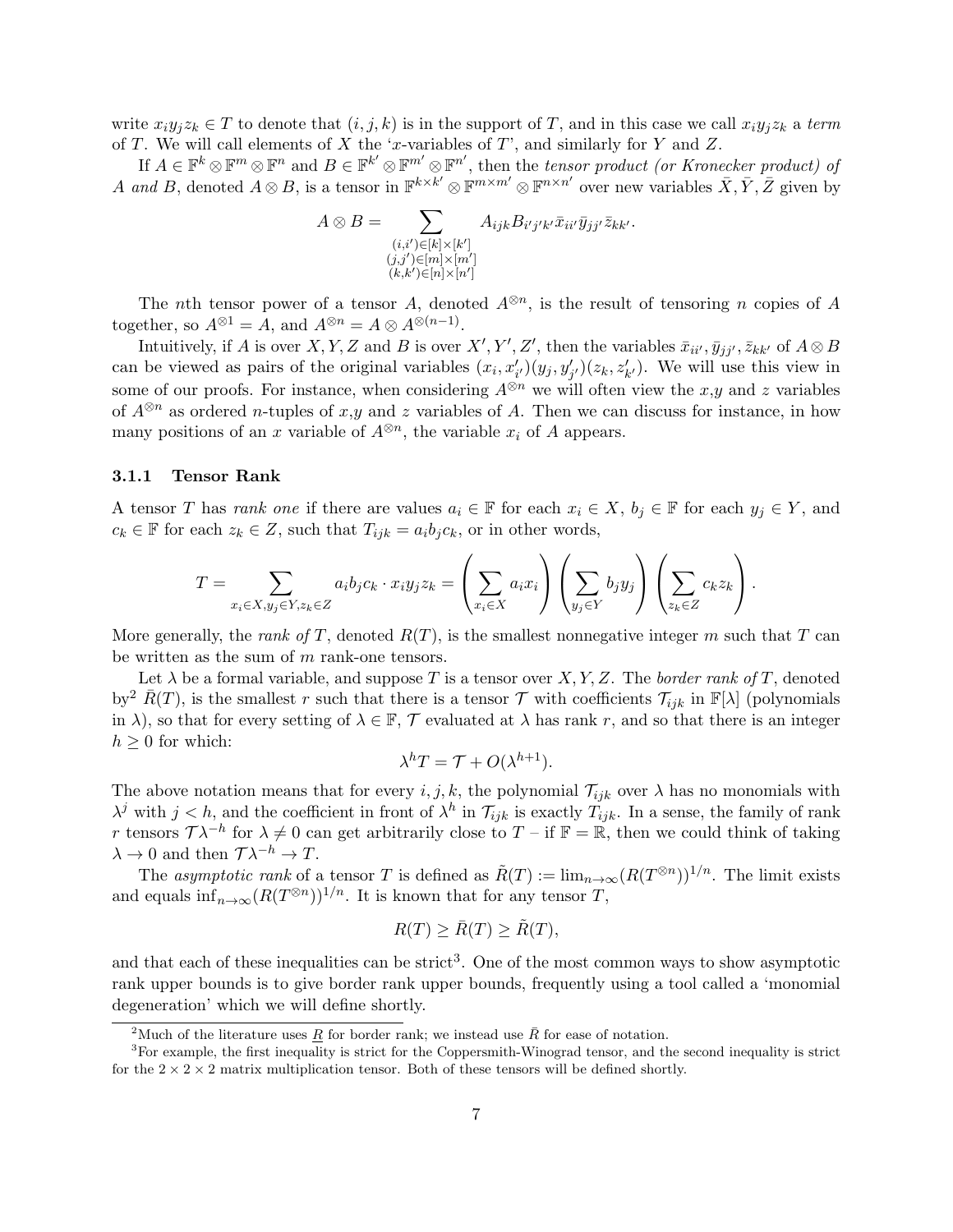The tensor  $\langle r \rangle$  in  $\mathbb{F}^r \otimes \mathbb{F}^r$  is defined as follows: for all  $i \in \{1, \ldots, r\}$ ,  $\langle r \rangle_{i,i,i} = 1$  and for all other entries  $\langle r \rangle_{i,j,k} = 0$ .  $\langle r \rangle$  clearly has rank r; it is the natural generalization of an identity matrix. If a tensor T is equivalent to  $\langle r \rangle$  up to permutation of the indices, we say that T is an independent tensor of size  $|T| = r$ .

### 3.1.2 Sub-Tensors and Degenerations

We call a tensor t a sub-tensor of a tensor t', denoted by  $t \subseteq t'$ , if t can be obtained from t' by removing triples from its support, i.e. for every  $i, j, k$ , either  $t_{i,j,k} = t'_{i,j,k}$ , or  $t_{i,j,k} = 0$ .

A tensor  $t \in \mathbb{F}^k \otimes \mathbb{F}^m \otimes \mathbb{F}^n$  is a restriction of a tensor  $t' \in \mathbb{F}^{k'} \otimes \mathbb{F}^{m'} \otimes \mathbb{F}^{n'}$ , written  $t \leq t'$ , if there are homomorphisms  $\alpha: \mathbb{F}^k \mapsto \mathbb{F}^{k'}, \beta: \mathbb{F}^m \mapsto \mathbb{F}^{m'}$ , and  $\gamma: \mathbb{F}^n \mapsto \mathbb{F}^{n'}$ , so that  $t = (\alpha \otimes \beta \otimes \gamma)t'.^4$  The rank of t is  $\leq r$  if and only if  $t \leq \langle r \rangle$ .

A special type of restriction is the so called *zeroing out* (also called *combinatorial restriction*): let t be a tensor over X, Y, Z; t' is a zeroing out of t if it is obtained by selecting  $X' \subseteq X, Y' \subseteq Y, Z' \subseteq Z$ and setting to zero all  $x_i \in X \setminus X'$ ,  $y_j \in Y \setminus Y'$ ,  $z_k \in Z \setminus Z'$ ; thus, t' is a tensor over  $X', Y', Z'$  and it equals  $t$  on all triples over these sets.

A degeneration  $t' \in \mathbb{F}^{k'} \otimes \mathbb{F}^{m'} \otimes \mathbb{F}^{n'}$  of a tensor  $t \in \mathbb{F}^{k} \otimes \mathbb{F}^{m} \otimes \mathbb{F}^{n}$ , written  $t' \leq t$ , is obtained as follows. Similarly to the definition of border rank, let  $\lambda$  be a formal variable. We say that  $t' \leq t$ if there exist  $q \in \mathbb{N}$ ,  $A(\lambda) \in \mathbb{F}^{k' \times k}$ ,  $B(\lambda) \in \mathbb{F}^{m' \times m}$ ,  $C(\lambda) \in \mathbb{F}^{n' \times n}$  matrices with entries which are polynomials in  $\lambda$  (i.e. in  $\mathbb{F}[\lambda]$ ), so that

$$
\lambda^{q} t' = (A(\lambda) \otimes B(\lambda) \otimes C(\lambda)) t + O(\lambda^{q+1}).
$$

Similarly to the relationship between rank and restriction, the border rank of  $t$  is at most  $r$  if and only if  $t \leq \langle r \rangle$ .

A special type of degeneration is the so called monomial degeneration (also called combinatorial degeneration or toric degeneration), in which the matrices  $A(\lambda), B(\lambda), C(\lambda)$  have entries that are monomials in  $\lambda$ . An equivalent definition of monomial degeneration [AW18] is as follows: suppose that t' is a tensor over  $\mathbb{F}^k \otimes \mathbb{F}^m \otimes \mathbb{F}^n$ ,  $t \subseteq t'$  is a sub-tensor, and there are functions  $a : [k] \to \mathbb{Z}$ ,  $b: [m] \to \mathbb{Z}$ , and  $c: [n] \to \mathbb{Z}$  such that (1) whenever  $t'_{ijk} \neq 0$ ,  $a(i) + b(j) + c(k) \geq 0$ , (2) if  $a(i) + b(j) + c(k) = 0$ , then  $t_{i,j,k} = t'_{i,j,k}$ , and (3) if  $t_{ijk} \neq 0$ , then  $a(i) + b(j) + c(k) = 0$ .

#### 3.1.3 Structural Properties of Tensors

We say that a tensor T is *partitioned* into tensors  $T_1, \ldots, T_\ell$ , if  $T = T^1 + \ldots + T^\ell$ , and for every triple  $i, j, k$ , there is a w such that  $T_{i,j,k}^w = T_{i,j,k}$  and for all  $w' \neq w$ ,  $T_{i,j,k}^w = 0$ . In other words, the triples in the support of T are partitioned into  $\ell$  parts, forming  $\ell$  tensors summing to  $T$ .<sup>5</sup>

A direct sum of two tensors t and t' over disjoint variable sets  $X, Y, Z$  and  $X', Y', Z', t \oplus t'$  is the tensor on variable sets  $X \cup X', Y \cup Y', Z \cup Z'$  which is exactly t on triples in  $X \times Y \times Z$ , exactly t' on triples in  $X' \times Y' \times Z'$ , and is 0 on all other triples. In contrast, a regular sum  $t + t'$  could have  $t$  and  $t'$  share variables.

<sup>&</sup>lt;sup>4</sup>The notation  $(\alpha \otimes \beta \otimes \gamma)t$  means the following. Let  $t = \sum_{\ell=1}^r (\sum_i a_i^{\ell} x_i)(\sum_j b_j^{\ell} y_j)(\sum_k c_k^{\ell} z_k) = \sum_{\ell=1}^r (a^{\ell} \cdot x)(b^{\ell} \cdot y)(c^{\ell} \cdot z)$ be any decomposition of t into a sum of rank 1 tensors, where  $a^{\ell} = (a_1^{\ell}, \ldots, a_k^{\ell}) \in \mathbb{F}^k, b^{\ell} = (b_1^{\ell}, \ldots, b_m^{\ell}) \in \mathbb{F}^m, c^{\ell} =$  $(c_1^{\ell},...,c_n^{\ell}) \in \mathbb{F}^n$ . Then  $(\alpha \otimes \beta \otimes \gamma)t := \sum_{\ell=1}^r (\alpha(a^{\ell}) \cdot x) (\beta(b^{\ell}) \cdot y) (\gamma(c^{\ell}) \cdot z)$  is well-defined.

<sup>&</sup>lt;sup>5</sup>Note that this notion of partitioning is more general than 'block partitioning' from the Laser Method (which we define shortly), although 'block partitioning' is occasionally referred to as just 'partitioning' in the literature.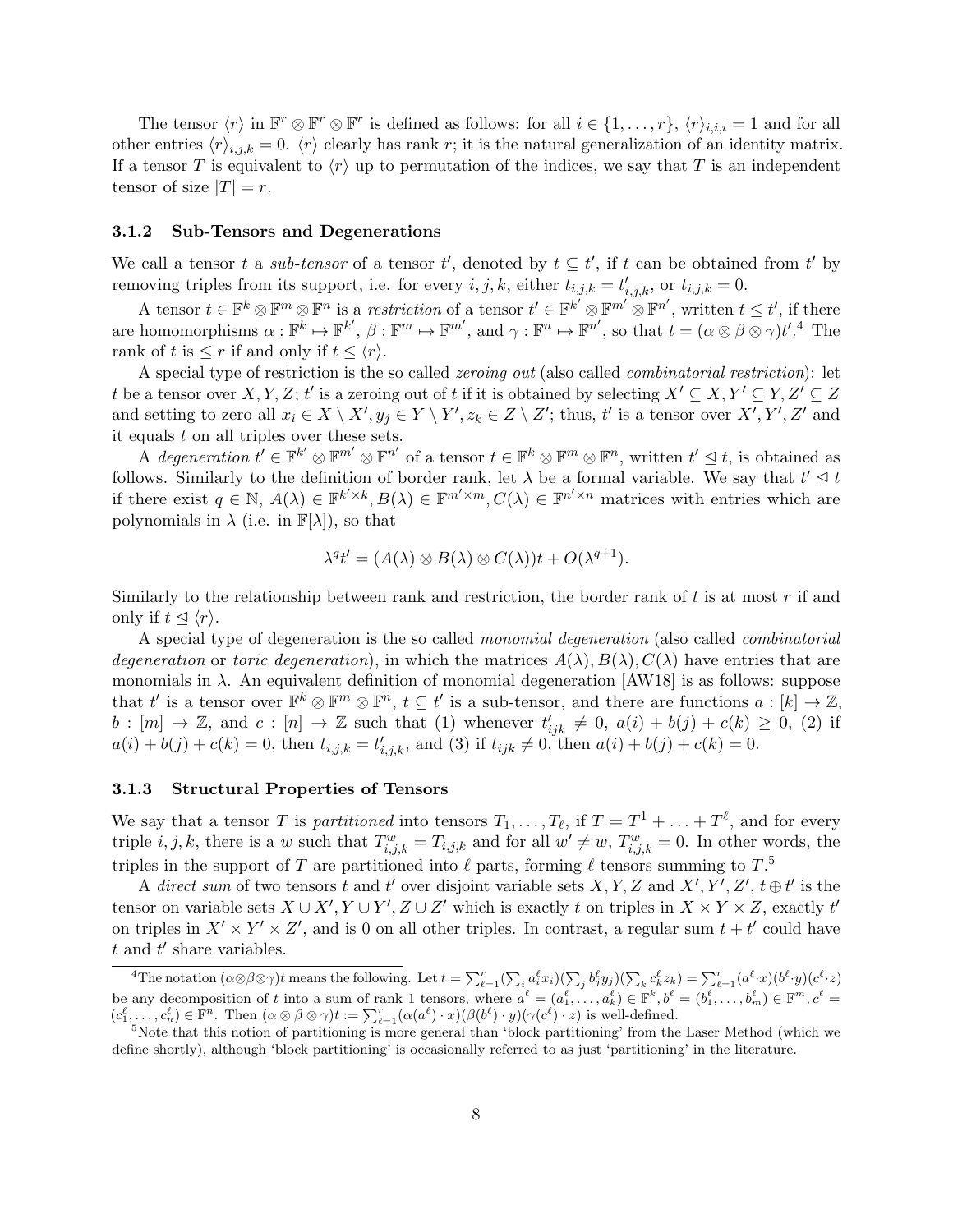Similar to how a  $k \times m$  matrix in  $\mathbb{F}^k \otimes \mathbb{F}^m$  can be viewed as a linear map from  $\mathbb{F}^k$  to  $\mathbb{F}^m$ , a tensor  $t = \sum_{i,j,k} t_{i,j,k} x_i y_j z_k$  in  $\mathbb{F}^k \otimes \mathbb{F}^m \otimes \mathbb{F}^n$  can be viewed as a linear map  $T_X : \mathbb{F}^k \to \mathbb{F}^m \otimes \mathbb{F}^n$ which maps  $x_i$  to  $\sum_{y_j \in Y, z_k \in Z} t_{ijk} y_j z_k \in \mathbb{F}^m \otimes \mathbb{F}^n$ . One can also exchange the roles of the  $x, y$  and z variables, so that t can also be viewed as a linear map  $T_Y : \mathbb{F}^m \to \mathbb{F}^k \otimes \mathbb{F}^n$ , or a linear map  $T_Z : \mathbb{F}^n \to \mathbb{F}^k \otimes \mathbb{F}^m$ . The tensor t is called *concise* if  $T_X, T_Y, T_Z$  are injective. It is not hard to see that  $\bar{R}(t) \ge \max\{Rank(T_X), Rank(T_Y), Rank(T_Z)\}\$ , so that for concise tensors,  $\bar{R}(t) \ge$  $\max\{|X|, |Y|, |Z|\}.$  All the explicit tensors we will discuss throughout this paper, including the tensor of matrix multiplication, and the Coppersmith-Winograd tensor, are concise.

### 3.2 The Matrix Multiplication Tensor and Methods for Analyzing  $\omega$

Let  $m, n, p \geq 1$  be integers. The tensor of  $m \times n$  by  $n \times p$  matrix multiplication over a field  $\mathbb{F}$ , denoted by  $\langle m, n, p \rangle$ , lies in  $\mathbb{F}^{m \times n} \otimes \mathbb{F}^{n \times p} \otimes \mathbb{F}^{p \times m}$ , and in trilinear notation looks like this:

$$
\langle m, n, p \rangle = \sum_{i=1}^{m} \sum_{j=1}^{n} \sum_{k=1}^{p} x_{ij} y_{jk} z_{ki}.
$$

The theory of matrix multiplication algorithms is concerned with determining the value  $\omega$ , defined as  $\omega := \inf\{c \in \mathbb{R} \mid R(\langle n, n, n \rangle) \le O(n^c)\}\.$  (As shown by Coppersmith and Winograd [CW82],  $\omega$  is a limit point that cannot be achieved by any single algorithm.)

Getting a handle on  $\omega$  has been difficult. Over the years various methods have been developed to obtain better understanding of the rank of  $\langle n, n, n \rangle$ . The basic idea of all methods is as follows: Although we do not know what the true rank of  $\langle n, n, n \rangle$  is, as n grows, there are many other tensors for which we know their rank and even their asymptotic rank exactly. Hence, the approach is, take a tensor t whose asymptotic rank  $\tilde{R}(t)$  we understand, take a large tensor power  $t^{\otimes N}$  of t, and "embed"  $\langle f(N), f(N), f(N) \rangle$  into  $t^{\otimes N}$  so that the embedding shows that  $\tilde{R}(\langle f(N), f(N), f(N) \rangle) \leq \tilde{R}(t)^N$ . From this inequality we can get a bound on  $\omega$ , by taking N to  $\infty$ . More generally, by Schönhage's Asymptotic Sum Inequality (Theorem 3.1 below), it is actually sufficient to embed the direct sum of many smaller copies of matrix multiplication tensors into  $t^{\otimes N}$  to get a similar bound on  $\omega$ .

The way in which the approaches differ is mainly in how the embedding into  $t^{\otimes N}$  is obtained. All known approaches to embed a matrix multiplication tensor into a tensor power  $t^{\otimes N}$  of some other tensor t actually all zero out variables in  $t^{\otimes N}$  and argue that after the zeroing out, the remaining tensor is a matrix multiplication tensor.

There are two main approaches for obtaining good bounds on  $\omega$  via zeroing out  $t^{\otimes N}$ : the laser method and the group theoretic approach. We will describe them both shortly.

Zeroing out is a very restricted border-rank preserving operation on a tensor. The most general embedding of a matrix multiplication tensor into  $t^{\otimes N}$  would be a potentially complicated degeneration of  $t^{\otimes N}$ . In fact, in this case, since every border rank q tensor is a degeneration<sup>6</sup> of the structure tensor for addition modulo  $q$ ,  $T_q = \sum_{i=0}^{q-1} \sum_{j=0}^{q-1} x_i y_j z_{i+j \bmod q}$ , it would suffice to find a degeneration of  $T_q^{\otimes n}$  into a large matrix multiplication tensor, for large n. Unfortunately, we currently do not have techniques to find good degenerations. We call this hypothetical method the Universal method.

Instead of considering arbitrary degenerations of  $t^{\otimes n}$ , we could instead consider monomial degenerations of  $t^{\otimes n}$  into a large matrix multiplication tensor. This approach would subsume

 $6$ This folklore fact follows from inverting the DFT over cyclic groups; see eg. [AW18, Section 3.1].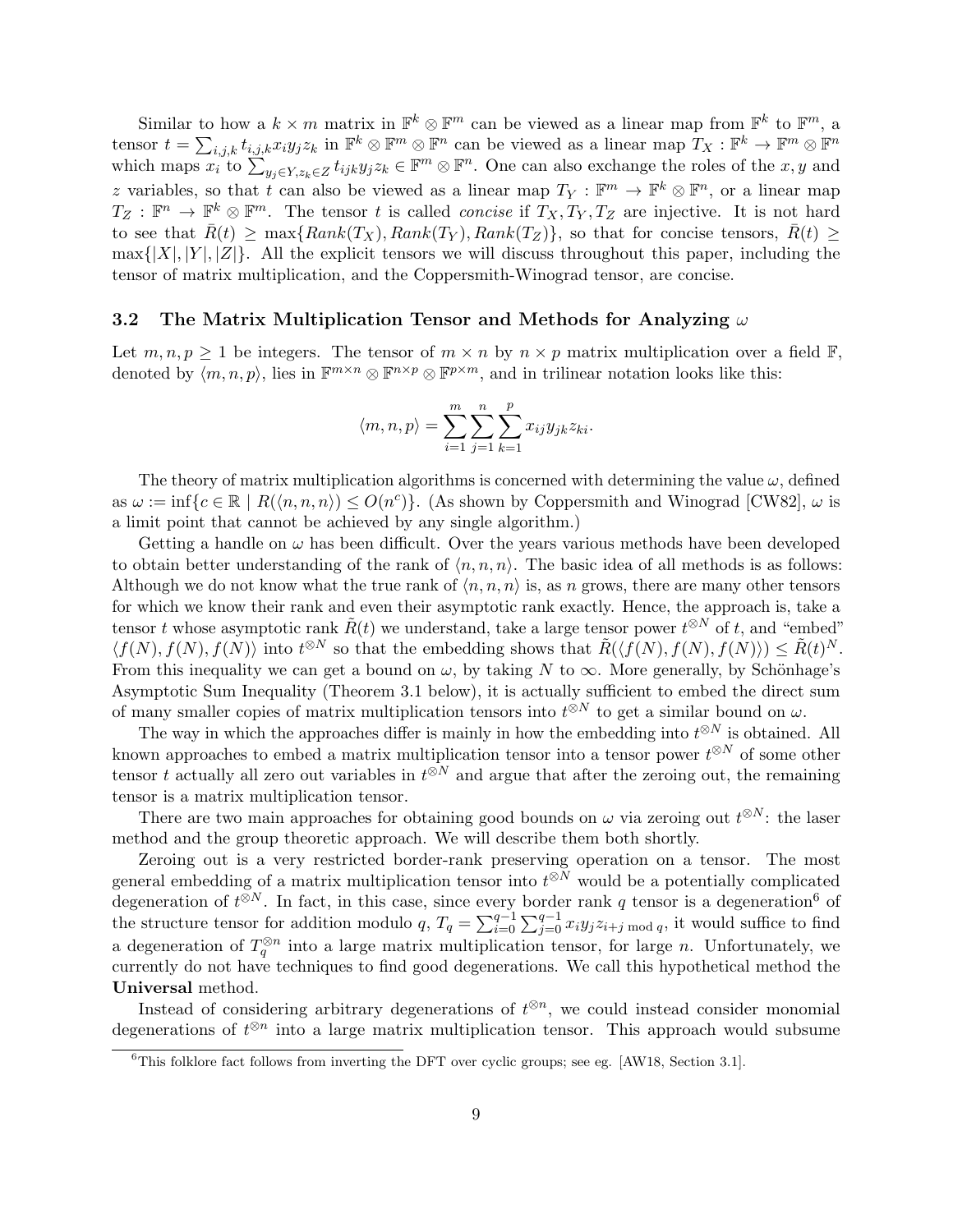both the Laser Method and the Group Theoretic approach. Although again there are no known techniques to obtain better monomial degenerations than zeroing outs, monomial degenerations seem easier to argue about than arbitrary degenerations. We call the method of finding the optimal (with respect to bounding  $\omega$ ) monomial degeneration of a tensor power into a matrix multiplication tensor, the Galactic method. (Reaching the end of our Galaxy is more feasible than seeing the entire Universe.) To complete the analogy, we can call the method using zeroing outs the **Solar** method (i.e. exploring the Solar System).

The Solar method subsumes the Group Theoretic Approach and the Laser Method, but is more general, and current techniques do not suffice to find the optimal zeroing-out of  $t^{\otimes n}$  into matrix multiplication even for simple tensors. Our lower bounds will be not only for the Solar method, but also for the Galactic method which is even more out of reach for the current matrix multiplication techniques.

To be clear, the Solar method, Galactic method, and Universal method, give us successively more power when analyzing specific tensors. For example, it may be the case that for a specific tensor T, the Solar method applied to T cannot get as low an upper bound on  $\omega$  as the Universal method applied to T can. This captures the known methods to get bounds on  $\omega$  by using tensors like the Coppersmith-Winograd tensor or a group tensor, which we will define shortly. The three different methods will trivially give the same bound,  $\omega$ , when applied to matrix multiplication tensors themselves, but this is not particularly interesting: the entire point of these different methods is that the asymptotic rank of matrix multiplication tensors is not well-understood, and applying the methods to other tensors can help us get better bounds on it.

We will now describe the two approaches that follow the Solar method.

#### 3.3 The Laser Method

Strassen [Str86] proposed a method for embedding a matrix multiplication tensor into a large tensor power of a starting tensor. He called it the Laser Method. In this method, we start with a tensor t over variables X, Y, Z of asymptotic rank q, where say  $|X| = q$ , so that t has essentially optimal asymptotic rank. The variable sets are then partitioned into blocks:  $X = X_1 \cup ... \cup X_a$ ,  $Y = Y_1 \cup \ldots \cup Y_b$ ,  $Z = Z_1 \cup \ldots, Z_c$ . Define by  $t_{IJK}$  the sub-tensor of t obtained by zeroing-out all variables  $x \notin X^I$ ,  $y \in Y^J$ ,  $z \in Z^K$ . We obtain a partitioning

$$
t = \sum_{I \in [a], J \in [b], K \in [c]} t_{IJK}.
$$

Ideally, the *constituent* tensors  $t_{IJK}$  should be matrix multiplication tensors, but this is not necessary.

In the large tensor power  $t^{\otimes N}$ , one then is allowed to zero out variables  $\bar{x}_i$ ,  $\bar{y}_j$  and  $\bar{z}_k$  (removing all triples containing them). This zeroing out is not arbitrary, however: if some variable, say  $\bar{x}_i$  is zeroed out, consider its index  $i - it$  is a sequence of length N of original indices  $i[1], i[2], \ldots, i[N]$ . Say that  $x_{i[z]} \in X_{I(z)}$  (i.e.  $I(z)$  is the block that  $\bar{x}_i$  uses in its zth coordinate). Then every other x variable,  $\bar{x}_{i'}$  for which  $x_{i'|z} \in X_{I(z)}$  for all z, must be zeroed out as well. That is, variables with the same block sequence must either all be kept or all zeroed out.

One considers such possible zeroing outs and attempts to argue that one of them leaves exactly a direct sum of matrix multiplication tensors (possibly of different dimensions). Then one uses the asymptotic sum inequality of Schönhage [Sch81] to obtain a bound on  $\omega$ :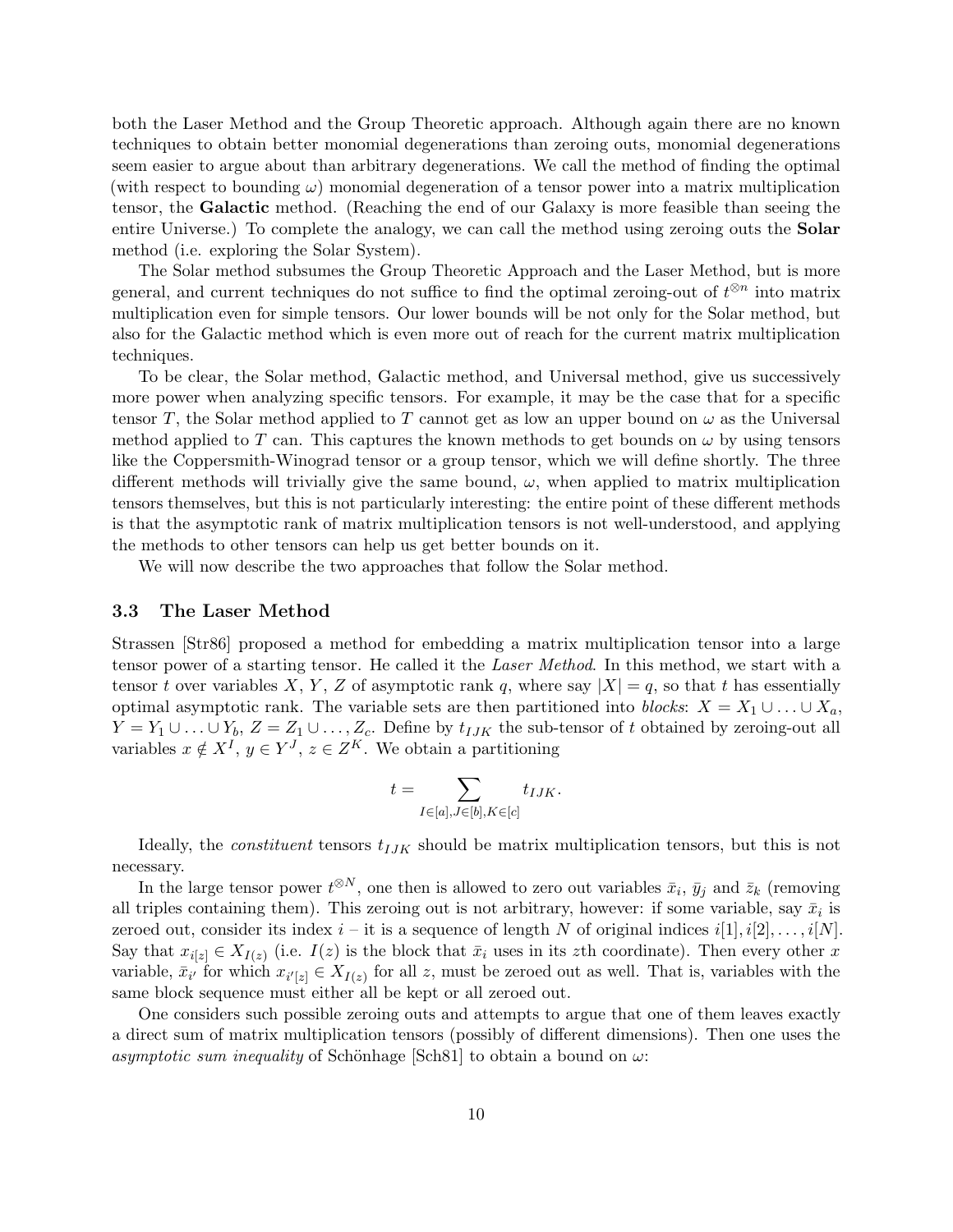**Theorem 3.1** (Asymptotic Sum Inequality [Sch81]). If  $\bigoplus_{i=1}^p \langle k_i, m_i, n_i \rangle$  has border rank  $\leq r$ , and  $r > p$ , then  $\omega \leq 3\tau$ , where  $\sum_{i=1}^{p} (k_i m_i n_i)^{\tau} = r$ .

Looking at Schönhage's proof of the asymptotic sum inequality, however, we see that what it is actually doing is, taking a large tensor power of  $\bigoplus_{i=1}^p \langle k_i, m_i, n_i \rangle$  and *zeroing out* variables to obtain independent copies of the same single matrix multiplication tensor, i.e.  $F \nO \langle K, M, L \rangle$ . Thus, we can think of the laser method as zeroing out  $t^{\otimes N}$  in a block-preserving fashion, to obtain a copies of the same matrix multiplication tensor.

We now turn to the most successful implementation of the Laser Method: the **Coppersmith-**Winograd approach.

The Coppersmith-Winograd (CW) family of tensors is as follows: Let  $q \ge 1$  be an integer.

$$
CW_q = x_0 y_0 z_{q+1} + x_{q+1} y_0 z_0 + x_0 y_{q+1} z_0 + \sum_{i=1}^q (x_i y_0 z_i + x_0 y_i z_i + x_i y_i z_0).
$$

 $CW_q$  is a concise tensor over  $\mathbb{F}^{q+2} \otimes \mathbb{F}^{q+2} \otimes \mathbb{F}^{q+2}$ , of border rank (and hence also asymptotic rank)  $q + 2.$ 

Coppersmith and Winograd  $\text{[CW90]}$  followed the laser method. The tensors  $CW_q$  have a natural partitioning  $CW_q = T_{002} + T_{020} + T_{200} + T_{011} + T_{101} + T_{110}$ , where  $T_{002} = x_0 y_0 z_{q+1}$ ,  $T_{200} =$  $x_{q+1}y_0z_0, T_{020} = x_0y_{q+1}z_0, T_{101} = \sum_{i=1}^q x_iy_0z_i, T_{011} = \sum_{i=1}^q x_0y_iz_i, T_{110} = \sum_{i=1}^q x_iy_iz_0.$ 

The partitioning is actually a block partitioning: The  $T_{IJK}$  are obtained by blocking the X, Y and Z variables into three blocks: the indices  $\{0,\ldots,q+1\}$  are blocked into block 0 containing  $\{0\}$ , block 1 containing  $\{1, \ldots, q\}$  and block 2 containing  $\{q+1\}$ , and then, block I of X (resp. Y and Z) contains all  $x_i$  (resp.  $y_i$  and  $z_i$ ) with i in block I of the indices. Then  $T_{IJK}$  is the block tensor formed by the triples with x variables in block  $I$ , y variables in block  $J$  and  $z$  variables in block  $K$ .

The sub-tensors  $T_{IJK}$  have two useful properties: (1) they are all matrix multiplication tensors, (2) for each  $T_{IJK}$  above,  $I + J + K = 2$ .

The Coppersmith-Winograd implementation of the laser method uses these properties together with sets excluding 3-term arithmetic progressions (in conjunction with property (2) above) to decide which blocks of variables to zero out in  $CW_q^{\otimes n}$ . Since the zeroing out proceeds by zeroing out variables that have the same block sequences, and due to property (1) in the end one obtains a sum of matrix multiplication tensors, and due to the use of sets excluding 3-term arithmetic progressions one can guarantee that in fact this is a direct sum of many large matrix multiplication tensors. Then one can use the asymptotic sum inequality to obtain a bound on  $\omega$ . To optimize the bound on  $\omega$ , one selects the best q, which ends up being  $q = 6$ . Coppersmith and Winograd then achieve a slightly better bound on  $\omega$  by analyzing the square  $CW_q^{\otimes 2}$  in a similar way.

The later improvements on the Coppersmith-Winograd bounds by Stothers [DS13], Vassilevska W. [Wil12] and Le Gall [LG14] instead used the laser method with the CW tools starting from  $CW_q^{\otimes 4}, CW_q^{\otimes 8}$  and  $\{CW_q^{\otimes 16} \text{ and } CW_q^{\otimes 32}\},$  respectively. Each new analysis used different, but related, blockings and partitionings, and each ultimately optimized the resulting bound on  $\omega$  by picking  $q = 5$ , and hence using  $CW_5$  as the base tensor.

The Coppersmith-Winograd analysis works for any blocking of the variables of a tensor  $t$  into blocks with integer names so that there exists an integer b such that for every triple  $(I, J, K)$  where I is an x-block, J is a y-block and K is a z-block,  $I + J + K = b$ . For such a blocking, each constituent tensor  $T_{IJK}$  should ideally be a matrix multiplication tensor itself. In recent applications of the method, the tensors  $T_{IJK}$  need not be matrix multiplications, but then one needs to perform a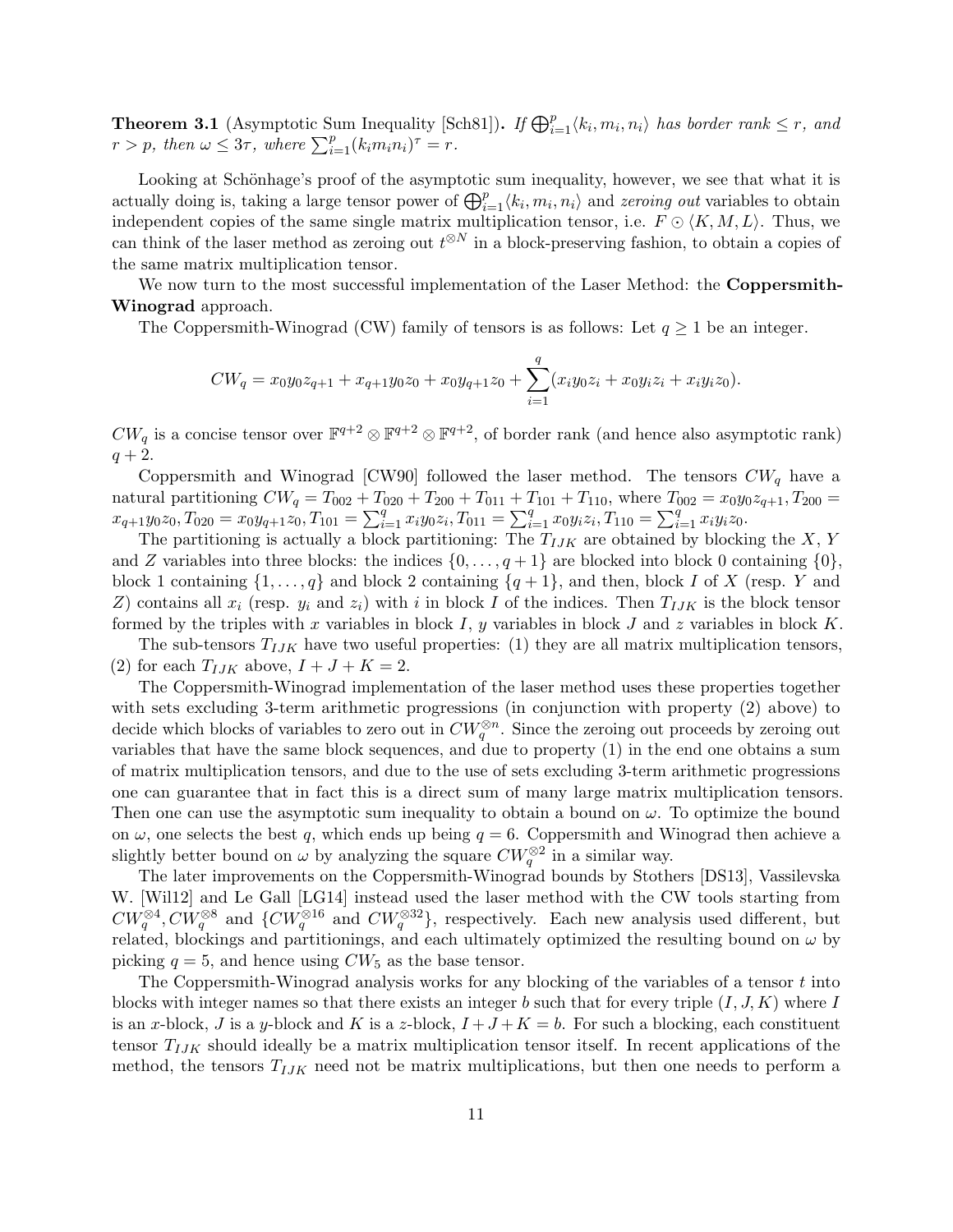Coppersmith-Winograd analysis on them to obtain a bound known as their Value which roughly says how good they are at supporting matrix multiplication.

The Coppersmith-Winograd approach doesn't exploit very much about the block tensors  $T_{IJK}$ . In particular, one can replace each  $T_{IJK}$  with another tensor  $T'_{IJK}$  over the same sets of variables  $X_I, Y_J, Z_K$ , as long as  $T'_{IJK}$  has the same "value", and the modified tensor T' has the same border rank as T; the bound on  $\omega$  the approach would give would be exactly the same! When  $T_{IJK}$ is a matrix multiplication tensor  $\langle a, b, c \rangle$ , for instance, one can replace it with another matrix multiplication tensor  $\langle a', b', c' \rangle$  as long as the new tensor uses the same variables and  $a'b'c' = abc$ , and as long as the produced full tensor has the same border rank. For instance, if we take  $T_{110} = \sum_{i=1}^{q} \sum_{j=1}^{q} x_i y_j z_0$  and replace it with  $\sum_{i=1}^{q} \sum_{j=1}^{q} x_i y_{q+1-i} z_0$ , then we would get the *rotated*  $CW_q$  tensor studied in [AW18]. This tensor still has rank  $q+2$  and this gives the same upper bound on  $\omega$  using the CW approach.

We can thus define a family of *generalized* CW tensors,  $\overline{CW}_q$  as follows.

**Definition 3.1.** The family  $\underline{CW}_q$  of tensors includes, for every permutation  $\sigma \in S_q$ , the tensor

$$
CW_q^{\sigma} = (x_0y_0z_{q+1} + x_0y_{q+1}z_0 + x_{q+1}y_0z_0) + \sum_{i=1}^q (x_iy_{\sigma(i)}z_0 + x_iy_0z_i + x_0y_iz_i).
$$

We remark that the family above contains all tensors obtained from  $CW_q$  by replacing  $\sum_{i=1}^q (x_i y_i z_0 +$  $x_iy_0z_i+x_0y_iz_i)$  with  $\sum_{i=1}^q (x_{\tau(i)}y_{\sigma(i)}z_0+x_{\alpha(i)}y_0z_{\beta(i)}+x_0y_{\gamma(i)}z_{\delta(i)})$  for any choice of  $\alpha, \beta, \gamma, \delta, \sigma, \tau \in S_q$ .

The constituent tensor  $T_{110}$  of  $CW_q^{\sigma}$  is  $\sum_{i=1}^{q} x_i y_{\sigma(i)} z_0$ , which is still a  $\langle 1, q, 1 \rangle$  tensor. Thus, for any such tensor from the family  $\overline{CW}_q$ , if its border rank is  $q + 2$ , the Coppersmith-Winograd approach would give exactly the same bound on  $\omega$ , as with  $CW_q$ .

#### 3.4 Group-theoretic approach

Cohn and Umans [CU03] pioneered a new group-theoretic approach for matrix multiplication. The idea is as follows. Take a group  $G$  and consider its group tensor defined below. (Throughout this paper, we write groups in multiplicative notation.)

**Definition 3.2.** For any finite group  $G$ , the group tensor of  $G$ , denoted  $T_G$ , is a tensor over  $X_G, Y_G, Z_G$  where  $X_G := \{x_g \mid g \in G\}$ ,  $Y_G := \{y_g \mid g \in G\}$ , and  $Z_G := \{z_g \mid g \in G\}$ , given by

$$
T_G := \sum_{g,h \in G} x_g y_h z_{gh}.
$$

(Note that the group tensor of G is really the structure tensor of the group algebra  $\mathbb{C}[G]$ , often written as  $T_{\mathbb{C}[G]}$ . We use  $T_G$  for ease of notation.)

The group-theoretic approach first bounds the asymptotic rank of  $T_G$  using representation theory, as follows. Let  $d_u$  be the dimension of the uth irreducible representation of G (i.e. the  $d_u$ s are the character degrees). Then  $T_G$  can be seen to degenerate from  $\bigoplus_{u=1}^{\ell} \langle d_u \rangle$ . In particular, we get that<sup>7</sup>

$$
\tilde{R}(T_G) = \tilde{R}\left(\bigoplus_{u=1}^{\ell} \langle d_u, d_u, d_u \rangle\right) = \sum_{u=1}^{\ell} d_u^{\omega}.
$$

<sup>&</sup>lt;sup>7</sup>It is more straightforward to see that this holds with inequalities (' $\leq$ ' instead of '=') but in fact equality holds because the degeneration of  $T_G$  is invertible, and  $\omega$  is defined in terms of the asymptotic rank of matrix multiplication tensors.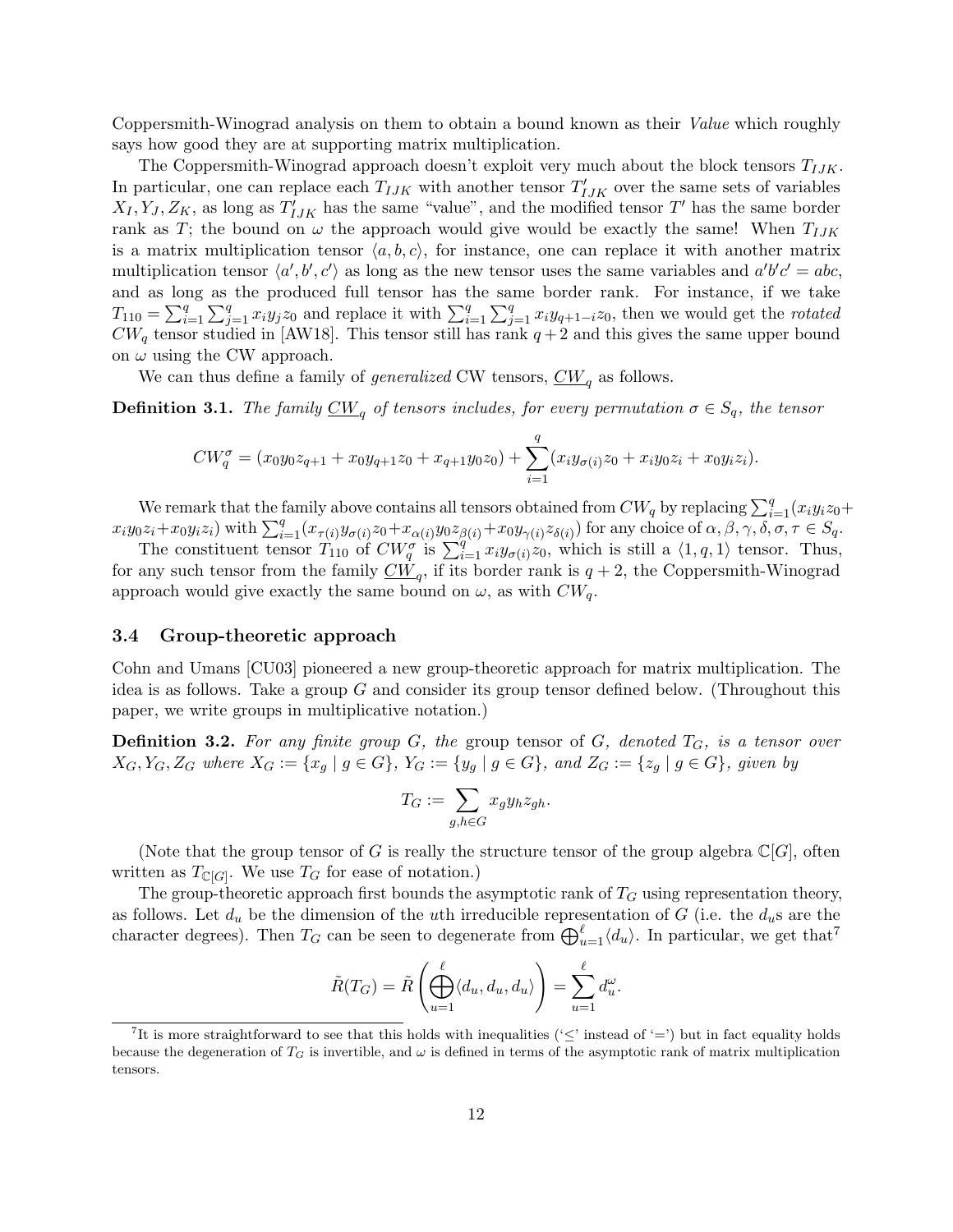Now suppose that we can find any degeneration (e.g. a zeroing out) of  $T_G$  into  $\bigoplus_{i=1}^s \langle k_i, m_i, n_i \rangle$ . Then, by the asymptotic sum inequality we would get that

$$
\sum_{i=1}^{s} (k_i m_i n_i)^{\omega/3} \le \sum_{u=1}^{\ell} d_u^{\omega}.
$$

Cohn and Umans defined two properties of subsets of  $G$  which yield a zeroing out of  $T_G$  into matrix multiplication tensors: (1) the triple product property, so that any  $G$  that satisfies it admits a zeroing out into a matrix multiplication tensor, and (2) the simultaneous triple product property, so that any G that satisfies it admits a zeroing out into a direct sum of matrix multiplication tensors.

These properties provide the zeroing out, and the group representation provides the rank bound. The approach is extremely clean to define. The goal is then to find a group with known character degrees, satisfying one of the two triple product properties well, so that the matrix multiplication tensors one can get are large. Typically one works with a family of groups, parameterized by n (as in  $Z_n$  or  $S_n$ ), and then one can pick the n that optimizes the bound on  $\omega$ , or even take n to  $\infty$ , e.g. when the groups correspond to tensor powers of some tensor.

We refer the reader to [Lan17, Section 3.5] for more exposition on the Group-theoretic approach and its interpretation as finding a zeroing out of group tensors.

### 3.5 Independent Tensors

In this paper, we will be especially interested in zeroing outs and monomial degenerations from tensors T to independent tensors  $\langle r \rangle$ . We give a few relevant definitions here.

For a tensor T over X, Y, Z, its independence number,  $I(T)$ , is the maximum size of an independent tensor which can result from a zeroing out of  $T$ . We similarly can define the *asymptotic independence* number of T by

$$
\tilde{I}(T):=\limsup_{n\in\mathbb{N}}\left[I(T^{\otimes n})\right]^{1/n}
$$

.

Since a zeroing out cannot increase the number of x-variables, y-variables, or  $z$ -variables, we get a simple upper bound  $I(T) \le \min\{|X|, |Y|, |Z|\}$ . It similarly follows that  $I(T) \le \min\{|X|, |Y|, |Z|\}$ . Throughout this paper, we will see a number of tensors which achieve equality in this bound, including all matrix multiplication tensors. In Section 4, we will prove this and many other properties of  $\overline{I}$ .

#### 3.6 Tri-colored Sum-free Sets

A number of recent works (eg. [BCC+17a, BCC+17b, AW18]) have explored connections between lower bounds on matrix multiplication algorithms, and a notion from extremal combinatorics called a 'tri-colored sum-free set'. In this paper, we will expand upon and generalize this connection as one of our tools for proving lower bounds on  $\omega_g(T)$  for various tensors T.

**Definition 3.3.** For a group G, a tri-colored sum-free set in G is a set  $S \subseteq G^3$  of triples of elements of G such that:

- for all  $(a, b, c) \in S$ , we have  $ab = c$ , and
- for all  $(a_1, b_1, c_1), (a_2, b_2, c_2), (a_3, b_3, c_3) \in S$  which are not all the same triple, we have  $a_1b_2 \neq$  $c_3$ .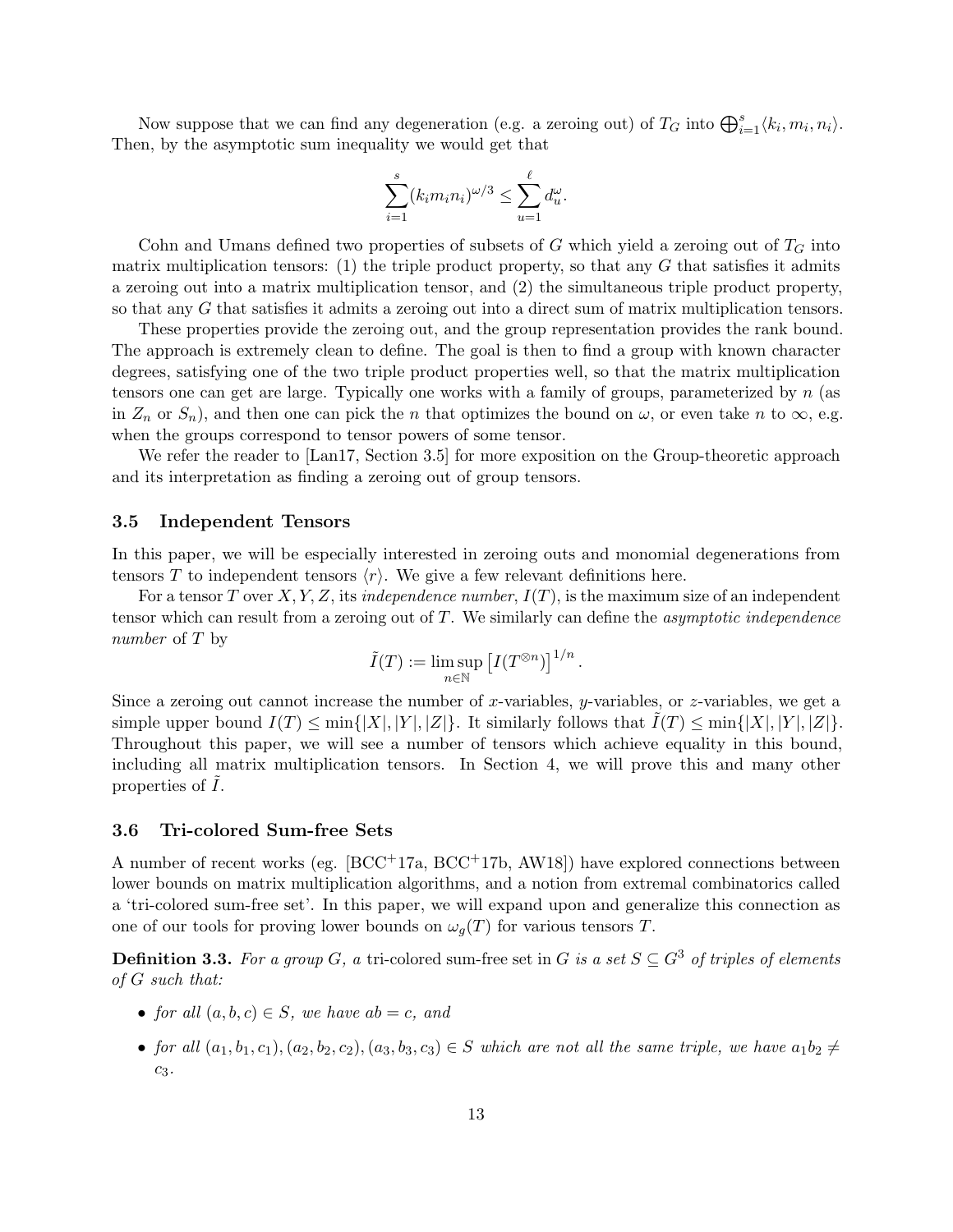In the literature, tri-colored sum-free sets are sometimes also called multiplicative matchings.

In a recent breakthrough, Ellenberg and Gijswijt [EG17] used techniques introduced by Croot, Lev, and Pach [CLP17] to show that there is a constant  $c < 3$  such that tri-colored sum-free sets in  $\mathbb{F}_3^n$  have size at most  $O(c^n)$ . Since then, there has been an explosion of work in the area, and this result has been extended by Sawin [Saw17] to hold for all nontrivial groups  $G$ , even nonabelain groups:

**Theorem 3.2** ([Saw17] Theorem 1). Let G be any nontrivial finite group. There is a constant  $\delta < 1$ such that for any positive integer n, any tri-colored sum-free set in  $G<sup>n</sup>$  has size at most  $(\delta |G|)<sup>n</sup>$ .

There are a number of families of groups G where even stronger upper bounds than this are known; we refer the reader to the introduction of  $[BCC^+17b]$  for an exposition of these bounds. In Section 6, we will show how Theorem 3.2 (and also the aforementioned stronger bounds) can be used to give lower bounds on the  $\omega$  bound one can achieve using the Galactic method on a wide range of tensors T.

### 3.7 Comparison with Slice Rank Bounds

The work on limitations of the group-theoretic approach typically proceeds by giving upper bounds on the so-called 'slice rank' of the tensor  $T_G$  of a group G. It is known [Tao16, TS16] that for any tensor T, if T has a degeneration to an independent tensor D, then  $|D| \leq$  slice-rank(T). Hence, for some tensor T, if one can show an upper bound on slice-rank $(T^{\otimes n})$  for all n, this yields an upper bound on  $\omega_u(T)$ , the value of  $\omega$  which can be achieved using the Universal method applied to T.

For instance, the limitation result of Sawin [Saw17], Theorem 3.2 above, is proved by showing that for every fixed group G, there is a  $\delta < 1$  such that slice-rank  $(T_G^{\otimes n})$  $\binom{m}{G}$  <  $\delta^n |G|^n$ , which implies using the connection described above that  $\omega_u(T_G) > 2$ . In particular, this generalizes our Theorem 6.1 in which we show that Sawin's result implies that  $\omega_q(T_G) > 2$ . Again, we note that since  $\delta$  depends on G, this does not rule out achieving  $\omega = 2$  by using the Universal method applied to a sequence of groups whose lower bounds on  $\omega_u$  approach 2.

It is worth asking whether similar slice-rank upper bounds can be used to show a lower bound on  $\omega_u(CW_q)$  as well. Indeed,  $CW_q$  is easily seen to have slice-rank at most 3. However, slice-rank is not submultiplicative in general, and in fact it is known that  $CW_q^{\otimes n}$  can have slice-rank much more than  $3^n$ . For instance, the fact that  $\omega_s(CW_5) \leq 2.373$  implies that slice-rank $(CW_5^{\otimes n}) \geq 7^{2n/2.373-o(n)} \geq$  $5.15^{n-o(n)}$ . It is not clear how to upper bound the slice-rank of  $CW_q^{\otimes n}$  in general.

We refer to  $[BCC^+17a, BCC^+17b]$  for formal definitions related to slice-rank and matrix multiplication, as we won't need slice-rank in this paper.

# 4 Matrix Multiplication and Independent Tensors

In this section, we will lay out our main framework for proving lower bounds on what values of  $\omega$ can be achieved using different tensors  $T$  in the Galactic Method. The main idea is that, to prove such a lower bound for tensor T, it is sufficient to give an upper bound on  $I(T)$ .

**Definition 4.1.** For a tensor T, let  $\omega_g(T) \geq 2$  denote the best bound on  $\omega$  that one can achieve using the Galactic Method with T. Hence, for all tensors T, we have  $\omega \leq \omega_g(T)$ .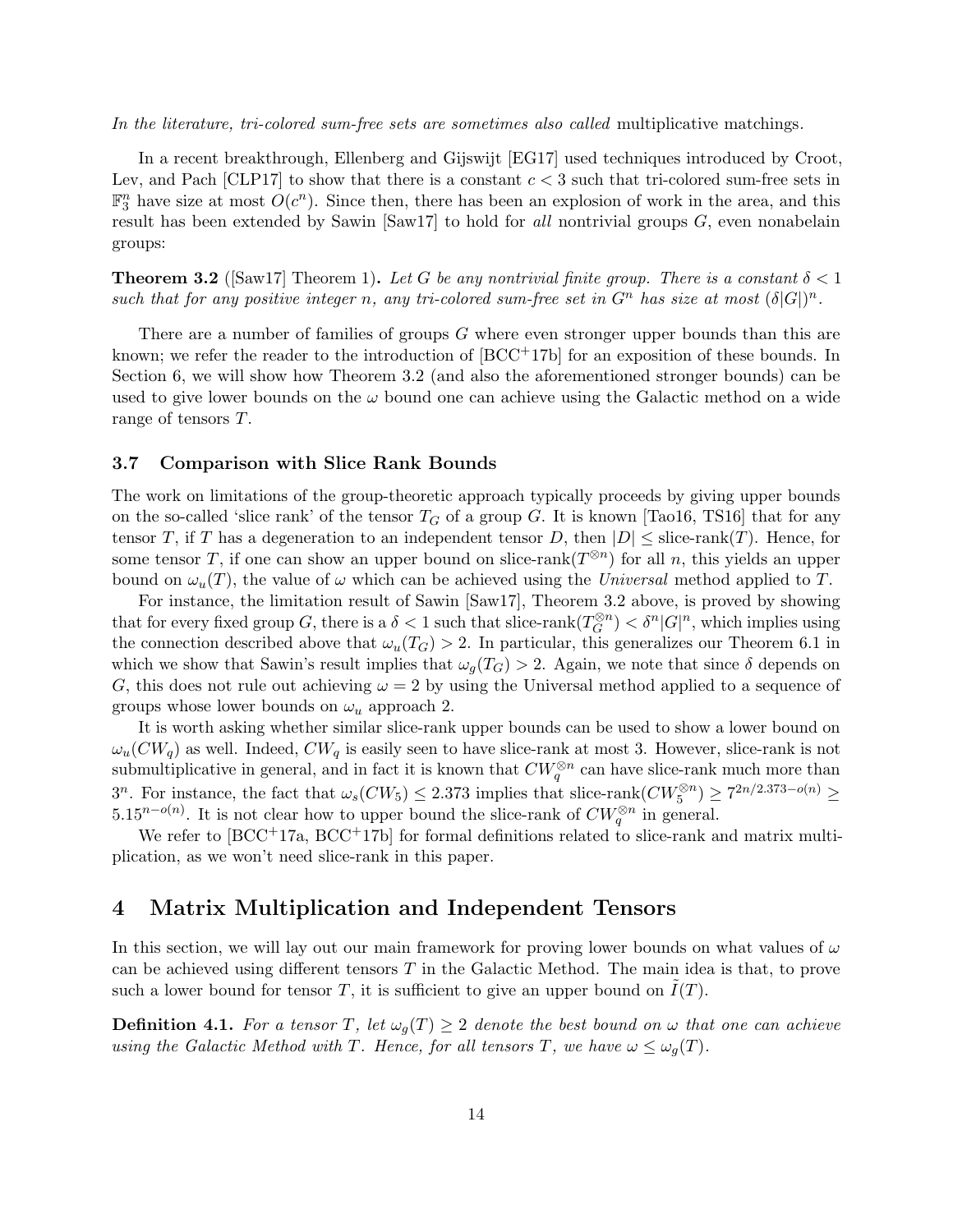**Lemma 4.1.** Let T be any tensor. For each positive integers  $n, a, b, c$ , let  $F_{T,n,a,b,c}$  be the largest number of disjoint (sharing no variables) copies of  $\langle a, b, c \rangle$  which can be found as a monomial degeneration of  $T^{\otimes n}$ . Then,

$$
\omega_g(T) = 3 \cdot \liminf_{n,a,b,c \in \mathbb{N}} \frac{n \log(r) - \log(F_{T,n,a,b,c})}{\log(abc)}.
$$

*Proof.*  $\omega_g(T)$  is defined as the liminf, over all n and all ways to monomial degenerate  $T^{\otimes n}$  into a disjoint sum of matrix multiplication tensors, of the corresponding bound on  $\omega$  which one gets by applying the asymptotic sum inequality, Theorem 3.1. However, as in the proof of Theorem 3.1 (see e.g. [Sch81, Section 7.2] or [Bl $\ddot{a}$ 13, Proof of Theorem 7.5]), we can restrict our attention without loss of generality to monomial degenerations into a disjoint sum of matrix multiplication tensors of the same dimensions, i.e. monomial degenerations from  $T^{\otimes n}$  to  $F_{T,n,a,b,c} \odot \langle a,b,c \rangle$ for all choices of  $a, b, c$ , and n. Then, by Theorem 3.1, if  $T^{\otimes n}$  has a monomial degeneration to  $F_{T,n,a,b,c} \odot \langle a,b,c \rangle$ , this shows that  $\tilde{R}(F_{T,n,a,b,c} \odot \langle a,b,c \rangle) \leq \tilde{R}(T^{\otimes n}) = (\tilde{R}(T))^n$ , which yields  $\omega_q(T) \leq 3 \log((R(T))^n/F_{T,n,a,b,c})/\log(abc)$ , as desired.  $\Box$ 

We use the following monomial degeneration of matrix multiplication tensors which slightly generalizes Strassen's (from [Str86, Theorem 4]). We prove it here for completeness.

**Lemma 4.2.** For any positive integers  $a, b, c$ , there is a monomial degeneration of  $\langle a, b, c \rangle$  into an independent tensor of size  $\frac{3}{4} \cdot \frac{abc}{\max\{a, a\}}$  $\frac{abc}{\max\{a,b,c\}}$ .

*Proof.* Assume first that  $a = 2m + 1$ ,  $b = 2n + 1$ , and  $c = 2p + 1$  are all odd, and assume without loss of generality that  $c \geq a, b$ . Recall that

$$
\langle a, b, c \rangle = \sum_{i=-m}^{m} \sum_{j=-n}^{n} \sum_{k=-p}^{p} x_{ij} y_{jk} z_{ki}.
$$

We define our monomial degeneration via the maps  $\alpha: X \to \mathbb{Z}, \beta: Y \to \mathbb{Z}$ , and  $\gamma: Z \to \mathbb{Z}$  defined as follows:

- $\alpha(x_{ij}) = i^2 + 2ij,$
- $\beta(y_{jk}) = j^2 + 2jk$ , and

$$
\bullet \ \gamma(z_{ki}) = k^2 + 2ki,
$$

For any term  $x_{ij}y_{jk}z_{ki} \in \langle a, b, c \rangle$ , we thus have  $\alpha(x_{ij}) + \beta(y_{jk}) + \gamma(z_{ki}) = (i+j+k)^2 \geq 0$ . We have equality, and thus the term is included in the result  $D$  of the monomial degeneration, if and only if  $i + j + k = 0$ . We can see that if  $i + j + k = 0$ , then any two of i, j, k determines the third, meaning any one of the variables  $x_{ij}$ ,  $y_{jk}$ ,  $z_{ki}$  determines the other two, and so D is indeed an independent tensor. Finally, there is a triple of  $(i, j, k)$ ,  $|i| \leq n, |j| \leq m, |k| \leq p$  with  $i + j + k = 0$  for each pair  $(i, j), |i| \leq n, |j| \leq m$  with  $|i + j| \leq p$ . Since  $p \geq n, m$ , we can see there are at least  $\frac{3}{4}ab$  such pairs, as desired. The cases where  $a, b, c$  are not all odd are similar.  $\Box$ 

Finally we need a Lemma relating monomial degenerations to independent tensors and zeroingouts to independent tensors, which is a special case of a result of [AW18]: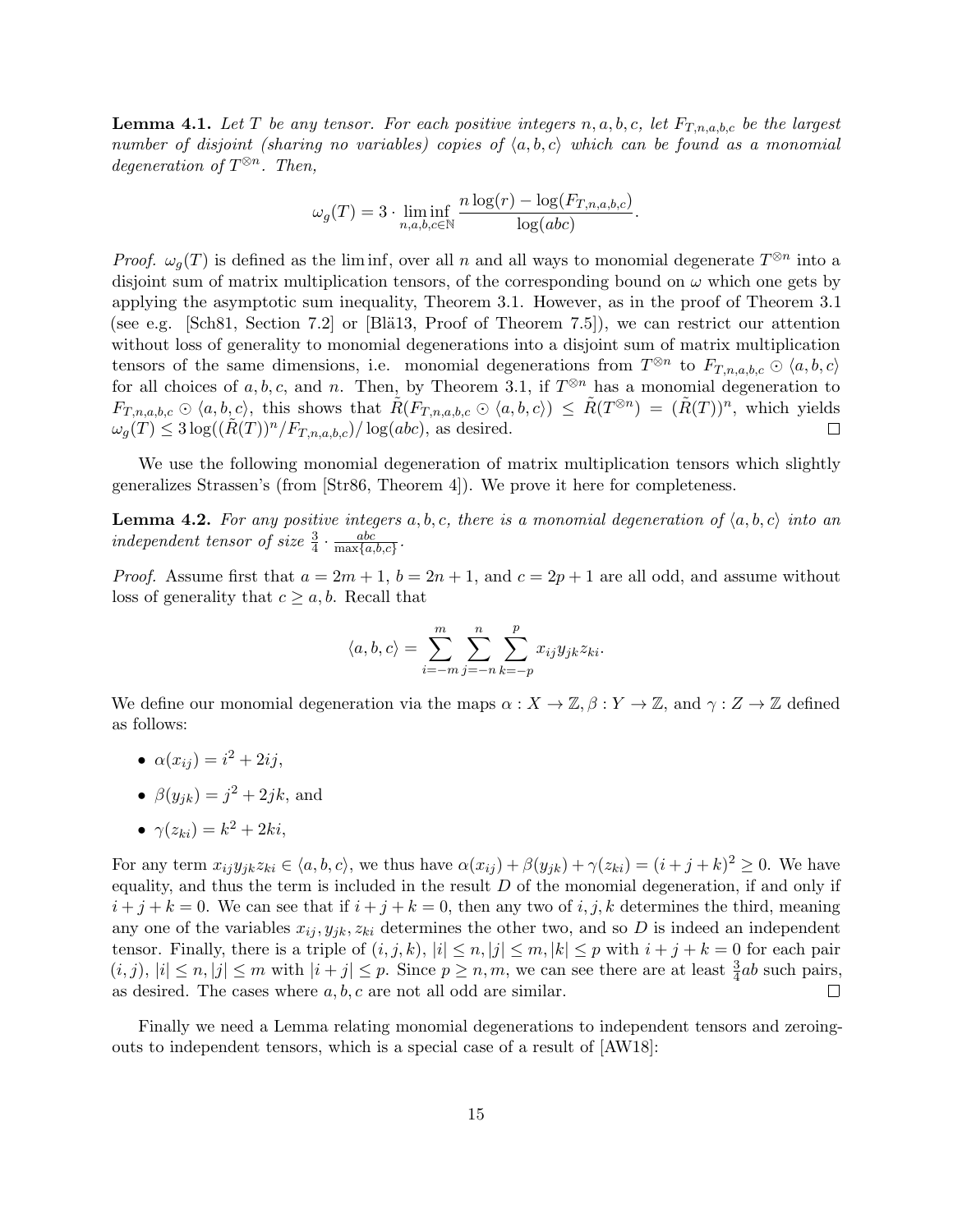**Lemma 4.3** ( $[MW18]$  Lemma 5.1). Suppose A is a tensor which has a monomial degeneration into f independent triples. Then, for positive integers n,  $A^{\otimes n}$  has a zeroing out into  $\Omega(f^n/n^2) = f^{n - o(n)}$ independent triples.

**Corollary 4.1.** For any tensor T and positive integer n, if  $T^{\otimes n}$  has a monomial degeneration to an independent tensor of size f, then  $\tilde{I}(T) \geq f^{1/n}$ .

*Proof.* By Lemma 4.3, for any  $\delta > 0$ , there is a positive integer m such that  $(T^{\otimes n})^{\otimes m}$  has a zeroing out into  $f^{m(1-\delta)}$  independent triples, which means  $I(T^{\otimes nm}) \ge f^{m(1-\delta)}$  and hence  $\tilde{I}(T) \ge f^{(1-\delta)/n}$ .

We similarly get:

**Corollary 4.2.** For any tensors A and B, if A is a monomial degeneration of B, then  $\tilde{I}(A) \leq \tilde{I}(B)$ .

Combining our results so far shows that matrix multiplication tensors have large asymptotic independence numbers:

**Lemma 4.4.** For any positive integer a, b, c we have  $\tilde{I}(F \odot \langle a, b, c \rangle) = \frac{F \cdot abc}{\max\{a, b, c\}}$ .

*Proof.* Assume without loss of generality that  $c \geq a, b$ . We have that  $\tilde{I}(F \odot \langle a, b, c \rangle) \leq Fab$  since  $F \odot \langle a, b, c \rangle$  has only Fab different x-variables. In order to show that  $\tilde{I}(F \odot \langle a, b, c \rangle) \geq Fab$  and complete the proof, we will show that for every  $\delta < 1$ , we have  $\tilde{I}(F \odot \langle a, b, c \rangle) \geq \delta F a b$ .

Let *n* be a big enough positive integer so that  $\left(\frac{3}{4}\right)^{1/n} \ge \delta$ . By Lemma 4.2, we know that Let *n* be a big enough positive integer so that  $\overline{p}$   $\geq$  0. By Lemma 4.2, we know that  $(F \odot \langle a, b, c \rangle)^{\otimes n}$ , which is isomorphic to  $F^n \odot \langle a^n, b^n, c^n \rangle$ , has a monomial degeneration to an independent tensor of size  $F^n \frac{3}{4} a^n b^n$ . Hence, by Lemma 4.3, we have  $\tilde{I}((F \odot \langle a, b, c \rangle)^{\otimes n}) \geq F^n \frac{3}{4} a^n b^n$ , and so by Corollary 4.1,  $\tilde{I}(F \odot \langle a, b, c \rangle) \ge (F^n \frac{3}{4} a^n b^n)^{1/n} \ge \delta F a b$ , as desired.  $\Box$ 

Finally, we can prove the main idea behind our lower bound framework:

**Theorem 4.1.** For any concise tensor  $T$ ,

$$
\tilde{I}(T) \ge \tilde{R}(T)^{\frac{6}{\omega_g(T)} - 2}.
$$

*Proof.* Let T be over X, Y, Z. By Lemma 4.1, for every  $\delta > 0$ , there are positive integers n, a, b, c such that  $T^{\otimes n}$  has a monomial degeneration to  $F \odot \langle a, b, c \rangle$ , where

$$
abc \ge \left(\frac{\tilde{R}(T)^n}{F}\right)^{\frac{3(1-\delta)}{\omega_g(T)}}
$$

.

Thus, by Lemma 4.4 and Lemma 4.2, we have that

$$
\tilde{I}(T^{\otimes n}) \ge \tilde{I}(F \odot \langle a, b, c \rangle) = F \cdot \frac{abc}{\max\{a, b, c\}}.
$$

Now, by counting variables in  $F \odot \langle a, b, c \rangle$ , note that  $Fab \leq |X^n| \leq \tilde{R}(T)^n$ , and hence,

$$
c = \frac{abc}{ab} \ge \frac{Fabc}{\tilde{R}(T)^n}.
$$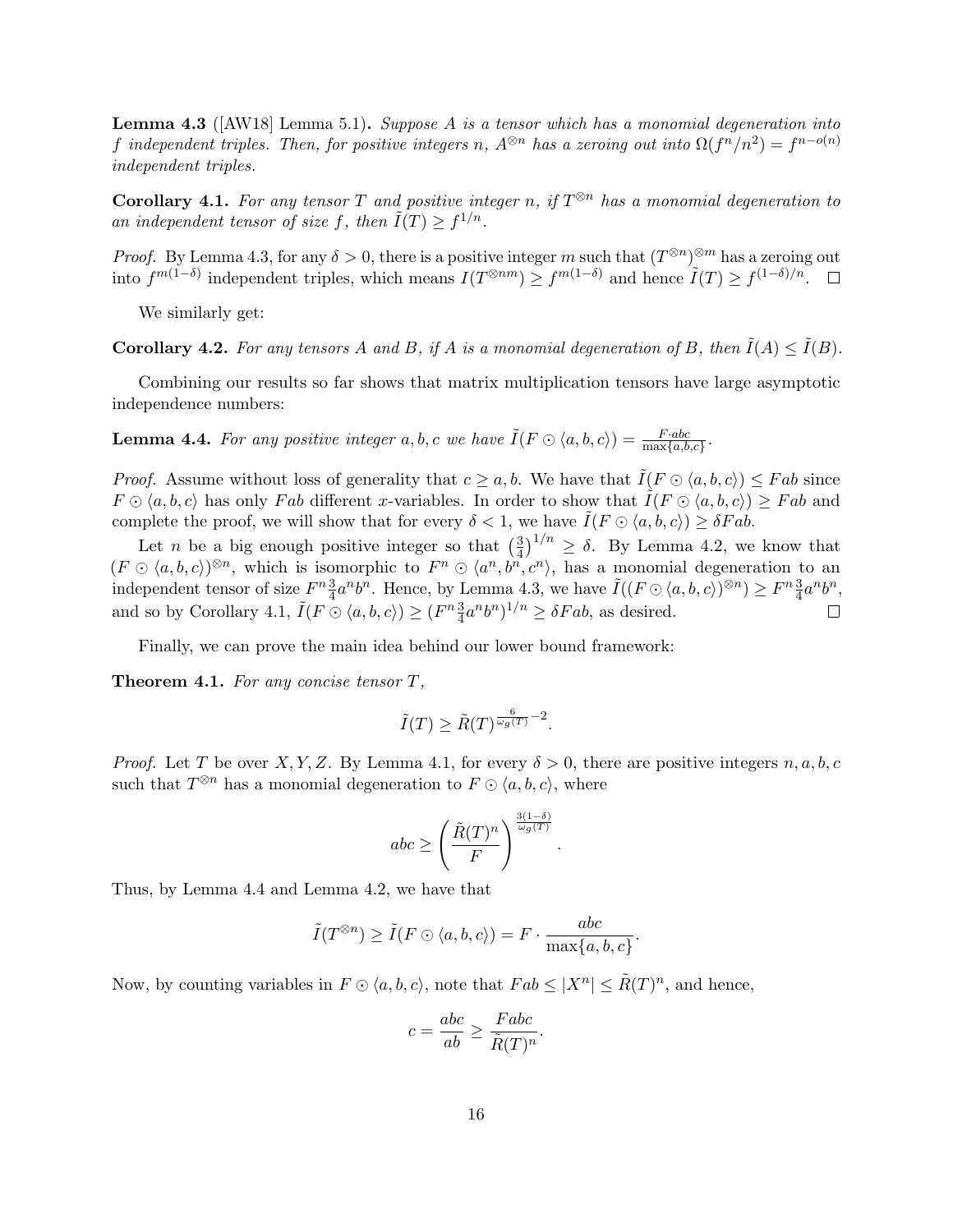Similarly, a and b have the same lower bound. Hence,

$$
\max\{a,b,c\} \le \frac{abc}{(\min\{a,b,c\})^2} \le \frac{abc}{(abcF/\tilde{R}(T)^n)^2} = \frac{\tilde{R}(T)^{2n}}{F^2abc}.
$$

We finally get that

$$
\tilde{I}(T^{\otimes n}) \ge \frac{Fabc}{\max\{a,b,c\}} \ge \frac{F^3(abc)^2}{\tilde{R}(T)^{2n}} \ge F^{3-6(1-\delta)/\omega_g(T)} \tilde{R}(T)^{2(1-\delta)\frac{3n}{\omega_g(T)}-2n}.
$$

Now let  $f = \lim_{n \to \infty} F^{1/n}$ . Since  $F \geq 1$ , we get that  $f \geq 1$ . We obtain:

$$
\tilde{I}(T) \ge f^{3-6(1-\delta)/\omega_g(T)} \tilde{R}(T)^{2(1-\delta)\frac{3}{\omega_g(T)}-2} \ge \tilde{R}(T)^{2(1-\delta)\frac{3}{\omega_g(T)}-2},
$$

where the last inequality holds since  $f \ge 1$  and  $3 - 6(1 - \delta)/\omega_q(T) \ge 0$ . The result follows since the inequality above holds for all  $\delta > 0$ .  $\Box$ 

**Corollary 4.3.** For any tensor T, if  $\omega_q(T) = 2$ , then  $\tilde{I}(T) = \tilde{R}(T)$ . Moreover, for every constant  $s < 1$ , there is a constant  $w > 2$  such that every tensor T with  $\tilde{I}(T) \leq \tilde{R}(T)^s$  must have  $\omega_g(T) \geq w$ .

# 5 Partitioning Tools for proving lower bounds

The goal of this section is to show some 'local' properties of tensors T which imply upper bounds on  $\tilde{I}(T)$  (and hence, they will be ultimately used to prove lower bounds on  $\omega_g(T)$ ). The general idea is that we will be finding partitions  $T = A + B$  of our tensors, such that at least one of  $I(A)$  and  $I(B)$ is low, and using this to show that  $\tilde{I}(T)$  is itself low. If  $\tilde{I}$  were additive, i.e. if it were the case that  $I(T) = I(A) + I(B)$  for any partition  $T = A + B$ , then this would be relatively straightforward. Unfortunately,  $I$  is not additive in general, and even in many natural situations:

*Example* 5.1. Let q be any positive integer, and define the tensors  $T_1 := \sum_{i=0}^{q} x_0 y_i z_i$ ,  $T_2 :=$  $\sum_{i=1}^{q+1} x_i y_0 z_i$ , and  $T_3 := \sum_{i=1}^{q+1} x_i y_i z_{q+1}$ . We can see that  $T_1$  has only one x-variable,  $T_2$  has only one y-variable, and  $T_3$  has only one z-variable, and so  $\tilde{I}(T_1) = \tilde{I}(T_2) = \tilde{I}(T_3) = 1$ . However,  $T_1 + T_2 + T_3 = CW_q$ , so the three tensors give a partition of the Coppersmith-Winograd tensor! Combining Lemma 4.4 with the fact that  $CW_q^{\otimes n}$  is known to zero out into fairly large matrix multiplication tensors for a large enough constant n, we see that  $\tilde{I}(T_1+T_2+T_3)$  can grow unboundedly large as we increase q (in particular, we will see in Theorem 7.3 that  $\tilde{I}(T_1 + T_2 + T_3) \ge (q+2)^{2/3}$ ). We can similarly see that  $\tilde{I}(T_1 \otimes T_2 \otimes T_3)$  grows unboundedly with q, and so  $\tilde{I}$  is not multiplicative either.

Throughout this section, we will nonetheless describe a number of general situations where, if T is partitioned into  $T = A + B$ , then bounds on  $I(A)$  and  $I(B)$  are sufficient to give bounds on  $I(T)$ .

We begin with some useful terminology and notation about partitioning tensors. Let  $D$  be a sub-tensor of a tensor  $T$ , that is, it is obtained by removing triples from the support of  $T$ . If  $T$  is over variable sets  $X = \{x_1, \ldots, x_a\}, Y = \{y_1, \ldots, y_b\}, Z = \{z_1, \ldots, z_c\},\$  then  $T^{\otimes n}$ , and hence  $D^{\otimes n}$ , is over variable sets  $\bar{X}, \bar{Y}, \bar{Z}$ , where the variables in  $\bar{X}$  are indexed by n-length sequences over [a], the variables in Y are indexed by n-length sequences over  $[b]$ , the variables in Z are indexed by  $n$ -length sequences over  $[c]$ .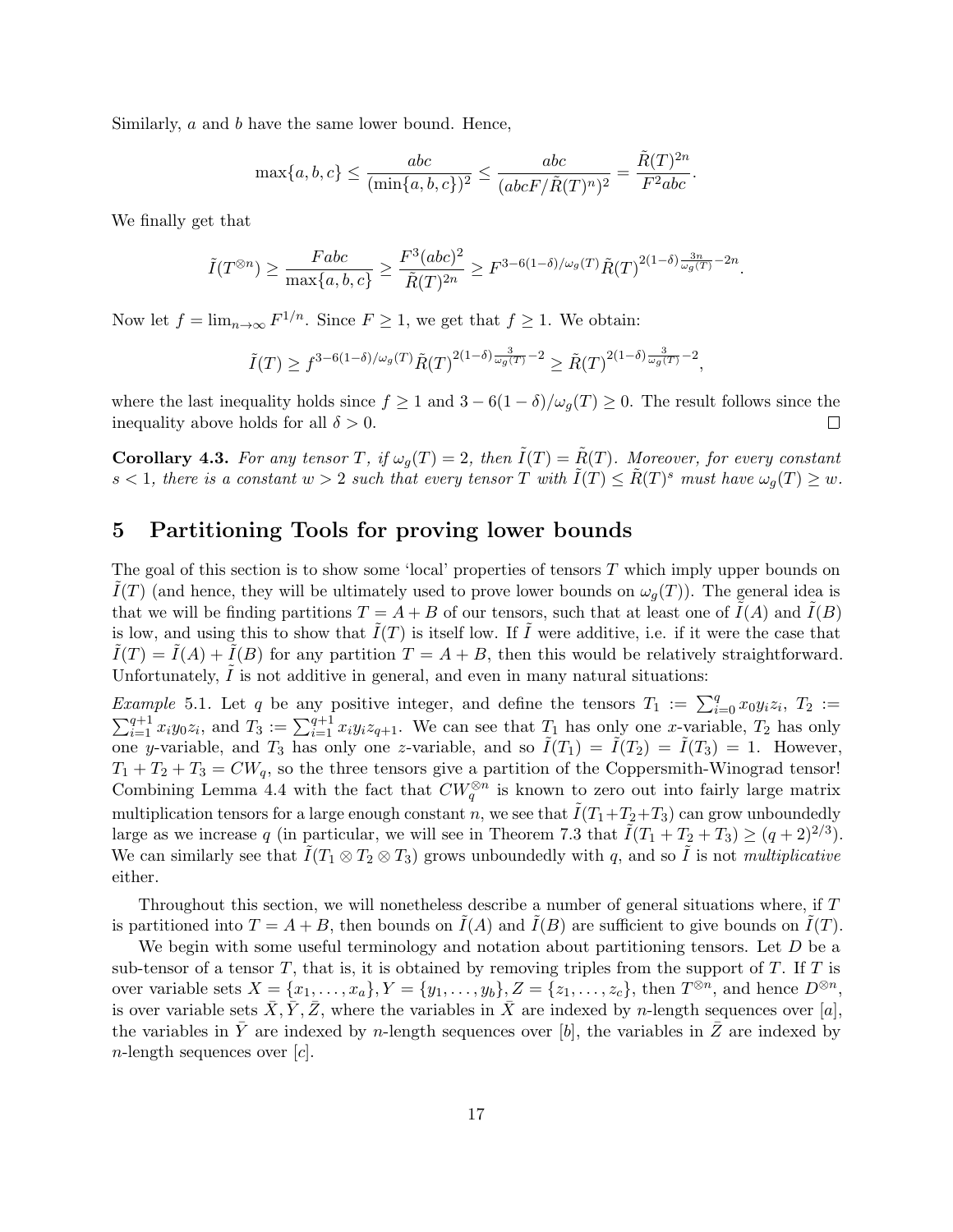**Definition 5.1.** Let T be a partitioned tensor  $T = \sum_i P_i$ , and let D be a sub-tensor of  $T^{\otimes n}$ . Consider some  $j \in \{1, \ldots, n\}$ . We say that D has an entry of  $P_i$  in the jth coordinate if there is a triple  $(\alpha, \beta, \gamma)$  in the support of D for which  $(\alpha_j, \beta_j, \gamma_j)$  is in the support of  $P_i$ .

Since the  $P_i$  partition the triples in the support of  $T$ , this is well-defined.

We begin with our first partitioning tool, which we interpret after the Theorem statement.

**Theorem 5.1.** Suppose T is a tensor over X, Y, Z with  $|X| = q$ , and  $x_1 \in X$  is any x-variable such that  $x_1$  is in at most q terms in T. Let  $B := T|_{X \setminus \{x_1\}}$  be the tensor over  $X \setminus \{x_1\}, Y, Z$  from zeroing out  $x_1$  in T, and suppose that  $c := \tilde{I}(B)$  satisfies

$$
c\leq \frac{q-1}{q^{1/(q-1)}}.
$$

Then,

$$
\tilde{I}(T) \le \left(\frac{q-1}{1-p}\right)^{1-p} \cdot \frac{1}{p^p},
$$

where  $p \in [0, 1]$  is given by

$$
p := \frac{\log\left(\frac{q-1}{c}\right)}{\log\left(q\right) + \log\left(\frac{q-1}{c}\right)}.
$$

Remark 5.1. Before we prove Theorem 5.1, let us briefly interpret its meaning. Since B has only  $q-1$  different x-variables, we know that  $I(B) \leq q-1$ . The theorem tells us that if, in fact,  $I(B)$  is mildly smaller than this, then regardless of what terms in  $T$  involve  $x_1$ , we still get a nontrivial upper bound on  $\tilde{I}(T)$ . One can verify that  $p = 1/q$  when  $c = (q-1)/q^{1/(q-1)}$ , and for every c less than this,  $p > 1/q$ , which gives a resulting bound on  $I(T)$  which is strictly less than q.

*Proof of Theorem 5.1.* Let  $A := T|_{x_1}$  be the tensor over  $\{x_1\}$ , Y, Z from zeroing out all the xvariables other than  $x_1$  in T. Hence,  $T = A + B$  is a partition of T. Moreover, since A only has a single x-variable, we have  $I(A) = 1$ .

For any positive integer n, let  $g_n$  be the largest integer such that  $T^{\otimes n}$  has a zeroing out into an independent tensor  $D_n$  of size  $|D_n| = g_n$ .

Set  $T' = T^{\otimes n}$  and  $D' = D_n$ , and then for j from 1 to n do the following process:

Currently  $T' = Q_1 \otimes Q_2 \otimes \cdots \otimes Q_{j-1} \otimes T^{n-j+1}$ , and  $|D'| \ge q_1 q_2 \cdots q_{j-1} \cdot |D_n|$ , and moreover, D' is a zeroing out of T'. Since  $T = A + B$  is a partitioning of T, it must be the case that either at least a p fraction of the independent triples in  $D'$  have an entry of A in their jth coordinate, or else at least a  $1-p$  fraction of the independent triples in D' have an entry of B in their jth coordinate. In the former case, set  $Q_i = A$  and  $q_i = p$ , and in the latter case, set  $Q_i = B$  and  $q_j = 1 - p$ . Recall that there is a zeroing out z such that  $z(T') = D'$ . Now, replace the jth tensor in the product defining T' by  $Q_j$ , i.e. set  $T' = Q_1 \otimes Q_2 \otimes \cdots \otimes Q_j \otimes T^{n-j}$ . By our choice of  $Q_j$ , we know that if we apply the same zeroing out z to the new T', we get at least a  $q_j$  fraction of the number of independent triples we had before, i.e.  $|z(T')| \ge q_j |D'|$ . Let  $D'$  be this new independent tensor  $z(T')$ .

Once we have done this for all j, we are left with a tensor  $\bigotimes_{j=1}^{n} Q_j$  which has a zeroing out into  $|D| \cdot \prod_{j=1}^n q_j$  independent triples. Suppose that we picked  $Q_j = A$  in k of the steps, and hence picked  $Q_j = B$  in the remaining  $n - k$  of the steps. Hence, we have a zeroing out of  $A^{\otimes k} \otimes B^{\otimes n-k}$ into  $t := g_n \cdot p^k \cdot (1-p)^{n-k}$  independent triples.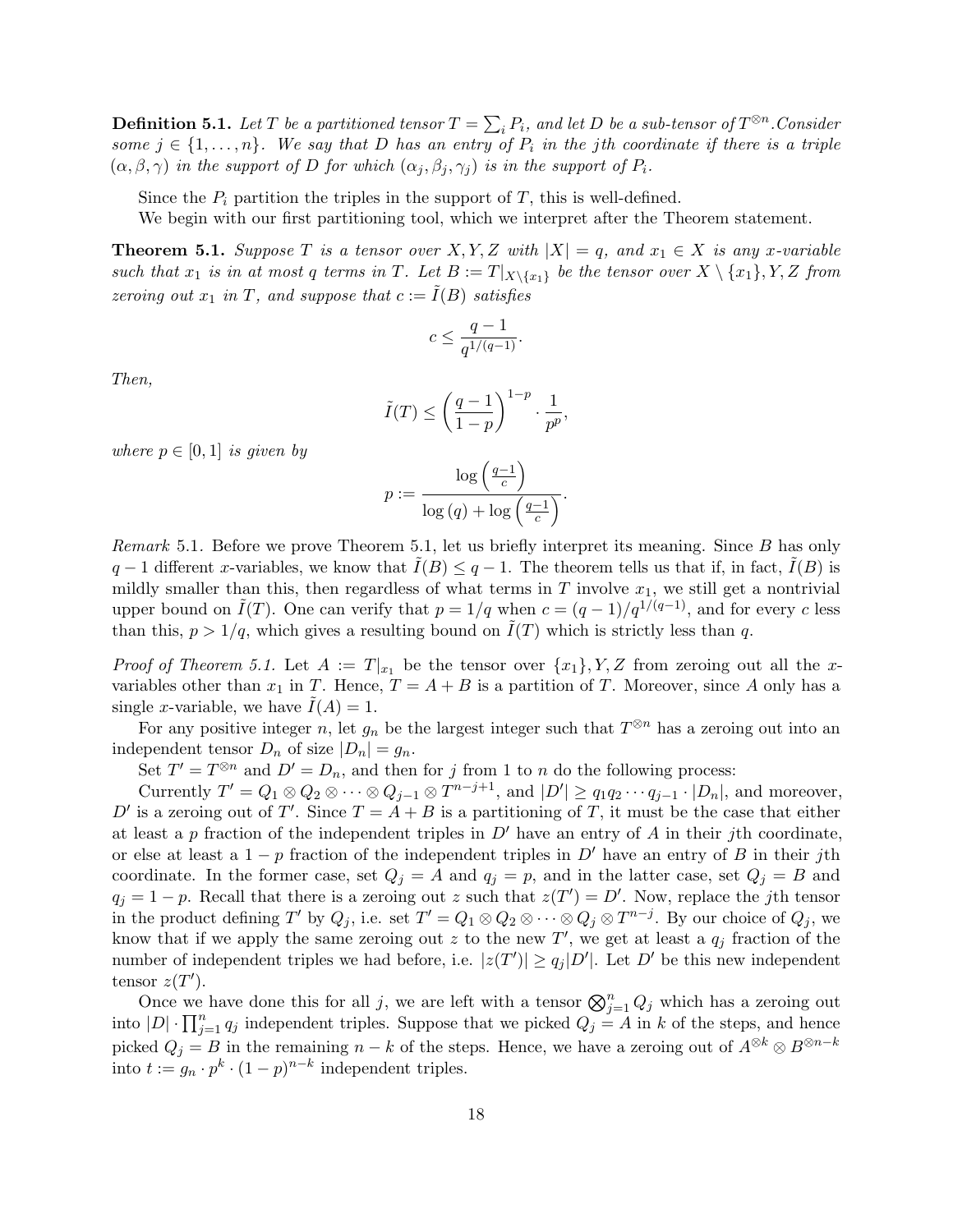We will now give two different upper bounds on  $t$ . First, we will count x-variables. Since  $A$  has only one x-variable, and B has at most  $q-1$  different x-variables, our tensor  $A^{\otimes k} \otimes B^{\otimes n-k}$  must have at most  $(q-1)^{n-k}$  different x-variables. Hence,  $t \leq (q-1)^{n-k}$ .

Second, we will use our bound  $c = \tilde{I}(B)$ . This implies that  $B^{\otimes (n-k)}$  can zero out into at most  $c^{n-k}$  independent triples. Hence, since A has at most q terms, and so  $A^{\otimes k}$  has at most  $q^k$  terms, we know that  $A^{\otimes k} \otimes B^{\otimes (n-k)}$  can zero out into at most  $q^k c^{n-k}$  independent triples. In other words,  $t \leq q^k c^{n-k}.$ 

Combining the two upper bounds, we see that

$$
t \le \min\{(q-1)^{n-k}, q^k c^{n-k}\}.
$$

Hence,

$$
g_n = \frac{t}{p^k (1-p)^{n-k}} \le \min\left\{\frac{1}{p^k} \left(\frac{q-1}{1-p}\right)^{n-k}, \left(\frac{q}{p}\right)^k \left(\frac{c}{1-p}\right)^{n-k}\right\}.
$$
 (1)

.

We can see (by setting the two terms equal and solving for  $k$ ) that the right-hand side of (1) is maximized when  $k = pn$ . We therefore get a bound independent of k which must hold no matter what  $k$  ends up being:

$$
g_n \le \frac{1}{p^{pn}} \left(\frac{q-1}{1-p}\right)^{(1-p)n}
$$

Thus,

$$
I(T^{\otimes n})\leq \left(\frac{1}{p^p}\left(\frac{q-1}{1-p}\right)^{1-p}\right)^n,
$$

and since this holds for all positive integers  $n$ , it implies our desired bound.

 $\Box$ 

We next move on to our second tool. We show that if a tensor  $T$  has a large asymptotic independence number, then there must be a way to define a probability distribution on the terms of T such that each variable is assigned approximately the same probability mass.

**Theorem 5.2.** Suppose  $q \ge 2$  is an integer, and T is a tensor over X, Y, Z with  $|X| = |Y| = |Z| = q$ , and  $\delta \geq 0$  is such that  $\tilde{I}(T) = q^{1-\delta}$ . Then, for every  $\kappa > 0$ , there is a map  $p : X \otimes Y \otimes Z \to [0,1]$ such that:

• 
$$
\sum_{x_i y_j z_k \in T} p(x_i y_j z_k) = 1, \text{ and}
$$

• For each fixed i, fixed j, or fixed  $k$ ,  $\sum_{x_i y_j z_k \in T} p(x_i y_j z_k) \geq \frac{1}{q} - \sqrt{(\delta + \kappa) \ln(q)}$ .

Before proving Theorem 5.2, we first prove a key Lemma:

**Lemma 5.1.** For any integers  $n \geq 1$  and  $q \geq 2$ , any real  $\delta \geq 0$ , and any tensor T over X, Y, Z with  $|X| = q$  and  $x_1 \in X$ , suppose  $T^{\otimes n}$  has a zeroing out into an independent tensor D of size  $|D| = q^{(1-\delta)n}$ . Let  $S_X \subseteq X^n$  be the set of all x-variables used in terms in D, and let  $\varepsilon = \sqrt{\delta \ln(q)}$ . Then, at least  $q^{(1-\delta)n} - q^{(1-2\delta)n}$  of the elements  $x \in S_X$  have  $x_1$  appear in between  $(1/q - \varepsilon)n$  and  $(1/q + \varepsilon)n$  of the entries of x.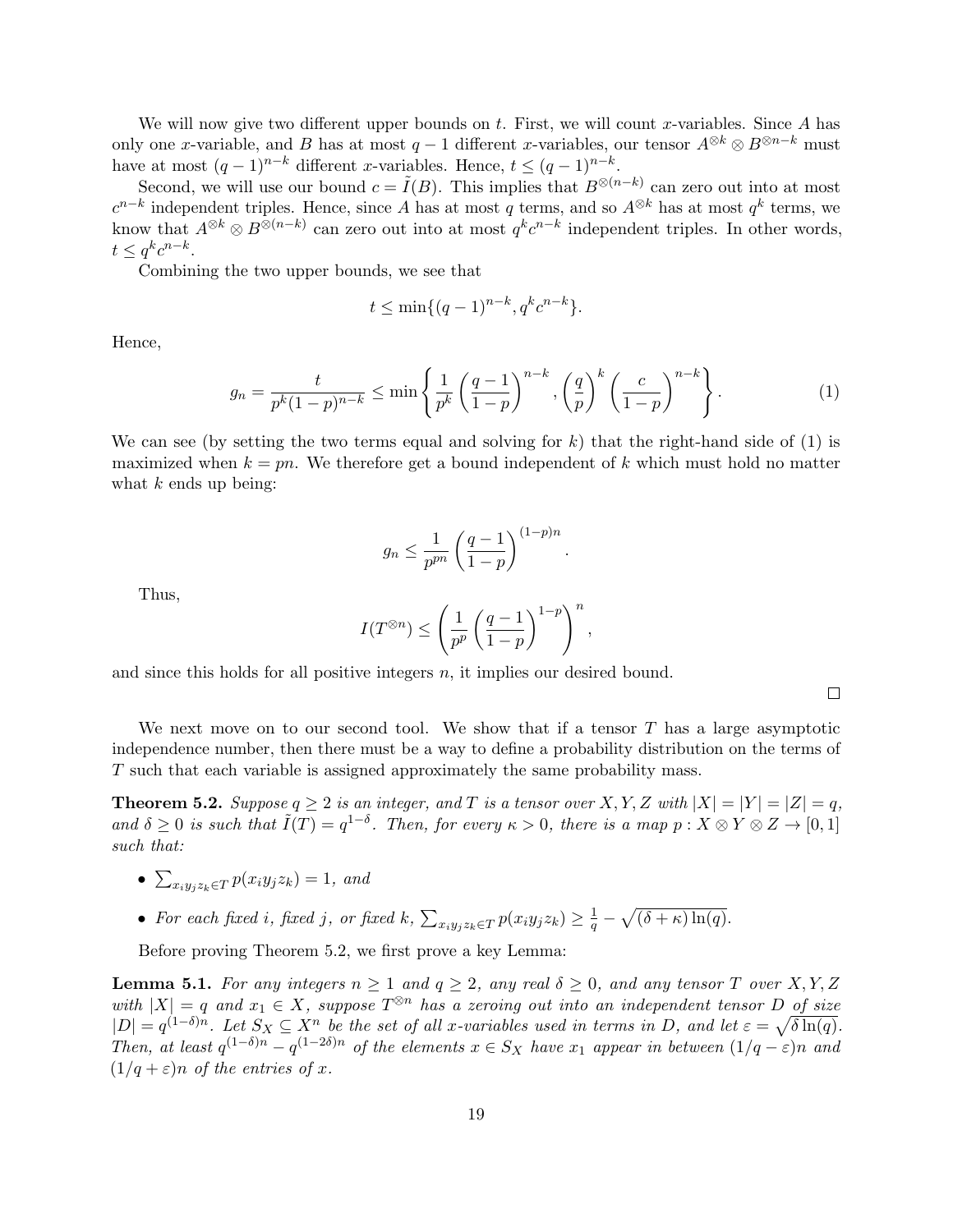*Proof.* Notice that the number of different *n*-tuples of variables of X which contain  $x_1$  exactly i times is  $\binom{n}{i}$  $\binom{n}{i} \cdot (q-1)^{n-i}$ . Hence, the number of elements  $x \in X^n$  which do not have  $x_1$  appear in between  $\frac{1-\varepsilon}{q}n$  and  $\frac{1+\varepsilon}{q}n$  of the entries of x is

$$
\sum_{i=0}^{\frac{1-\varepsilon}{q}n} \binom{n}{i} (q-1)^{n-i} + \sum_{i=\frac{1+\varepsilon}{q}n}^{n} \binom{n}{i} (q-1)^{n-i}.
$$
 (2)

We will bound the sum (2) using Hoeffding's inequality<sup>8</sup>. Let  $A_1, \ldots, A_n$  be n independent random variables taking on the value 1 with probability  $1/q$  and 0 otherwise, and let  $A = \sum_{i=1}^{n} A_i$ . We can see that (2) is equal to  $q^n \cdot \Pr[|A - n/q| \geq \varepsilon n]$ . By Hoeffding's inequality, if we pick  $\varepsilon = \sqrt{\delta \ln(q)}$ , then  $Pr[|A - n/q| \ge \varepsilon n] \le q^{-2\delta n}$ . Thus, (2) is at most  $q^n \cdot q^{-2\delta n} = q^{(1-2\delta)n}$ , and the result follows.  $\Box$ 

*Proof of Theorem 5.2.* Suppose  $\tilde{I}(T) = q^{1-\delta}$ , and let  $\delta' = \kappa/2 > 0$ . Thus, there is a positive integer N such that for all  $n \geq N$ , the tensor  $T^{\otimes n}$  has a zeroing out into an independent tensor D of size  $|D| = q^{n(1-\delta-\delta')}$ .

Each term in  $T^{\otimes n}$ , and hence in D, corresponds to an *n*-tuple of terms from T. We thus define a probability distribution  $p : X \otimes Y \otimes Z \rightarrow [0,1]$  as follows: draw a uniformly random  $\alpha \in \{1, \ldots, n\}$ , then draw a uniformly random one of the  $|D|$  independent triples from D and return its entry in the  $\alpha$ th coordinate. Since this random process always returns a term from T, we have  $\sum_{x_i y_j z_k \in T} p(x_i y_j z_k) = 1.$ 

Now, pick any fixed i and consider the sum  $p(x_i) := \sum_{x_i y_j z_k \in T} p(x_i y_j z_k)$ . Let  $S_X \subseteq X^n$  be the set of all X-variables used in terms of D, so  $|S_X| = |D| = q^{n(1-\delta-\delta')}$ . Then,  $p(x_i)$  can be alternatively characterized as the probability, upon drawing a random  $\alpha \in \{1, 2, \ldots, n\}$  and random  $X_s \in S_X$ , that the  $\alpha$ th coordinate of  $X_s$  is  $x_i$ . By Lemma 5.1, setting  $\varepsilon = \sqrt{(\delta + \delta') \ln(q)}$ , we know that for all but  $q^{n(1-2\delta-2\delta')}$  of the  $X_s \in S_X$ , the variable  $x_i$  appears in between  $(1/q - \varepsilon)n$  and  $(1/q + \varepsilon)n$  of the entries of  $X_s$ . Hence,

$$
p(x_i) \ge \frac{(1/q - \varepsilon)n \cdot (q^{n(1-\delta-\delta')}-q^{n(1-2\delta-2\delta')})}{n \cdot q^{n(1-\delta-\delta')}} = (1/q - \varepsilon)(1-q^{-n(\delta+\delta')}).
$$

By a symmetric argument, this same lower bound holds for all of the variables in  $X, Y$ , and  $Z$ . Notice that as  $n \to \infty$ , the lower bound approaches  $(1/q - \varepsilon)$ , and  $(1/q - \varepsilon) > 1/q - \sqrt{(\delta + \kappa) \ln(q)}$ . We can thus pick a sufficiently large  $n$  so that the resulting probability distribution has all the desired properties.  $\Box$ 

For one simple but interesting Corollary, we will show that in any tensor  $T$  which has two 'corner terms' (see the Corollary statement for the precise meaning; we will see later that many important tensors have these corner terms), then no matter what the remainder of  $T$  looks like,  $T$  still does not have too large of an asymptotic independence number.

**Corollary 5.1.** Suppose  $q \ge 2$  is an integer, and T is a tensor over X, Y, Z with  $|X| = |Y| = |Z| = q$ , such that  $x_1, x_q \in X$ ,  $y_1, y_q \in Y$ ,  $z_1 \in Z$ , and T contains the triples  $x_qy_1z_1$  and  $x_1y_qz_1$ , and neither  $x_q$  nor  $y_q$  appears in any other triples in T. Then, there is a constant  $c_q < q$  depending only on q such that  $\overline{I}(T) \leq c_q$ .

<sup>&</sup>lt;sup>8</sup>Hoeffding's inequality states that if  $X_1, \ldots, X_n$  are independent random variables taking on values in [0, 1], then for any  $t \in [0, 1]$ , we have  $Pr[\sum_{i=1}^{n} X_i - \mathbb{E}[\sum_{i=1}^{n} X_i] \geq tn] \leq e^{-2nt^2}$ .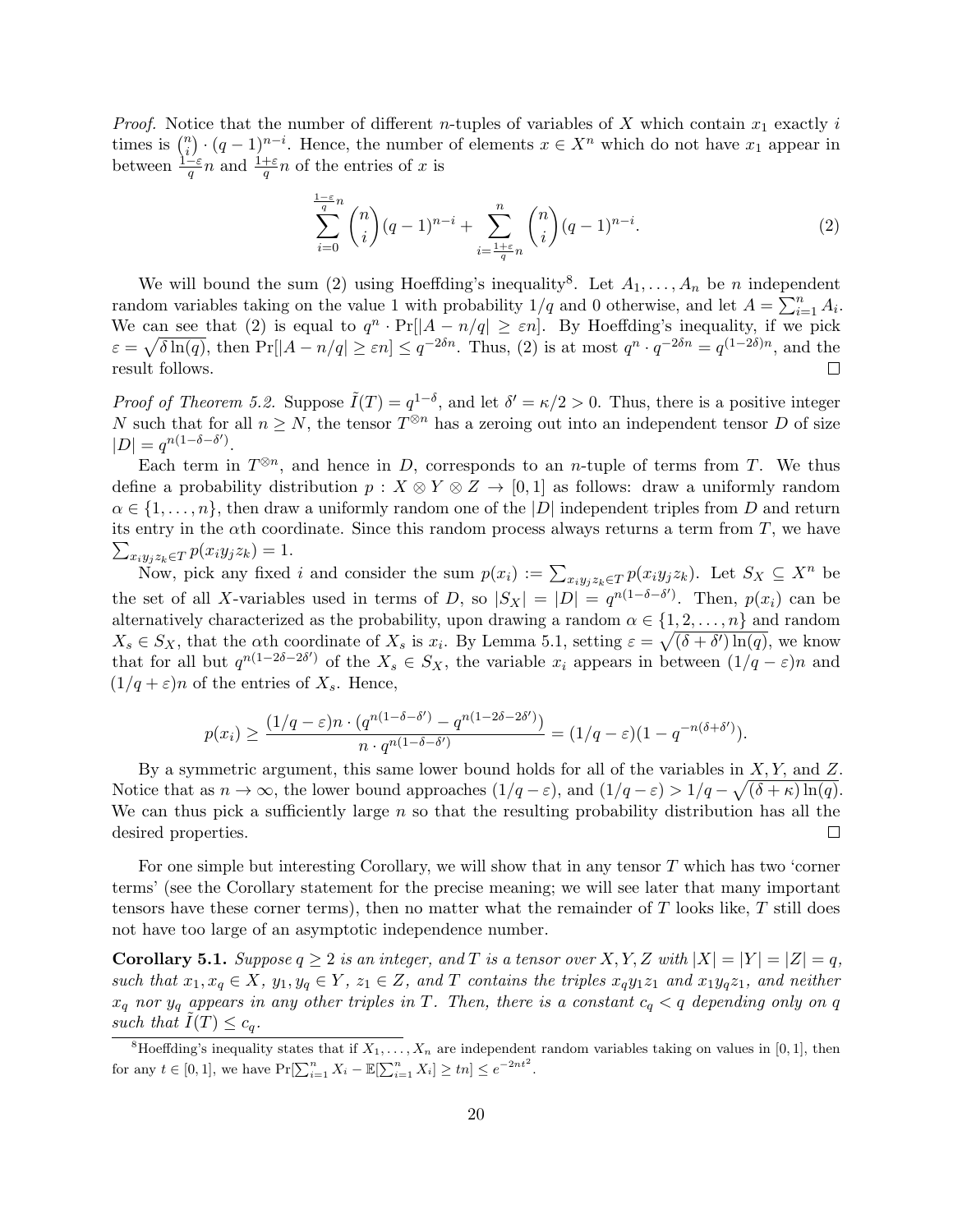*Proof.* Suppose  $\tilde{I}(T) = q^{1-\delta}$ , and for any  $\kappa > 0$ , let p be the probability distribution on the terms of T which is guaranteed by Theorem 5.2. For any fixed *i*, define  $p(x_i) := \sum_{x_i y_j z_k \in T} p(x_i y_j z_k)$ , and define  $p(y_j)$  and  $p(z_k)$  similarly. Since  $x_qy_1z_1$  and  $x_1y_qz_1$  are the only terms containing  $x_q$  or  $y_1$ , and they each contain  $z_1$ , it follows that  $p(z_1) \geq p(x_q) + p(y_q)$ .

However, we know that  $p(x_q), p(y_q) \geq 1/q - \sqrt{(\delta + \kappa) \ln(q)}$ , and so  $p(z_1) \geq 2/q - 2\sqrt{(\delta + \kappa) \ln(q)}$ .  $\sqrt{(\delta + \kappa) \ln(q)}$ . Combining the two bounds shows that Similarly, applying the lower bound on  $p(z_i)$  for all  $i > 1$ , we see that  $p(z_1) \leq 1 - (q-1)(1/q -$ 

$$
2/q - 2\sqrt{(\delta + \kappa)\ln(q)} \le 1 - (q-1)(1/q - \sqrt{(\delta + \kappa)\ln(q)}),
$$

and hence, rearranging,

$$
1/q \le (q+1)\sqrt{(\delta+\kappa)\ln(q)}
$$

$$
\left(\frac{1}{q(q+1)\sqrt{\ln(q)}}\right)^2 - \kappa \le \delta.
$$

Since this holds for all  $\kappa > 0$ , it implies a lower bound on  $\delta$  in terms of q as desired.

Finally, we move on to our third partitioning tool. This third tool generalizes the fact that if T is a tensor over X, Y, Z, then  $I(T) \le \min\{|X|, |Y|, |Z|\}$ , i.e.  $I(T)$  must be small if T does not have many of one type of variable. We will show that, even if  $T$  can be partitioned into tensors which each do not have many of one type of variable, then  $I(T)$  must still be small. We will formalize this idea by introducing the notion of the measure of a tensor:

**Definition 5.2.** Let T be a tensor over X, Y, Z. We say that  $X' \subseteq X$ ,  $Y' \subseteq Y$ ,  $Z' \subseteq Z$  are minimal for T if X' is the minimal (by inclusion) subset of X such that for each  $x_i \in X \setminus X'$ , for all j, k,  $T_{i,j,k} = 0$ , and similarly, Y' is the minimal subset of Y such that for each  $y_j \in Y \setminus Y'$ , for all i, k,  $\widetilde{T_{i,j,k}} = 0$  and  $Z'$  is the minimal subset of Z such that for each  $z_k \in Z \setminus Z'$ , for all  $i, j, T_{i,j,k} = 0$ .

If T is a tensor, then the measure of T, denoted  $\mu(T)$ , is given by  $\mu(T) := |X'| \cdot |Y'| \cdot |Z'|$ , where  $X', Y', Z'$  are minimal for T.

**Claim 5.1.** For any tensor T, we have  $\tilde{I}(T) \leq \mu(T)^{1/3}$ .

*Proof.* Suppose  $X, Y, Z$  are minimal for T. Hence,

$$
\tilde{I}(T) \le \min(|X|, |Y|, |Z|) \le (|X| \cdot |Y| \cdot |Z|)^{1/3} = \mu(T)^{1/3}.
$$

For our main tool, we can generalize this to partitioned tensors:

**Theorem 5.3.** Suppose T is a tensor which is partitioned into k parts  $T = P_1 + P_2 + \cdots + P_k$  for any positive integer k. Then,  $\tilde{I}(T) \leq \sum_{i=1}^{k} (\mu(P_i))^{1/3}$ .

*Proof.* Let  $s := \sum_{i=1}^{k} (\mu(P_i))^{1/3}$ , and for each  $i \in \{1, 2, ..., k\}$ , let  $p_i := (\mu(P_i))^{1/3}/s$ , so that  $p_i \in [0,1]$  and  $\sum_{i=1}^k p_i = 1$ . For any positive integer n, let  $D_n$  be the biggest independent tensor which can result from a zeroing out of  $T^{\otimes n}$ , and let z be the zeroing out from  $T^{\otimes n}$  to  $D_n$ .

Set  $T' = T^{\otimes n}$ , and  $D' = D_n$ , and then for j from 1 to n do the following process:

Currently  $T' = Q_1 \otimes Q_2 \otimes \cdots \otimes Q_{j-1} \otimes T^{n-j+1}$ , and  $|D'| \ge q_1 q_2 \cdots q_{j-1} \cdot |D_n|$ , and moreover,  $D'$  is a zeroing out of T'. Pick an i such that at least a  $p_i$  fraction of the independent triples in

 $\Box$ 

 $\Box$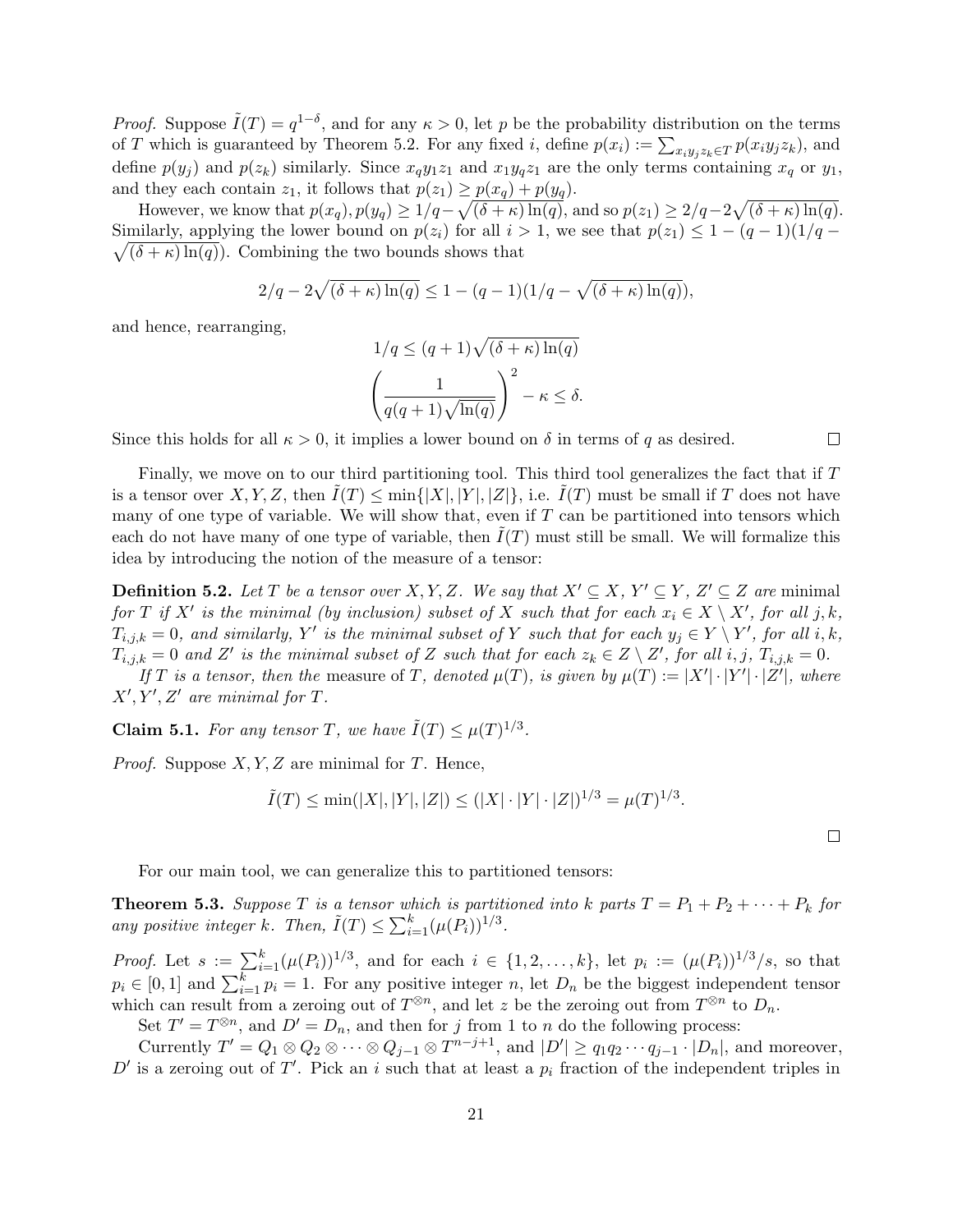D' have an entry of  $P_i$  in their jth coordinate; since  $\sum_{\ell} p_{\ell} = 1$ , such an i exists. Set  $Q_j = P_i$  and  $q_j = p_i$ . Recall that there is a zeroing out z such that  $z(T') = D'$ . Now, replace the jth tensor in the product defining T' by  $Q_j$ , i.e. set  $T' = Q_1 \otimes Q_2 \otimes \cdots \otimes Q_j \otimes T^{n-j}$ . By our choice of  $Q_j$ , we know that if we apply the same zeroing out z to the new T', we get at least a  $q_j$  fraction of the number of independent triples we had before, i.e.  $|z(T')| \ge q_j |D'|$ . Let  $D'$  be this new independent tensor  $z(T')$ .

Once we have done this for all j, we are left with a tensor  $\bigotimes_{j=1}^{n} Q_j$  which has a zeroing out into  $|D_n| \cdot \prod_{j=1}^n q_j$  independent triples. Note that measure is multiplicative, and so in particular,  $\mu(\bigotimes_{j=1}^n Q_j) = \prod_{j=1}^n \mu(Q_j)$ . Hence, by Claim 5.1,

$$
\tilde{I}(\bigotimes_{j=1}^{n} Q_j) \leq \prod_{j=1}^{n} \mu(Q_j)^{1/3} = \prod_{j=1}^{n} (s \cdot q_j) = s^n \cdot \prod_{j=1}^{n} q_j.
$$

Since D' is a zeroing out of  $\bigotimes_{j=1}^{n} Q_j$ , it follows that  $|D'| \leq s^n \cdot \prod_{j=1}^{n} q_j$ . But,  $|D'| \geq |D_n| \cdot \prod_{j=1}^{n} q_j$ . Combining the two, we get that  $|D_n| \leq s^n$ , as desired.

### 6 Lower Bounds for Group Tensors

In contrast with the previous section, in this section we will show a 'global' property of tensors T which imply upper bounds on  $I(T)$  (and hence lower bounds on  $\omega_q(T)$ ). In particular, we will see that if  $T$  is the group tensor of any finite group  $G$ , or a monomial degeneration of any such group tensor with the same measure, then  $\overline{I(T)} < \overline{R(T)}$  and so  $\omega_q(T) > 2$ . We begin with the main connection between group tensors and independent tensors; this was essentially proved in [AW18, Theorem 6.1], but we reprove it here for completeness:

**Lemma 6.1.** For any finite group G, if  $T_G$  has a zeroing out into an independent tensor D, then G has a tri-colored sum-free set of size  $|D|$ .

*Proof.* Let  $S := \{(a, b, c) \in G^3 \mid x_a y_b z_c \in D\}$ . We will show that S is a tri-colored sum-free set in G. First, recall that every  $x_ay_bz_c \in T_G$  has  $ab = c$ , and  $D \subseteq T_G$ , and so every  $(a, b, c) \in S$  has  $ab = c$ as well. Second, assume to the contrary that there are  $(a_1, b_1, c_1), (a_2, b_2, c_2), (a_3, b_3, c_3) \in S$ , not all the same triple, such that  $a_1b_2 = c_3$ . This means that none of  $x_{a_1}, y_{b_2}$ , or  $z_{c_3}$  were zeroed out to get from  $T_G$  to D. But,  $x_{a_1}y_{b_2}z_{c_3} \in T_G$ , and so we must have  $x_{a_1}y_{b_2}z_{c_3} \in D$ . Since D is independent, this means that  $x_{a_1}y_{b_1}z_{c_1}$ ,  $x_{a_2}y_{b_2}z_{c_2}$ , and  $x_{a_3}y_{b_3}z_{c_3}$  must all be the same triple, contradicting how we picked them.  $\Box$ 

We can use this to give our main group-theoretic tool for proving lower bounds on  $\omega_q$ :

**Corollary 6.1.** For any tensor  $T$  and any nontrivial finite group  $G$  such that there is a monomial degeneration from  $T_G$  into T, we have  $I(T) < |G|$ .

*Proof.* Since T is a monomial degeneration of  $T_G$ , by Lemma 4.2 we have  $\tilde{I}(T) \leq \tilde{I}(T_G)$ . Letting  $\delta$  < 1 be the constant from Theorem 3.2 for G, we know that for any positive integer n, any tri-colored sum-free set in  $G^n$  has size at most  $(\delta |G|)^n$ . Hence, by Lemma 6.1, we have  $I(T_G^{\otimes n})$  $\mathcal{E}_G^{(8n)} \leq (\delta |G|)^n$ . It follows by definition that  $\tilde{I}(T_G) \leq \delta |G| < |G|$ , as desired.  $\Box$ 

**Theorem 6.1.** For any finite group G, we have  $\omega_q(T_G) > 2$ .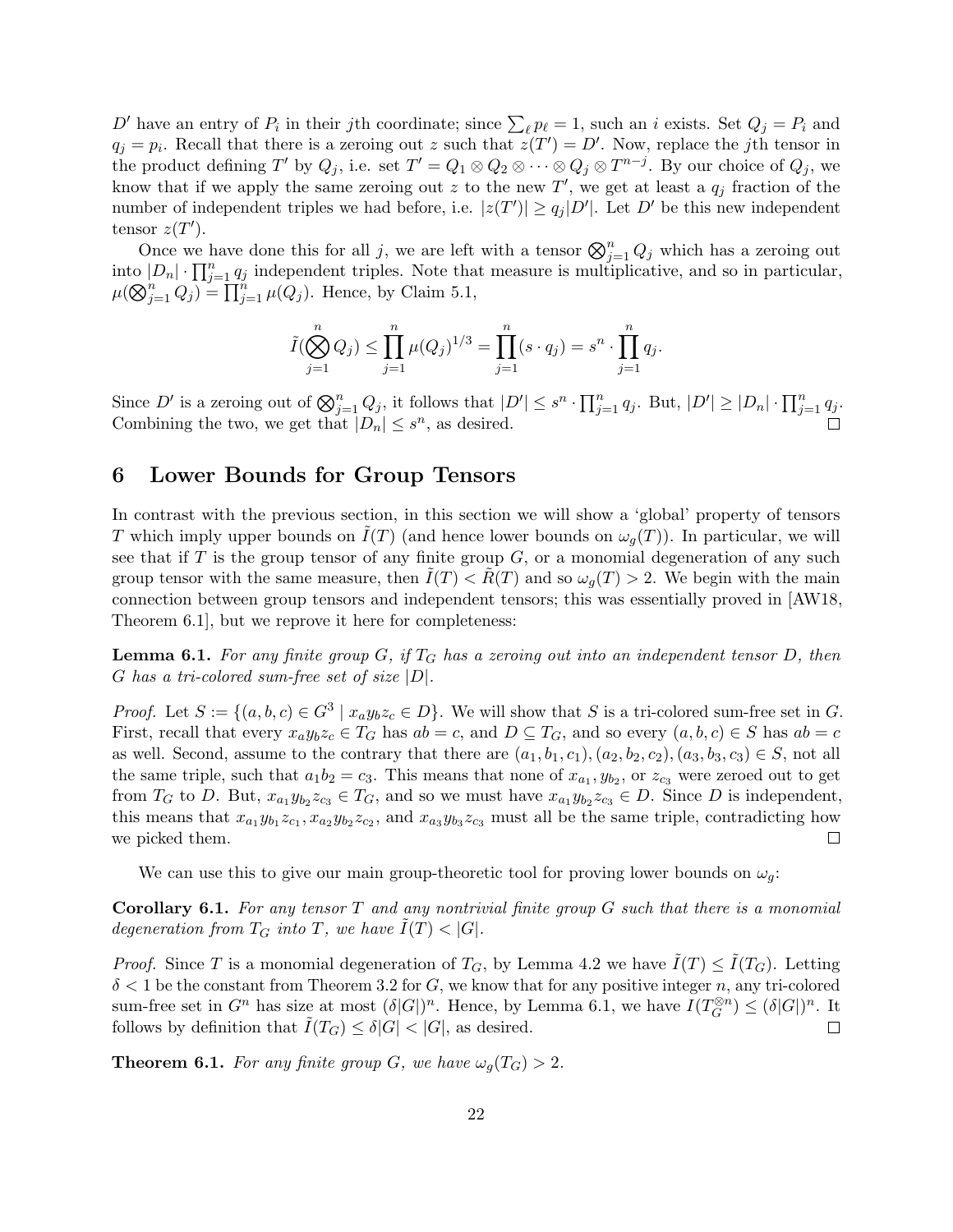*Proof.* There is trivially a monomial degeneration from  $T<sub>G</sub>$  to itself, so this follows immediately from Corollary 6.1 and Corollary 4.3.  $\Box$ 

Remark 6.1. This shows that no fixed group tensor  $T_G$  can be used to show  $\omega = 2$  using the Galactic Method. That said, it does not rule out showing  $\omega = 2$  by using a sequence  $G_1, G_2, \ldots$  of groups such that  $\lim_{i\to\infty} \omega_g(T_{G_i}) = 2$ ; such a sequence could still exist. Prior work has already made a similar remark for showing  $\omega = 2$  by finding large 'simultaneous triple product property' constructions in G via the Group Theoretic Method, and some natural sequences of groups have already been ruled out  $[BCC^+17b]$ . Although this method is less general than the Galactic Method, their proofs can be combined with the above to rule out these sequences of groups in the Galactic Method as well.

A question arises: does Theorem 6.1 already rule out any 'natural' tensor from attaining  $\omega = 2$ using the Galactic Method? In the remainder of this section, we will give a 'no' answer to this question, by showing that the Coppersmith-Winograd tensor itself, which has been used to prove all the most recent upper bounds on  $\omega$  [CW90, DS13, Will2, LG14], cannot be ruled out in this way. We will nonetheless rule out the Coppersmith-Winograd tensor later by using the partitioning tools from the previous section. We begin with some useful lemmas about finite abelian groups.

**Lemma 6.2.** If G is any finite Abelian group, and  $q \in G$  is any element other than the identity, then there are at most  $|G|/2$  elements  $a \in G$  such that  $a^2 = g$ .

*Proof.* For any  $g \in G$  with  $g \neq 1$ , let  $S_g := \{a \in G \mid a^2 = g\}$  and  $S_1 := \{a \in G \mid a^2 = 1\}$ , and suppose that  $S_g$  is nonempty. Pick any element  $\sqrt{g} \in S_g$ . There is hence a bijection  $b : S_1 \to S_g$ given by  $b(a) = a\sqrt{g}$ . Since  $S_1$  and  $S_g$  are disjoint subsets of G with  $|S_1| = |S_g|$ , we must have  $|S_q| \leq |G|/2$  as desired.  $\Box$ 

**Lemma 6.3.** For any positive integer q,  $CW_q$  is not a sub-tensor of  $T_G$  for any abelian group G of order  $|G| < 2q$ .

*Proof.* Recall that (under a slight change  $z_0 \leftrightarrow z_{q+1}$ ):

$$
CW_q = x_0 y_0 z_0 + x_{q+1} y_0 z_{q+1} + x_0 y_{q+1} z_{q+1} + \sum_{i=1}^q (x_i y_0 z_i + x_0 y_i z_i + x_i y_i z_{q+1}).
$$

Assume to the contrary that  $CW_q$  is a sub-tensor of  $T_G$  for some abelian group G of order  $|G| < 2q$ . Let X, Y, Z be the sets of variables of  $CW_q$ , and let  $\bar{X} = {\{\bar{x}_g\}}_{g \in G}$ ,  $\bar{Y} = {\{\bar{y}_g\}}_{g \in G}$ , and  $\bar{Z} = {\{\bar{z}_g\}}_{g \in G}$ be the sets of variables of  $T_G$ . That means there are injections  $a, b, c : \{0, 1, \ldots, q + 1\} \rightarrow G$  such that if  $x_i y_j z_k \in CW_q$ , then  $\bar{x}_{a(i)} \bar{y}_{b(i)} \bar{z}_{c(k)} \in T_G$ . Since G is abelian, we can assume without loss of generality that  $a(0) = b(0) = c(0) = 1$ , the identity in G, since otherwise, replacing  $a(i)$  with  $a(i)a(0)^{-1}$  for all i, replacing  $b(j)$  with  $b(j)b(0)^{-1}$  for all j, and replacing  $c(k)$  with  $c(k)c(0)^{-1}$  for all  $k$ , does not change the desired properties of  $a, b, c$ .

Now, note that since for all  $i \in \{1, 2, ..., q + 1\}$ , we have  $x_i y_0 z_i \in CW_q$ , this means that we must have  $a(i) = a(i)b(0) = c(i)$  for all such i (by definition of  $T_G$ ). Similarly, since  $x_0y_iz_i \in CW_q$ , we must have  $b(i) = c(i)$  for all  $i \in \{1, 2, ..., q + 1\}$ . In fact, a, b, and c are all the same function.

Finally, let  $g = c(q + 1) \in G$ . We have that  $g \neq 1$  since  $c(0) = 1$  and c is an injective function. Meanwhile, for all  $i \in \{1, 2, ..., q\}$ , we have that  $x_i y_i z_{q+1} \in CW_q$ , and so  $a(i)^2 = a(i)b(i)$  $c(q + 1) = g$ . In other words, for all q different values of  $a(i) \in G$  for  $i \in \{1, 2, ..., q + 1\}$ , we have  $a(i)^2 = g$ . It follows from Lemma 6.2 that  $|G| \geq 2q$ , as desired.  $\Box$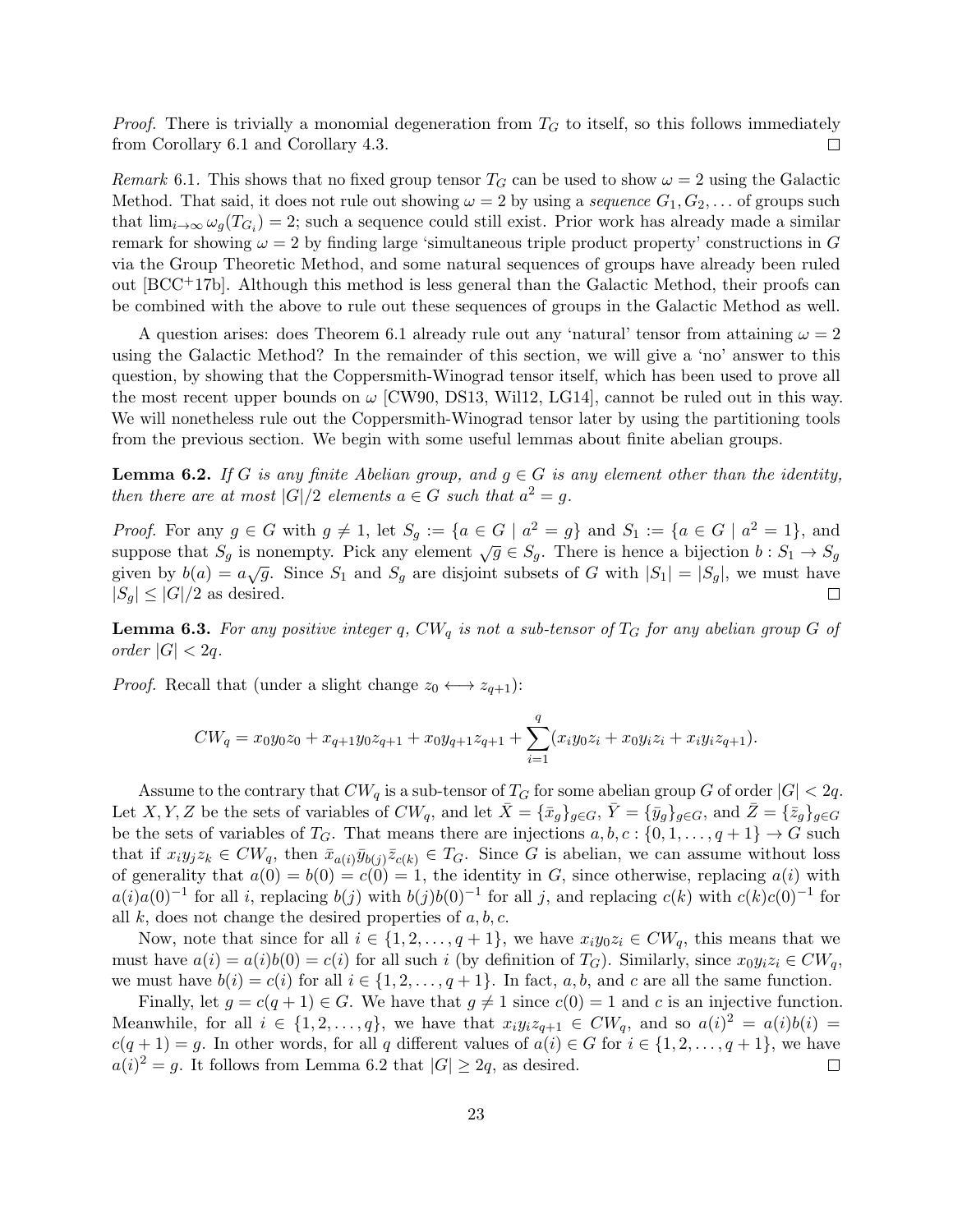Remark 6.2. There are many values of q for which Lemma 6.2 is tight. For instance, if  $C_{\ell}$  denotes the cyclic group of order  $\ell$ , then for any nonnegative integer k, the group  $C_2^k \times C_4$ , which has order  $2^{k+2}$ , contains  $CW_{2^{k+1}}$  as a sub-tensor of its group tensor, and even as a monomial degeneration!.

**Theorem 6.2.** CW<sub>q</sub> is not a sub-tensor of T<sub>G</sub> for any group G of order  $|G| = q + 2$  for  $q =$ 3, 4, 5, 6, 7, 8, or 9.

*Proof.* For  $q = 3, 5, 7, 9$ , the result follows from Lemma 6.3 since for those q, there is no non-abelian group of order  $q + 2$ , and we have  $2q > q + 2$ . For  $q = 4, 6, 8$ , there are four different nonabelian groups to check in total, but an argument similar to the proof of Lemma 6.3, or simply a small brute-force search, shows that none of them contradicts the Theorem statement, as desired.

 $\Box$ 

 $\Box$ 

Remark 6.3. It is not hard to see that  $CW_q$  is a sub-tensor (and even a monomial degeneration!) of  $T_{q+2}$  for  $q=1$  and  $q=2$ .

# 7 Applications of our Lower Bound Techniques

In this section, we use the lower bounding techniques that we have developed throughout the paper for a number of applications to tensors of interest.

### 7.1 Generalized CW tensors

We begin by proving our main result:

**Theorem 7.1.** There is a universal constant  $c > 2$  such that for any generalized Coppersmith-Winograd tensor T (with any parameter q), we have  $\omega_q(T) \geq c$ .

Proof. This follows from Lemmas 7.1 and 7.2, which we state and prove below.

**Lemma 7.1.** For every nonnegative integer q, there is a constant  $c_q > 2$  such that for any generalized Coppersmith-Winograd tensor T with parameter q, we have  $\omega_g(T) \geq c_q$ .

**Lemma 7.2.** There is a constant  $c' > 2$  and a positive integer q' such that for any integer  $q \geq q'$ , and any generalized Coppersmith-Winograd tensor T with parameter q, we have  $\omega_g(T) \geq c'$ .

*Proof of Lemma 7.1.* For each q, and each generalized Coppersmith-Winograd tensor T with parameter q, the tensor T is of the form described by Corollary 5.1, which says that  $I(T) < s_{q+2}$ for some constant  $s_{q+2} < q+2$  which depends only on q. It then follows from Corollary 4.3 that  $\omega_q(T) > c_q$  for some constant  $c_q > 2$  determined by  $s_q$ , as desired.  $\Box$ 

The proof above of Lemma 7.1 used Corollary 5.1, which follows from Theorem 5.2, as its main tool. We will next give two different proofs of Lemma 7.2; the first will showcase Theorem 5.3, and the second will showcase Theorem 5.1. Each of Theorems 5.1, 5.2, and 5.3 describes a different property of a tensor T which is enough to imply that  $\omega_q(T) > 2$ . Throughout these three proofs, we are showing that the Coppersmith-Winograd tensor has all three of these properties!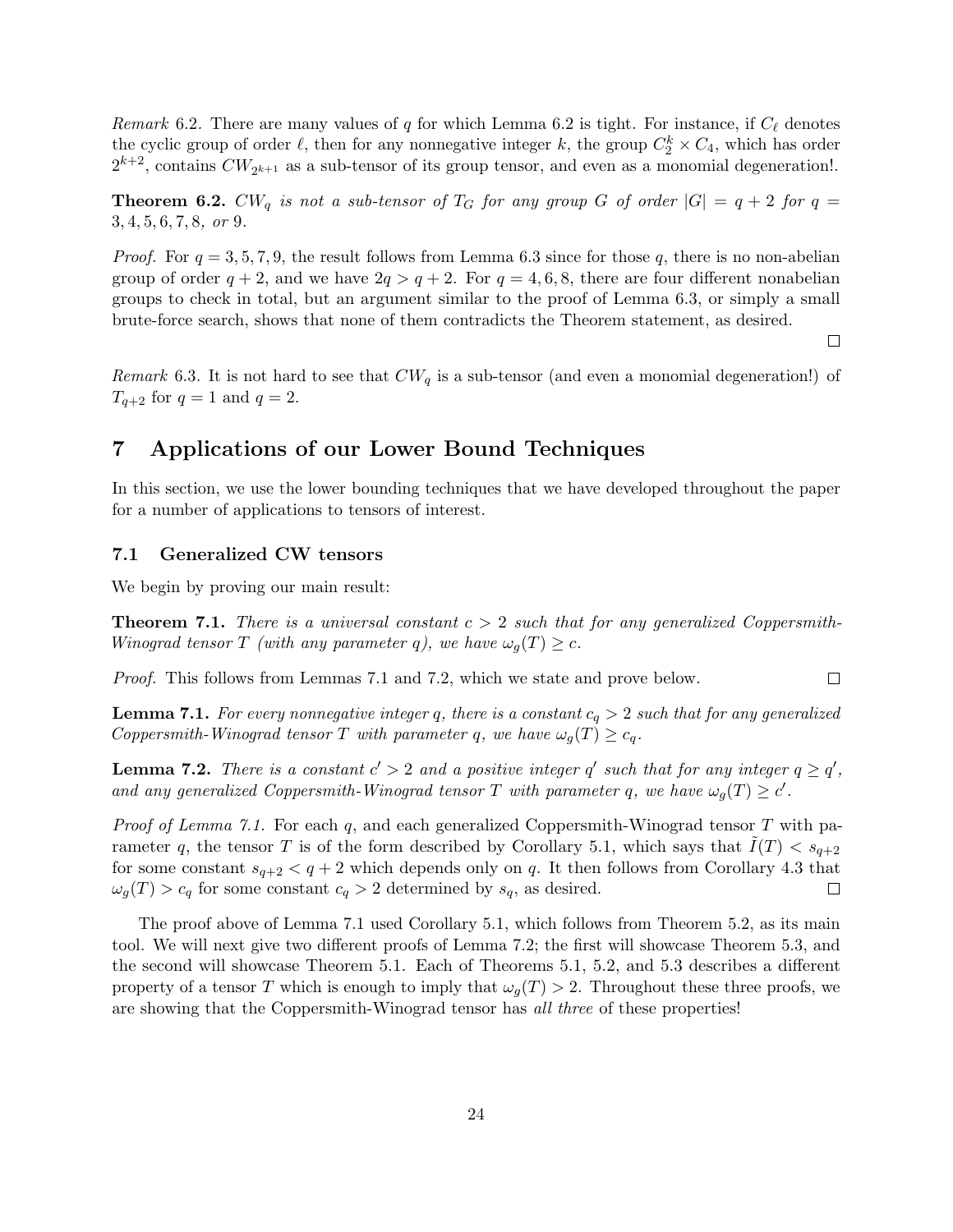*First proof of Lemma 7.2.* Suppose T is a generalized Coppersmith-Winograd tensor with parameter  $q.$  Hence,  $T$  can be written as

$$
T = x_0 y_0 z_0 + x_0 y_{q+1} z_{q+1} + x_{q+1} y_0 z_{q+1} + \sum_{i=1}^q (x_0 y_i z_i + x_i y_0 z_i + x_i y_{\sigma(i)} z_{q+1}),
$$

for some permutation  $\sigma$  on  $\{1, 2, \ldots, q\}$ . We partition T into three parts  $T_1, T_2, T_3$  as follows:

$$
T_1 = \sum_{i=0}^{q} x_0 y_i z_i,
$$
  
\n
$$
T_2 = \sum_{i=1}^{q+1} x_i y_0 z_i,
$$
  
\n
$$
T_3 = x_0 y_{q+1} z_{q+1} + \sum_{i=1}^{q} x_i y_{\sigma(i)} z_{q+1}.
$$

Note that  $T_1$  has only one x-variable,  $T_2$  has only one y-variable, and  $T_3$  has only one z-variable. Hence,  $\mu(T_1) = \mu(T_2) = \mu(T_3) = q^2$ . It follows from Theorem 5.3 that  $\tilde{I}(T) \leq 3q^{2/3}$ . When  $q \geq 28$ , we have  $3q^{2/3} < q^{0.997}$ , and so by Corollary 4.3, there is a fixed constant  $c' > 2$  independent of q such that  $\omega_g(T) \geq c'$ , as desired.  $\Box$ 

Our second proof will use Theorem 5.1 instead of Theorem 5.3 as our primary tool. The arithmetic will be messier, but we will be able to achieve a smaller integer  $q'$ : 6 instead of 28.

Second proof of Lemma 7.2. Consider any generalized Coppersmith-Winograd tensor with parameter  $q$ , which is given by

$$
CW_q^{\sigma} = (x_0y_0z_{q+1} + x_0y_{q+1}z_0 + x_{q+1}y_0z_0) + \sum_{i=1}^q (x_iy_{\sigma(i)}z_0 + x_iy_0z_i + x_0y_iz_i).
$$

We define two intermediate tensors,  $A$  and  $B$ , given by:

$$
A = (x_{q+1}y_0z_0) + \sum_{i=1}^q (x_iy_{\sigma(i)}z_0 + x_iy_0z_i),
$$
  

$$
B = \sum_{i=1}^q (x_iy_{\sigma(i)}z_0).
$$

Note that A is the tensor over  $\{x_1, \ldots, x_{q+1}\}, \{y_0, \ldots, y_q\}, \{z_1, \ldots, z_{q+1}\}$  which results from zeroing out  $x_0$  in  $CW_q^{\sigma}$ . Moreover, B is the tensor over  $\{x_1, \ldots, x_1\}$ ,  $\{y_1, \ldots, y_1\}$ ,  $\{z_0\}$  which results from zeroing out  $y_0$  in A.

We first apply Theorem 5.1 to A and B. Since B only has a single z-variable, we have that  $I(B) = 1$ . Applying the Theorem gives us the bound:

$$
\tilde{I}(A) \le \left(\frac{q^{\log(q+1)}(\log(q^2+q))^{\log(q^2+q)}}{(\log(q+1))^{\log(q+1)}(\log(q))^{\log(q)}}\right)^{\frac{1}{\log(q^2+q)}}
$$

.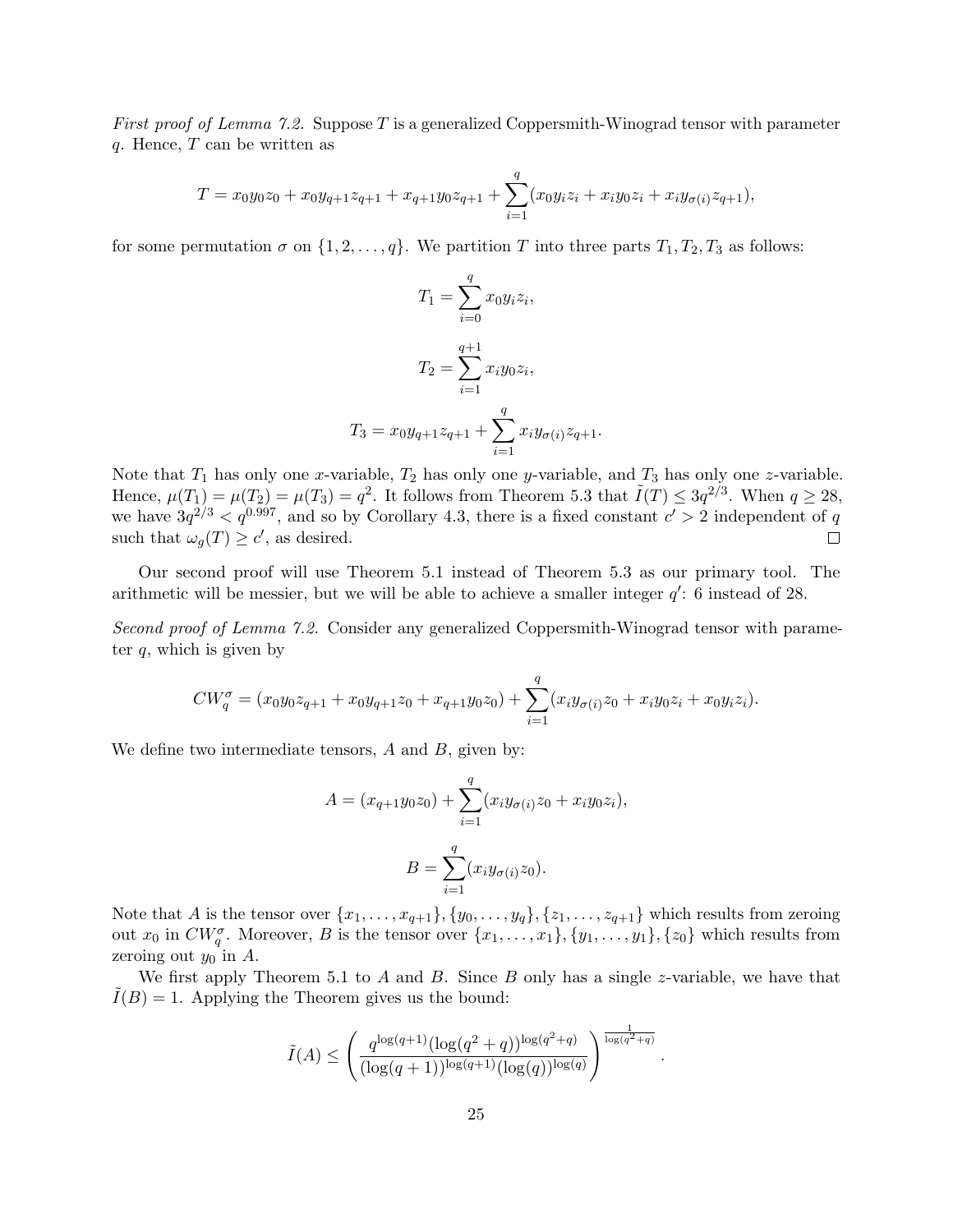One can confirm that this bound is less than  $(q+1)/(q+2)^{1/(q+1)}$  whenever  $q \ge 6$ .

In the case of  $q = 6$ , the bound above gives us that  $\tilde{I}(A) \leq 5.07905$ . We can then apply Theorem 5.1 again with  $CW_6^{\sigma}$  and A. When doing so, we have  $c = 5.07905$ , and so we find  $p = 0.133648$  and we hence get the bound  $\tilde{I}(CW_6^{\sigma}) \le 7.9973$ . Since this is a constant less than 8, by Corollary 4.3, we know there is a constant  $c_6 > 2$  such that  $\omega_g(CW_6^{\sigma}) > c_6$ . Note in particular that  $c_6$  is independent of  $\sigma$  since we never used what  $\sigma$  is. We can then do the same process for any  $q > 6$  to yield a constant  $c_q$ , but our bound is improving with q, so we will get  $c_q \geq c_6$  for all such  $q \geq 6$ , which completes the proof.  $\Box$ 

### 7.2  $\tilde{I}$  and tri-colored sum-free set constructions for all finite groups

One of the key components to our lower bounding framework is Lemma 4.4, in which we showed that matrix multiplication tensors have large asymptotic independence numbers. In this subsection, we will instead use Lemma 4.4 in a different way: to show that some other tensors of interest also have nontrivially-large asymptotic independence numbers. In particular, we will show this for the group tensor  $T_G$  of any finite group  $G$ , which will imply a nontrivially-large tri-colored sum-free set in  $G<sup>n</sup>$  for sufficiently large n. We start with the main additional idea needed for this application:

**Theorem 7.2.** For every finite group G of order  $|G| = q$ , there is a monomial degeneration of  $T_G$ into a tensor T which is a generalized Coppersmith-Winograd tensor with parameter  $q-2$ .

*Proof.* Let  $1 \in G$  be the identity, and let  $g \in G$  be any other element. We define the maps  $\alpha: X_G \to \mathbb{Z}, \beta: Y_G \to \mathbb{Z}, \text{ and } \gamma: Z_G \to \mathbb{Z} \text{ which give our monomial degeneration as follows:}$ 

•  $\alpha(x_1) = \beta(y_1) = \gamma(z_1) = 0,$ 

• 
$$
\alpha(x_g) = \beta(y_g) = -\gamma(z_g) = 2
$$
, and

•  $\alpha(x_h) = \beta(y_h) = -\gamma(z_h) = 1$  for all  $h \in G \setminus \{1, g\}.$ 

Let T be the monomial degeneration of  $T_G$  defined by  $\alpha, \beta, \gamma$ . Define the permutation  $\sigma$ :  $G \setminus \{1, g\} \to G \setminus \{1, g\}$  which sends  $h \in G$  to  $\sigma(h) := h^{-1}g$ . We can see that:

- $x_1y_1z_1 \in T$  since  $\alpha(x_1) = \beta(y_1) = \gamma(z_1) = 0$ .
- $x_1y_hz_h \in T$  for all  $h \in G \setminus \{1\}$  (including  $h = g$ ), since  $\alpha(x_1) = 0$  while  $\beta(y_h) = -\gamma(z_h) = 1$ .
- $x_h y_1 z_h \in T$  for all  $h \in G \setminus \{1\}$  similarly.
- $x_h y_{\sigma(h)} z_g \in T$  for all  $h \in G \setminus \{1, g\}$ , since  $\alpha(x_h) = \beta(y_{\sigma(h)}) = 1$ , while  $\gamma(z_g) = -2$ .

Meanwhile,

- $x_{h_1}y_{h_2}z_{h_3} \notin T$  for any  $h_1, h_2, h_3 \in G \setminus \{1, g\}$  with  $h_1h_2 = h_3$ , since  $\alpha(h_1) = \beta(h_2) = 1$  and  $\gamma(h_3) = -1$ , so the three sum to 1.
- $x_h y_{h^{-1}} z_1 \notin T$  for any  $h \in G \setminus \{1, g\}$  since  $\alpha(x_h) = \beta(y_{h^{-1}}) = 1$  while  $\gamma(z_1) = 0$ , so the three sum to 2.
- $x_gy_{h_1}z_{h_2} \notin T$  for any  $h_1, h_2 \in G \setminus \{1, g\}$  with  $gh_1 = h_2$ , since  $\alpha(x_g) = 2$ ,  $\beta(y_{h_1}) = 1$ , and  $\gamma(z_{h_2}) = -1$ , so the three sum to 2.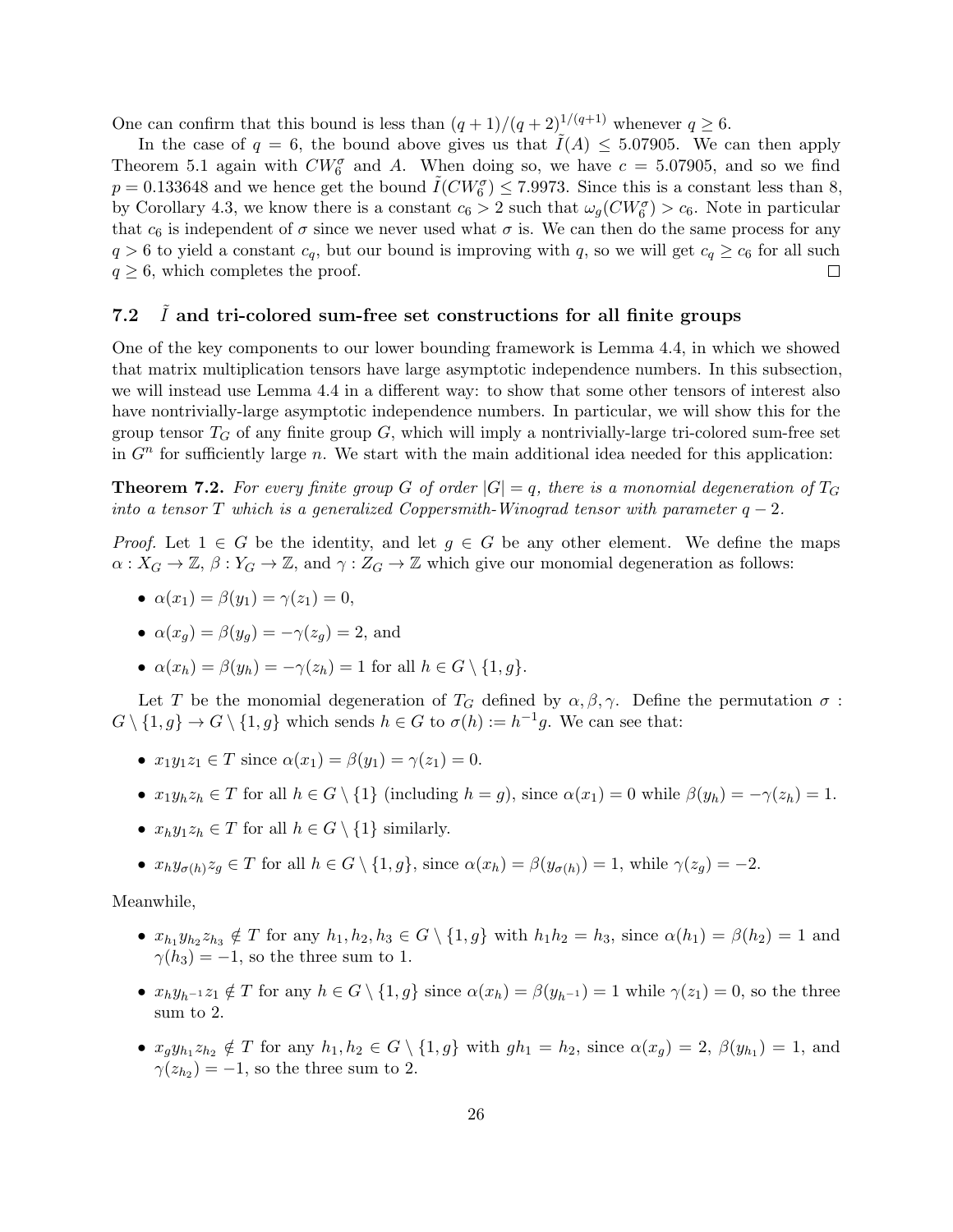- $x_{h_1}y_gz_{h_2} \notin T$  for any  $h_1, h_2 \in G \setminus \{1, g\}$  with  $gh_1 = h_2$  similarly.
- $x_q y_{q-1} z_1 \notin T$  since  $\alpha(x_q) = 2$ ,  $\beta(y_{q-1}) = 1$ , and  $\gamma(z_1) = 0$ , so the three sum to 3.
- $x_{q^{-1}}y_qz_1 \notin T$  similarly.
- $x_g y_g z_{g^2} \notin T$  since  $\alpha(x_g) = \beta(y_g) = 2$ , and definitely  $\gamma(z_{g^2}) \geq -2$ , so the three sum to at least 2.

This covers all the entries of  $T<sub>G</sub>$ , showing that we have defined a valid monomial degeneration to

$$
T = x_1 y_1 z_1 + x_1 y_g z_g + x_g y_1 z_g + \sum_{h \in G \setminus \{1,g\}} (x_1 y_h z_h + x_h y_1 z_h + x_h y_{\sigma(h)} z_g).
$$

This is indeed a generalized Coppersmith-Winograd tensor with parameter  $|G \setminus \{1,g\}| = q-2$ , as desired.  $\Box$ 

Remark 7.1. An immediate consequence of this monomial degeneration is that applying any implementation of the Solar, Galactic or Universal method on  $T_G$  for any finite group G with  $\tilde{R}(T_G) = |G|$  yields the same upper bounds on  $\omega$  as the best known analysis of  $CW_{|G|-2}$ . Picking an appropriate group  $G$  where group operations are known to be efficient in practice could help lead to a more practical matrix multiplication algorithm.

Next, we will use the fact that matrix multiplication tensors, and hence Coppersmith-Winograd tensors, have large asymptotic independence number, to show that for any finite group  $G, T_G$  also has a relatively large independence number, and hence that  $G<sup>n</sup>$  has relatively large tri-colored sum-free sets for large enough  $n$ .

**Theorem 7.3.** Define  $f : \mathbb{N} \to \mathbb{R}$  by  $f(q) = \log_q \left( \frac{4(q+2)^3}{27} \right)$ . For every positive integer q, and every tensor  $T$  which is a generalized Coppersmith-Winograd tensor of parameter  $q$ , we have  $\tilde{I}(T) \ge (q+2)^{2/f(q)}.$ 

Remark 7.2. For  $q \geq 3$ , we have  $f(q) < 3$ , and so  $\tilde{I}(T) \geq (q+2)^{2/3}$ .

Remark 7.3. In the proof of Theorem 7.3, we use a simpler lower bound on  $\omega_q(CW_q)$  than is known for ease of reading; it is, of course, possible to use the better known upper bounds on  $\omega_g(CW_q)$  from [CW90, LG14] in the proof and improve the result.

*Proof of Theorem 7.3.* Define  $f : \mathbb{N} \to \mathbb{R}$  by  $f(q) = \log_q \left( \frac{4(q+2)^3}{27} \right)$ . In [CW90, Section 6], Coppersmith and Winograd show that  $\omega_g(CW_q) \geq f(q)$ . Hence, for every  $\delta > 0$ , there is a positive integer n such that  $CW_q^{\otimes n}$  has a zeroing out<sup>9</sup> into  $\langle t, t, t \rangle$ , for  $t \geq \tilde{R}(CW_q)^{(1-\delta)n/f(q)} = (q+2)^{(1-\delta)n/f(q)}$ .

Because of the blocking used by their application of the Laser method, their bound actually holds for any generalized Coppersmith-Winograd tensor of parameter q, meaning that  $T^{\otimes n}$  also has a zeroing out into  $\langle t, t, t \rangle$ . By Lemma 4.4, we thus have  $I(T^{\otimes n}) \geq t^2$ , which means as desired that

$$
\tilde{I}(T) \ge t^{2/n} \ge (q+2)^{\frac{2(1-\delta)}{f(q)}}.
$$

<sup>&</sup>lt;sup>9</sup>In fact,  $\omega_g(CW_q) \ge f(q)$  only implies that a matrix multiplication tensor of this volume exists as a zeroing out of  $CW_q^{\otimes n}$ ; the fact that a square one can be found follows from the actual analysis of [CW90], which is symmetric in the three types of variables.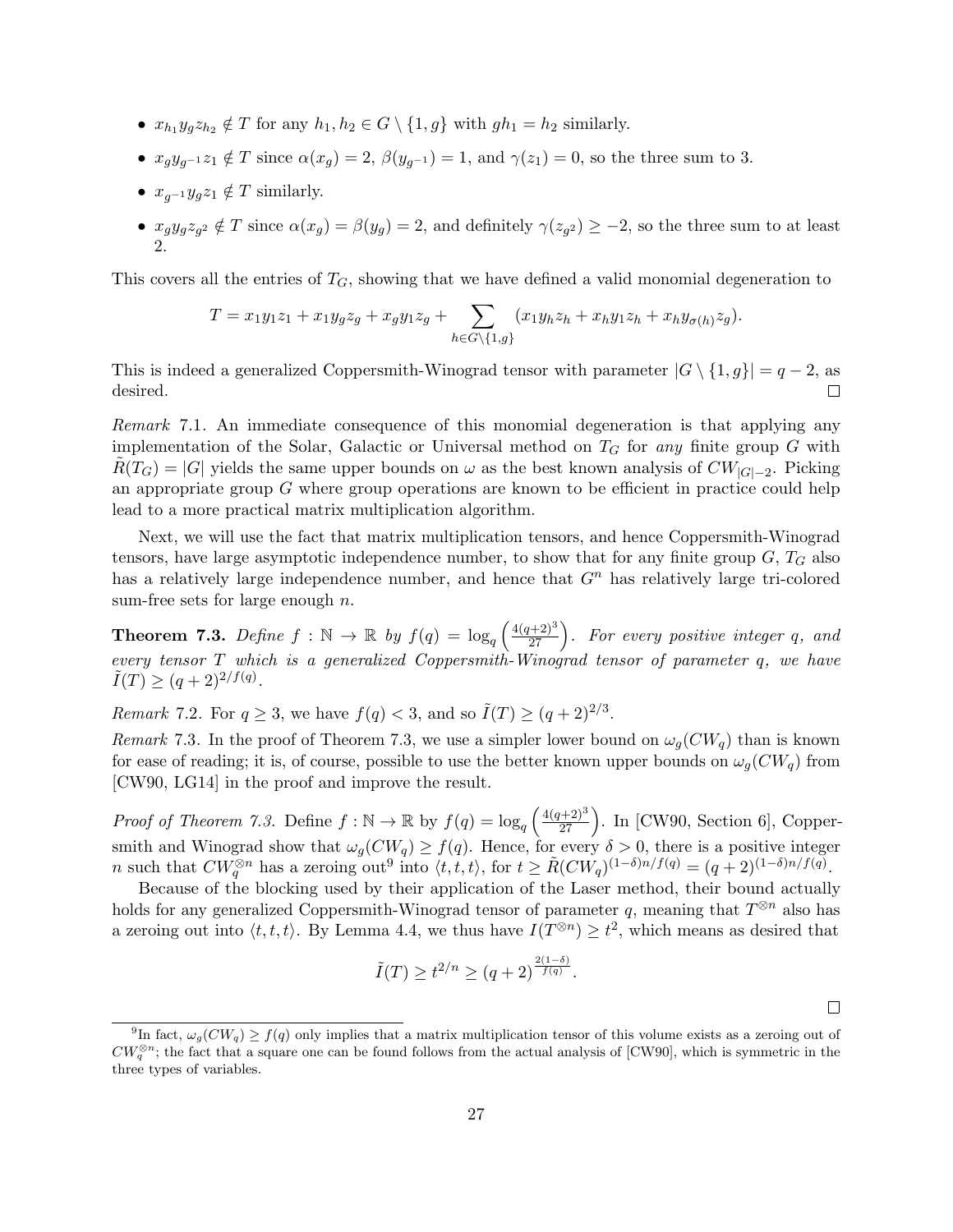**Theorem 7.4.** For every (not necessarily abelian) finite group G, there is a constant  $c_{|G|} > 2/3$ , depending only on  $|G|$ , such that  $\tilde{I}(T_G) \geq |G|^{c_{|G|}}$ . In particular,  $G^n$  has a tri-colored sum-free set of size at least  $|G|^{c_{|G|}n-o(n)}$ .

*Proof.* The only finite groups G of order  $|G| < 5$  are  $C_1, C_2, C_3, C_4$ , and  $C_2^2$  (where  $C_{\ell}$  denotes the cyclic group of order  $\ell$ ). For each of these groups, the result is shown, eg. by [KSS16]. For  $|G| \geq 5$ , we know from Theorem 7.2 that  $T_G$  has a monomial degeneration to a generalized Coppersmith-Winograd tensor of parameter  $|G| - 2$ , and so the result follows by Theorem 7.3 (and in particular, Remark 7.3). □

### 7.3  $T_q$  lower triangular

Recall that, for each positive integer q, we defined the tensor  $T_q$  (the group tensor of the cyclic group  $C_q$ ) as:

$$
T_q = \sum_{i=0}^{q-1} \sum_{j=0}^{q-1} x_i y_j z_{i+j \bmod q}.
$$

We can then define the lower triangular version of  $T_q$ , called  $T_q^{lower}$ , as:

$$
T_q^{lower} = \sum_{i=0}^{q-1} \sum_{j=0}^{q-1-i} x_i y_j z_{i+j}.
$$

We clearly have  $T_q^{lower} \subseteq T_q$ , and in fact, there is a simple monomial degeneration to  $T_q$  from  $T_q^{lower}$ by picking  $a(x_i) = b(x_i) = i$  and  $c(z_i) = -i$ .  $T_q^{lower}$  is a natural tensor in its own right, and the fact that each of its z-variables only appears on 'diagonals' of x and y-variables makes it particularly amenable to analysis using the Laser Method. It is even shown in [AW18] that the rotated  $CW_q$ tensor has a simple monomial degeneration from  $T_q^{lower}$ .

Since  $T_q$  is the group tensor of  $C_q$ , we already know from Theorem 6.1 that  $\omega_g(T_q) > 2$ . Moreover, since  $T_q^{lower}$  is a monomial degeneration of  $T_q$ , we already know that  $\omega_g(T_q^{lower}) > 2$  as well. That said, we can instead give a simpler proof of this fact, which avoids the tri-colored sum-free set framework.

**Theorem 7.5.** For each integer  $q \geq 2$ , there is a constant  $c_q > 2$  such that  $\omega_g(T_q^{lower}) \geq c_q$ .

*Proof.* For each q, the tensor  $T_q^{lower}$  is of the form described by Corollary 5.1, which says that  $\tilde{I}(T_q^{lower}) < q$ . It then follows from Corollary 4.3 that  $\omega_g(T_q^{lower}) > 2$ , as desired.  $\Box$ 

Remark 7.4. The main result of [KSS16] can be interpreted as showing that  $\lim_{q\to\infty} \log_q(\tilde{I}(T_q^{lower})) =$ 1. Hence, it is impossible to improve Theorem 7.5 to make  $c_q$  be a constant independent of q if our proof only uses a bound on  $\tilde{I}(T_q^{lower})$ . Interestingly, they also show that for all  $q$ ,  $\tilde{I}(T_q) = \tilde{I}(T_q^{lower})$ .

### 7.4 Lower Triangular Tensors

In fact, we can give a strong characterization of lower triangular tensors which are potentially able to prove  $\omega = 2$  within the Galactic method.

**Definition 7.1.** For  $X = \{x_0, \ldots, x_{q-1}\}, Y = \{y_0, \ldots, y_{q-1}\}$  and  $Z = \{z_0, \ldots, z_{q-1}\}, a tensor T$ over  $X, Y, Z$  is lower triangular if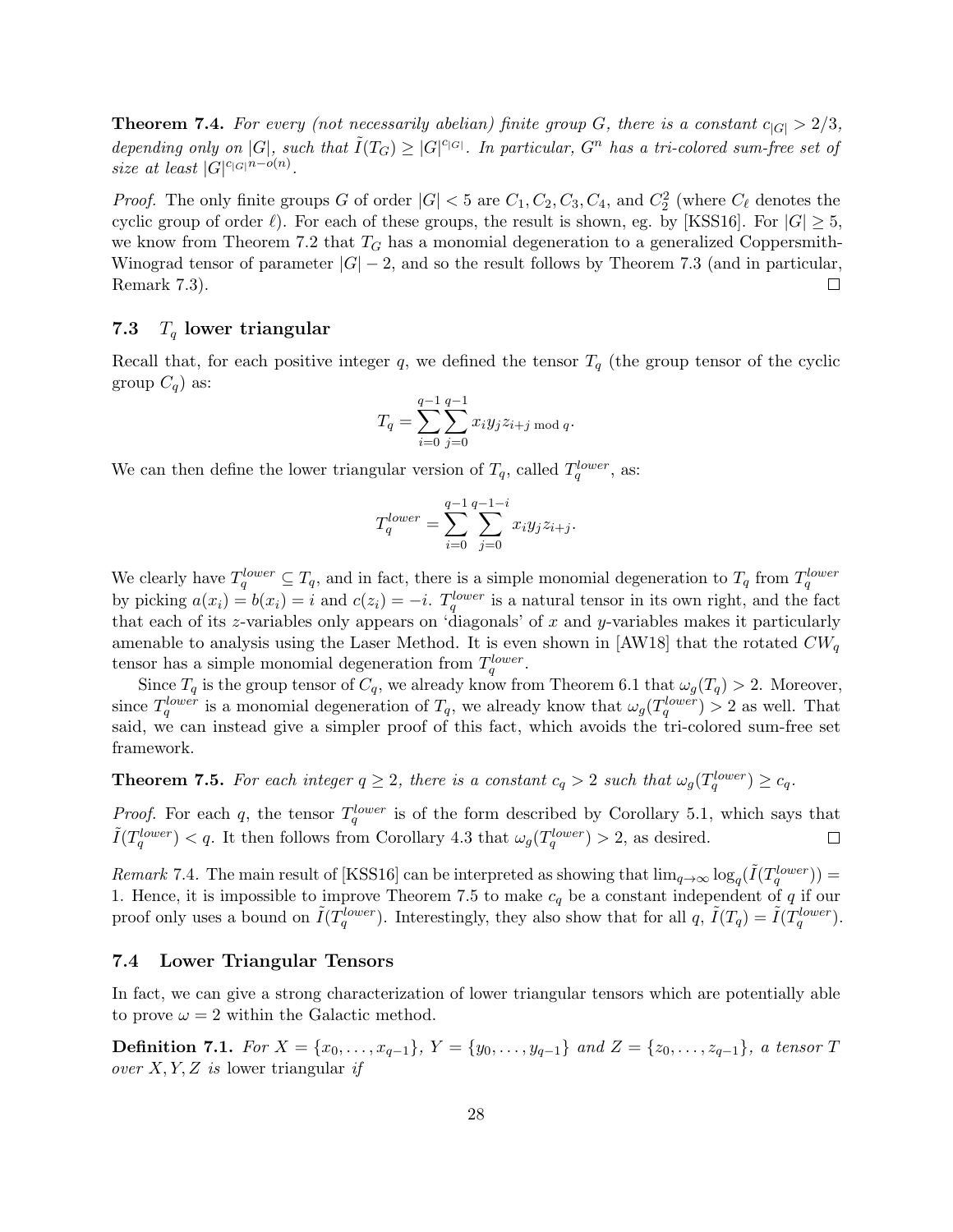- For every  $i, j \in \{0, \ldots, q-1\}$ , there is at most one  $k \in \{0, \ldots, q-1\}$  with  $x_i y_j z_k \in T$ , and
- For every  $i, j \in \{0, \ldots, q-1\}$  with  $i + j \geq q$ ,  $x_i y_j z_k \notin T$  for any  $k \in \{1, \ldots, q\}$ .

Terms  $x_i y_j z_k$  with  $i + j = q - 1$  are called diagonal terms.

**Theorem 7.6.** For  $X = \{x_0, \ldots, x_{q-1}\}, Y = \{y_0, \ldots, y_{q-1}\}$  and  $Z = \{z_0, \ldots, z_{q-1}\}, a\ lower$ triangular tensor T over X, Y, Z has  $\tilde{I}(T) = q$  if and only if it has q diagonal terms, no two of which share any z-variables.

*Proof.* Consider first any lower diagonal tensor T whose q diagonal terms do not share z-variables. There is a simple monomial degeneration from T to only its diagonal terms, given by  $a(x_i)$  =  $b(y_i) = -i$  and  $c(z_i) = q - 1$  for all i. Since no two of the diagonal terms share z-variables, this is a monomial degeneration from  $T$  to an independent tensor of size  $q$ , which implies by Corollary 4.2 that  $\overline{I}(T) = q$ .

Second, consider any lower diagonal tensor T with  $\tilde{I}(T) = q$ . Let  $f : \{0, \ldots, q-1\}^2 \to$  $\{0,\ldots,q-1\}$  be the map defining which z-variable appears in each term, i.e. such that  $x_i y_j z_{f(i,j)}$ is the only term containing  $x_iy_j$  for each i, j (we assume that such a term exists for each i, j; if T is missing any such terms, then the proof is even simpler). By Theorem 5.2, we know that for every  $\kappa > 0$ , there is a probability distribution  $p : X \otimes Y \otimes Z \to [0,1]$  whose support is on the terms of T, such that for any fixed  $i, p(x_i) := \sum_{x_i y_j z_k} p(x_i y_j z_k) \geq 1/q - \kappa$ , and similarly for  $p(y_j)$  and  $p(z_k)$ . Summing this lower bound for all x-variables other than  $x_i$  also shows that  $p(x_i) \leq 1/q + (q-1)\kappa$ for each i, and similarly for  $p(y_i)$  and  $p(z_k)$ .

We now prove that for each  $j \in \{0, \ldots, q-1\}$ , we have  $p(x_{q-1-j}y_jz_{f(q-1-j,j)}) \geq 1/q - O_q(\kappa)$ , where we are thinking of q as a constant, so the  $O<sub>q</sub>$  hides factors of q. We prove this by strong induction on j. For the base case, when  $j = 0$ , notice that the term  $x_{q-1}y_0z_{f(q-1,0)}$  is the only term containing  $x_{q-1}$ , and so  $p(x_{q-1}y_0z_{f(q-1,0)}) = p(x_{q-1}) \geq 1/q - \kappa$ , as desired.

For the inductive step, note that for each  $j' < j$ , we have by assumption that  $p(x_{q-1-j'}y_{j'}z_{f(q-1-j',j')}) \ge$  $1/q - O_q(\kappa)$ . Therefore, for each such j',

$$
p(x_{q-1-j}y_j \cdot z_{f(i,j')})
$$
  
\n
$$
\leq \sum_{i=0}^{q-2-j'} p(x_iy_{j'}z_{f(i,j')})
$$
  
\n
$$
= p(y_{j'}) - p(x_{q-1-j'}y_{j'}z_{f(q-1-j',j')}) \leq (1/q + (q-1)\kappa) - (1/q - O_q(\kappa)) = O_q(\kappa).
$$

It follows as desired that

$$
p(x_{q-1-j}y_jz_{f(q-1-j,j)}) = p(x_{q-1-j}) - \sum_{j'=0}^{j-1} p(x_{q-1-j}y_{j'}z_{f(i,j')}) \ge p(x_{q-1-j}) - O_q(\kappa) \ge 1/q - O_q(\kappa).
$$

Now, assume to the contrary that there is a k such that  $k \neq f(q - 1 - j, j)$  for any j. Thus,

$$
p(z_k) \le 1 - \sum_{j=0}^{q-1} p(x_{q-1-j}y_j z_{f(q-1-j,j)}) \le 1 - \sum_{j=0}^{q-1} (1/q - O_q(\kappa)) = O_q(\kappa).
$$

Picking a sufficiently small  $\kappa > 0$  contradicts Theorem 5.2.

 $\Box$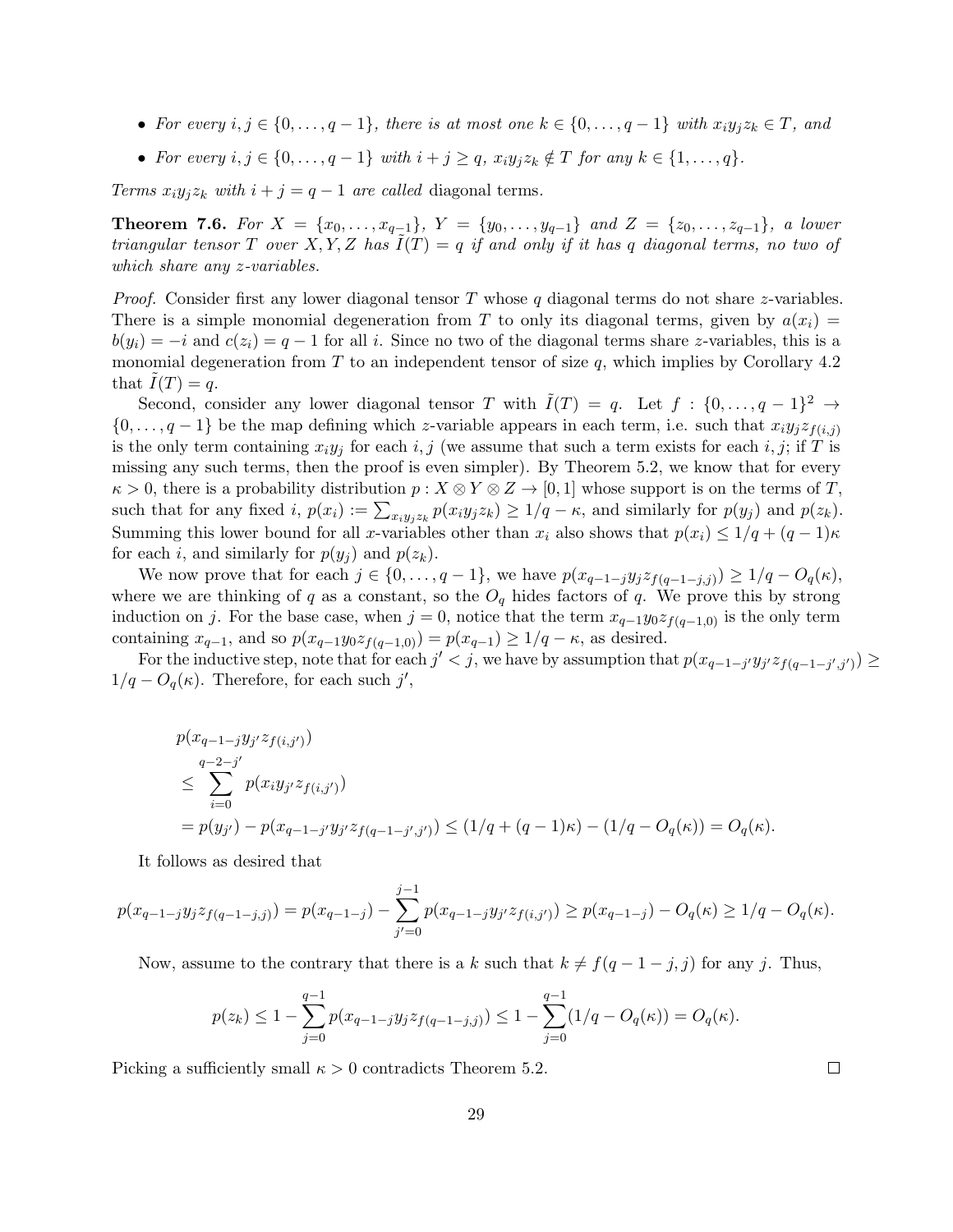Acknowledgments. The authors are extremely grateful to JM Landsberg and Joshua A. Grochow for answering their many questions, and to Ryan Williams for his many useful suggestions.

# References

- [AFLG15] Andris Ambainis, Yuval Filmus, and François Le Gall. Fast matrix multiplication: limitations of the Coppersmith-Winograd method. In STOC, pages 585–593, 2015.
- [ASU13] Noga Alon, Amir Shpilka, and Christopher Umans. On sunflowers and matrix multiplication. Computational Complexity, 22(2):219–243, 2013.
- [AW18] Josh Alman and Virginia Vassilevska Williams. Further limitations of the known approaches for matrix multiplication. In Proc. of ITCS, pages 25:1–25:15, 2018.
- [BCC+17a] Jonah Blasiak, Thomas Church, Henry Cohn, Joshua A Grochow, Eric Naslund, William F Sawin, and Chris Umans. On cap sets and the group-theoretic approach to matrix multiplication. Discrete Analysis, 2017(3):1–27, 2017.
- [BCC+17b] Jonah Blasiak, Thomas Church, Henry Cohn, Joshua A Grochow, and Chris Umans. Which groups are amenable to proving exponent two for matrix multiplication?  $arXiv$ preprint arXiv:1712.02302, 2017.
- [Blä13] Markus Bläser. Fast matrix multiplication. Theory of Computing, Graduate Surveys, 5:1–60, 2013.
- [CKSU05] Henry Cohn, Robert Kleinberg, Balazs Szegedy, and Christopher Umans. Grouptheoretic algorithms for matrix multiplication. In FOCS, pages 379–388, 2005.
- [CLP17] Ernie Croot, Vsevolod F Lev, and Péter Pál Pach. Progression-free sets in  $\mathbb{Z}_4^n$  are exponentially small. Annals of Mathematics, 185(1):331–337, 2017.
- [CU03] Henry Cohn and Christopher Umans. A group-theoretic approach to fast matrix multiplication. In FOCS, pages 438–449, 2003.
- [CW82] Don Coppersmith and Shmuel Winograd. On the asymptotic complexity of matrix multiplication. SIAM J. Comput., 11(3):472–492, 1982.
- [CW90] Don Coppersmith and Shmuel Winograd. Matrix multiplication via arithmetic progressions. Journal of symbolic computation, 9(3):251–280, 1990.
- [DS13] A.M. Davie and A. J. Stothers. Improved bound for complexity of matrix multiplication. Proceedings of the Royal Society of Edinburgh, Section: A Mathematics, 143:351–369, 4 2013.
- [EG17] Jordan S Ellenberg and Dion Gijswijt. On large subsets of  $\mathbb{F}_q^n$  with no three-term arithmetic progression. Annals of Mathematics, 185(1):339–343, 2017.
- [KSS16] Robert Kleinberg, William F Sawin, and David E Speyer. The growth rate of tri-colored sum-free sets. arXiv preprint arXiv:1607.00047, 2016.